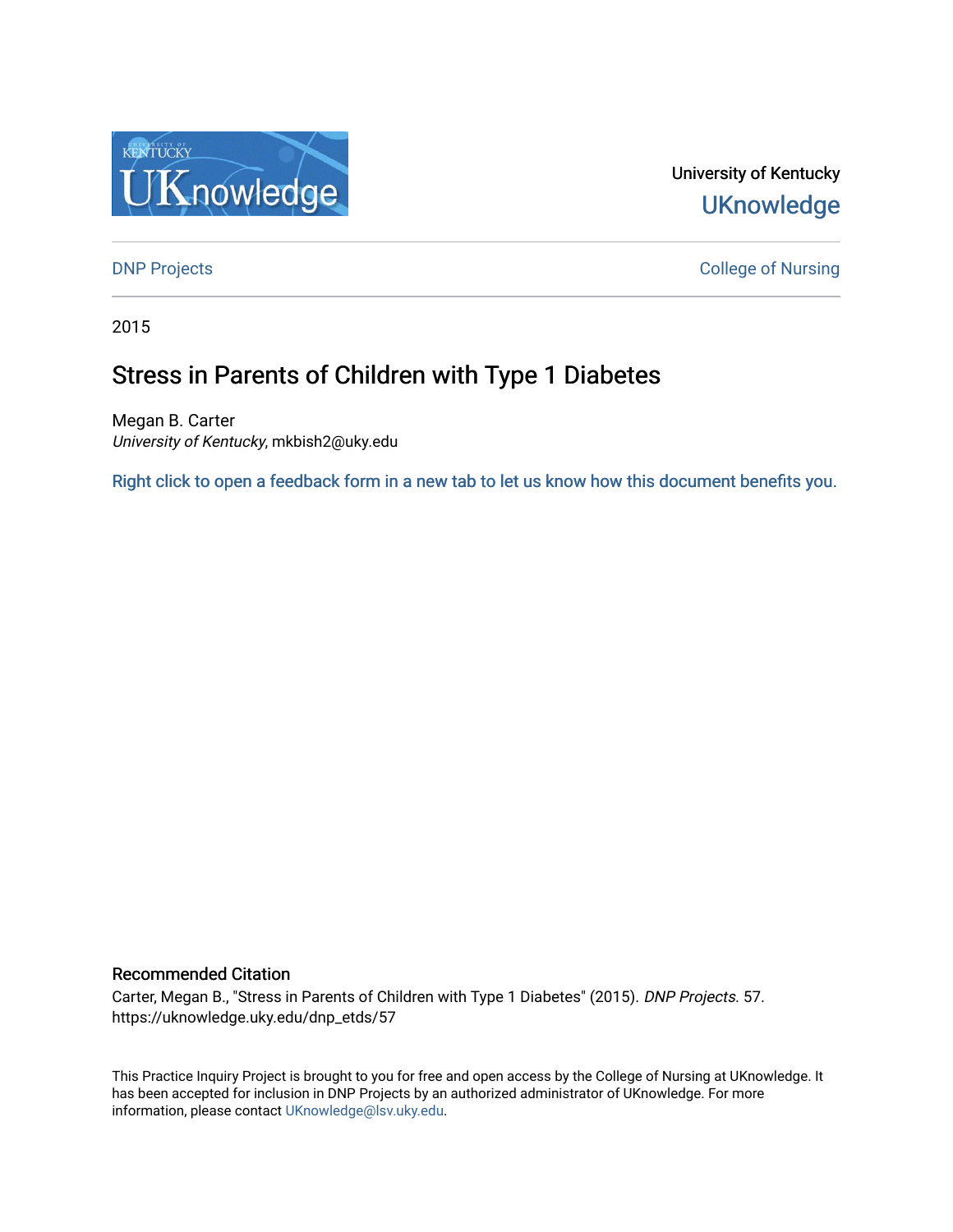# Final DNP Project Report

Title: Stress in Parents of Children with Type 1 Diabetes

Megan Carter, RN, BSN

University of Kentucky College of Nursing

July 31, 2015

Leslie Scott, PhD, PPCNP- Committee Chair Mollie Aleshire, DNP, MSN, FNP, PPCNP- Committee Member Deborah Howard MSN- Committee Member Clinical Mentor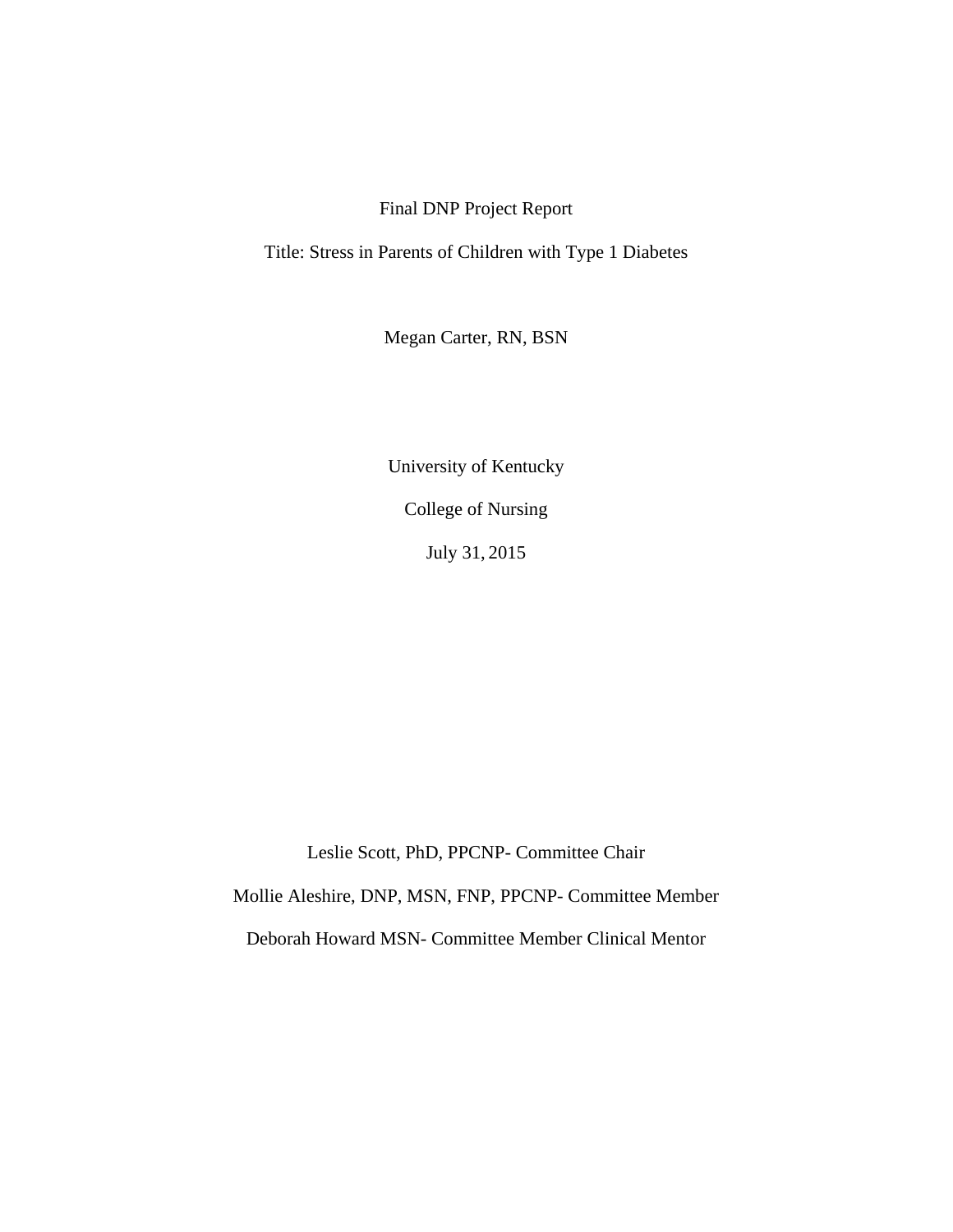### Acknowledgements

Special thanks to Leslie Scott, Mollie Aleshire, and Deborah Howard for their support and suggestions in relation to the development, implementation, and analysis of this Practice Inquiry Project. Also, I would like to thank the American Diabetes Association, Juvenile Diabetes Research Foundation, Children with Diabetes website, and the Kentucky Cabinet for Health and Family Services for permitting the use of their internet resource material. Lastly, I would like to thank Dr. Randi Streisand for permitting use of the Pediatric Inventory for Parents.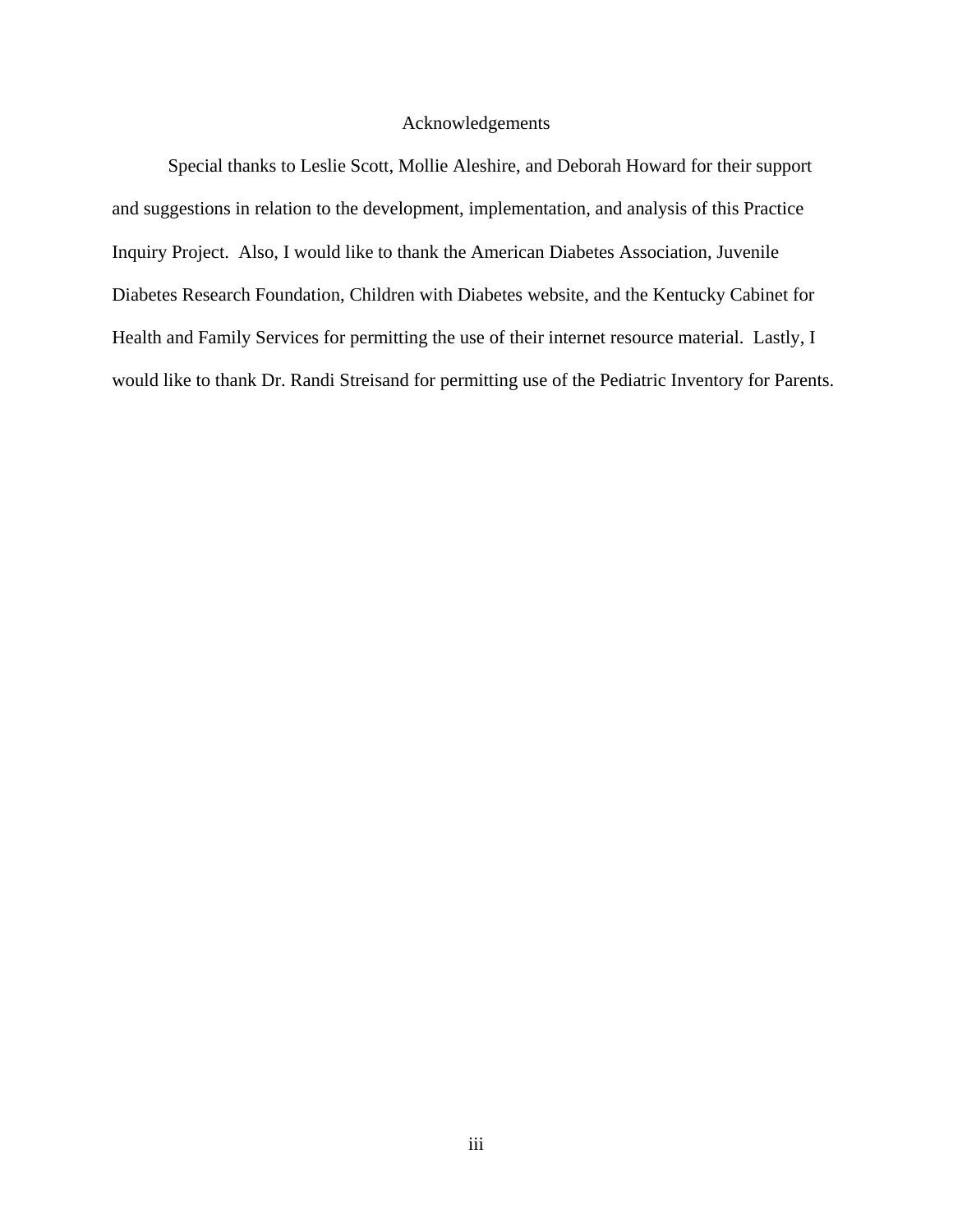# Table of Contents

| Using the Pediatric Inventory for Parents to Evaluate Chronic Illness-Related Parenting Stress |
|------------------------------------------------------------------------------------------------|
|                                                                                                |
| Using the Pediatric Inventory for Parents to Evaluate Stress in Parents of Diabetic Children   |
|                                                                                                |
|                                                                                                |
|                                                                                                |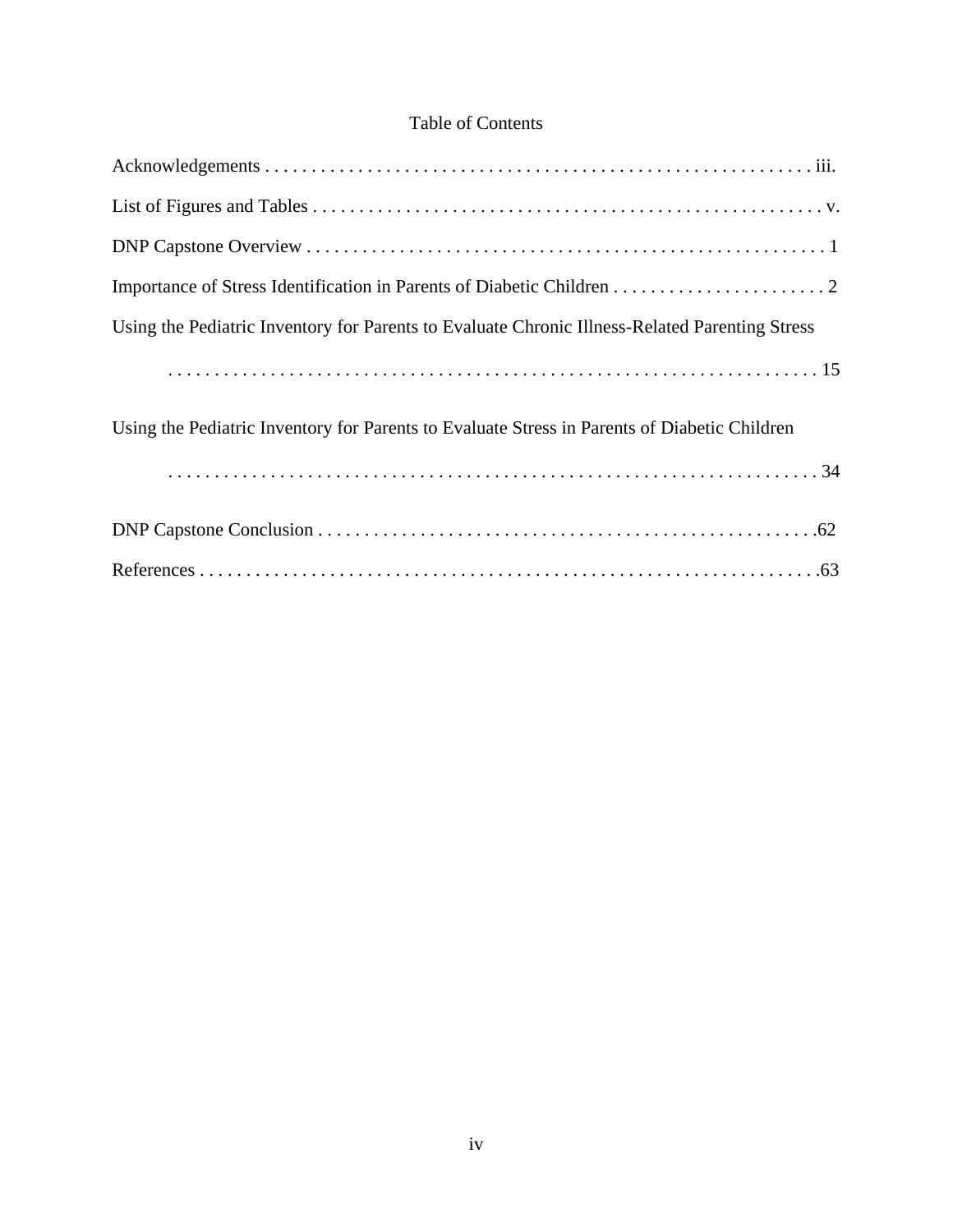# List of Tables

| Figure A: Comparison of Pediatric Inventory for Parents Frequency and Difficulty Domain |
|-----------------------------------------------------------------------------------------|
|                                                                                         |
| Table C: Pearson Product Moment Correlations Between Variables Results 60               |
|                                                                                         |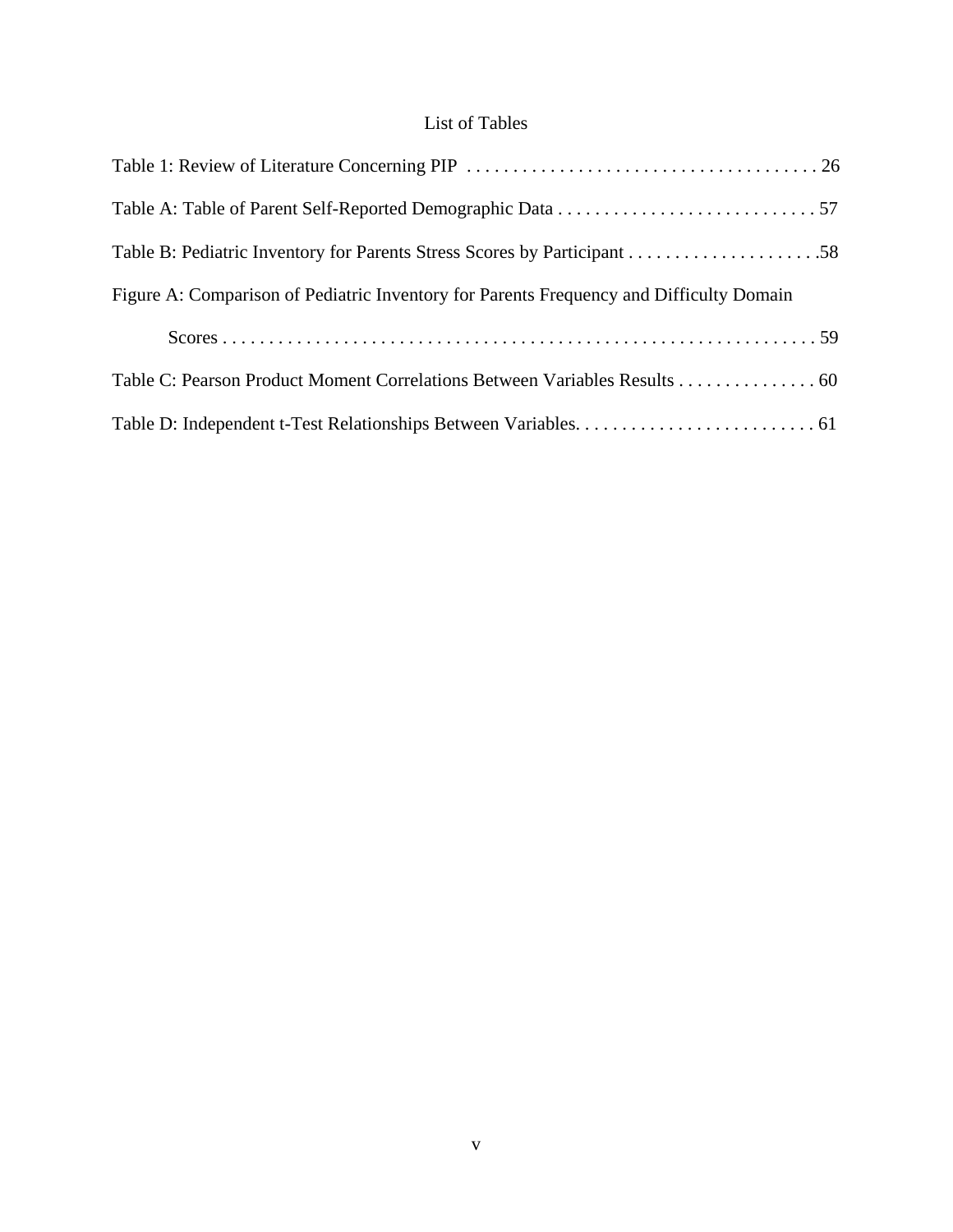### DNP Practice Inquiry Project Overview

Pediatric healthcare providers across the country care for many children with complex chronic diseases. Many of these children are not developmentally mature enough to manage their disease process, leaving the parent of the chronically ill child to manage their disease. The parent of the chronically ill child may experience stress related to their child's illness, termed pediatric parenting stress, and may have difficulty dealing with this stress (Streisand, Kazak, & Tercyak, 2003). The manuscripts in this Practice Inquiry Project further investigate the relationship between pediatric parenting stress and the health of the parent and the chronically ill child. The instruments used to measure pediatric parenting stress are also examined as well as their use in parents of children with different chronic illnesses. Finally, pediatric parenting stress is examined in a small cohort of parents of children with type 1 diabetes, the results of the data are examined, and the practice implications of this data for pediatric healthcare providers are discussed.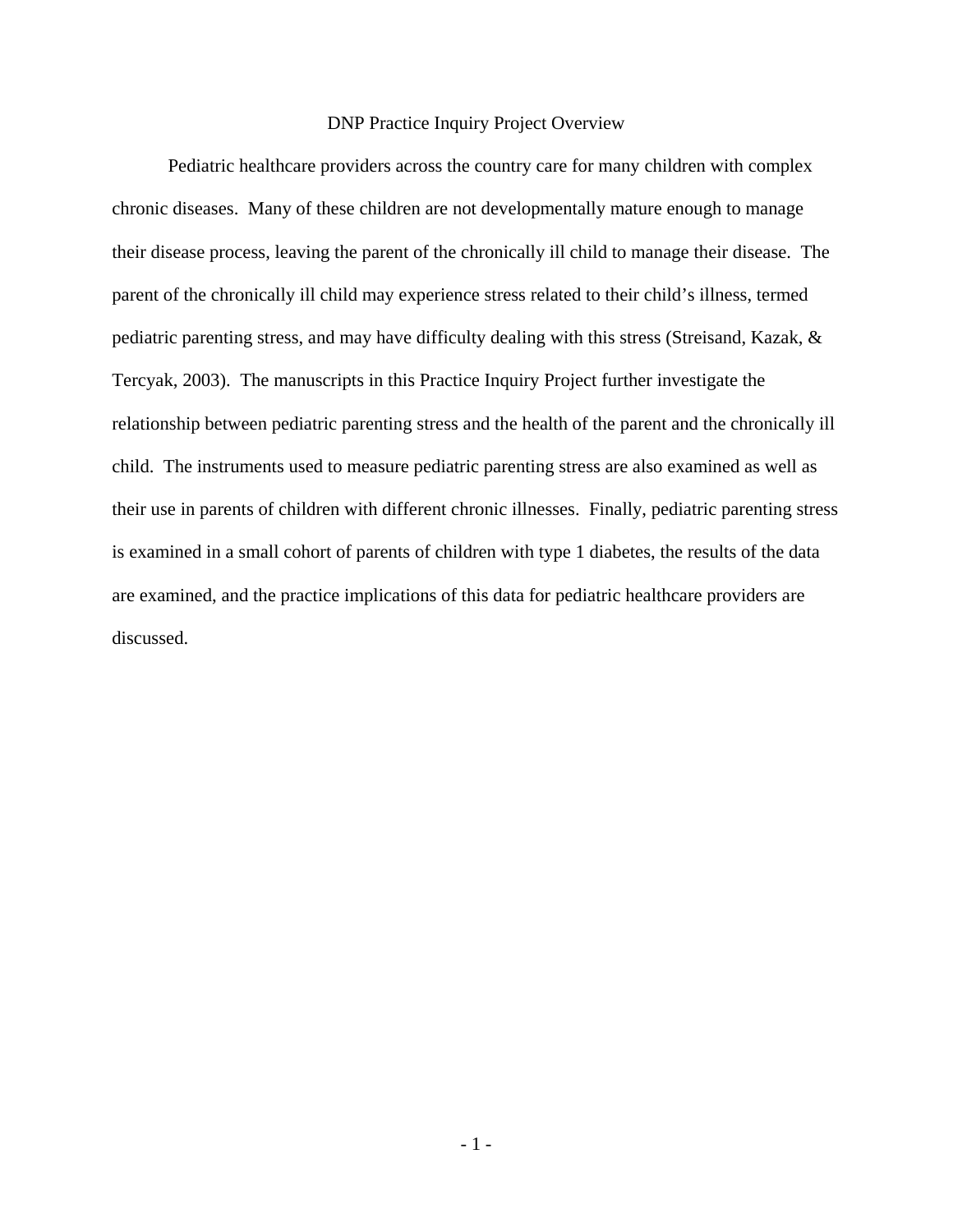Importance of Stress Identification in Parents of Diabetic Children

Megan Carter

University of Kentucky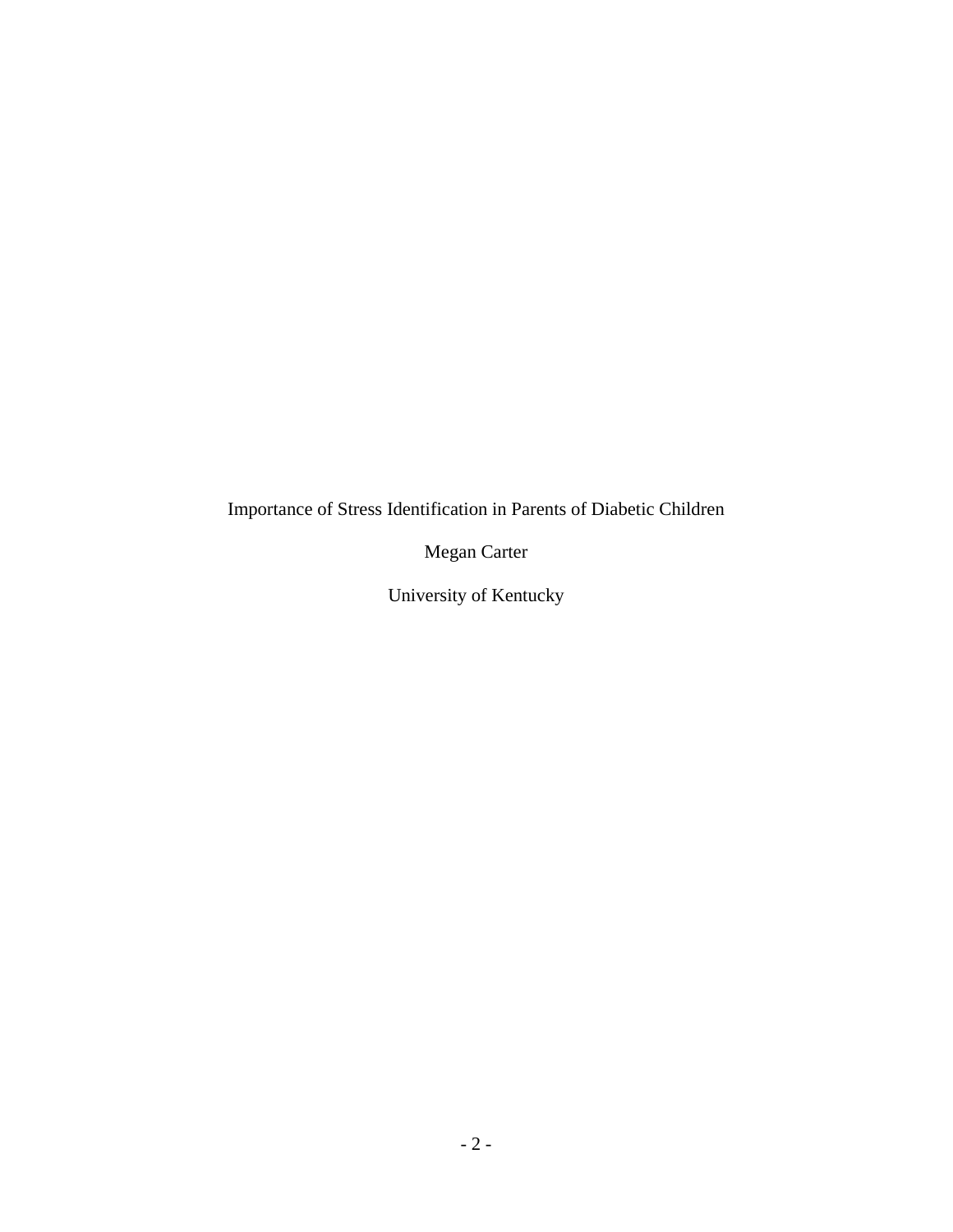### Abstract

Pediatric providers across the United States often deal with a variety of chronic illnesses in their patient population. Type 1 diabetes is a condition that is often difficult for parents to manage and can cause significant stress in parents who cannot learn to deal with their child's illness (Carpentier, Mullins, Chaney, & Wagner, 2006; Streisand et al., 2008). In an effort to help recognize pediatric parenting stress, researchers have been developing and testing stress measurement tools in parents of children with type 1 diabetes. Two of these tools include the Pediatric Inventory for Parents and the Parenting Stress Index. It is important to recognize stress in parents of children with type 1 diabetes to prevent future psychological problems in both the parent and child and to facilitate coping (Streisand et al., 2008). Health professionals who commonly see parents of children with type 1 diabetes should recognize this problem and assess their parent population to determine whether adequate coping with stress is taking place. This assessment by providers can help improve the health of the parent, the child with diabetes, and the entire family unit.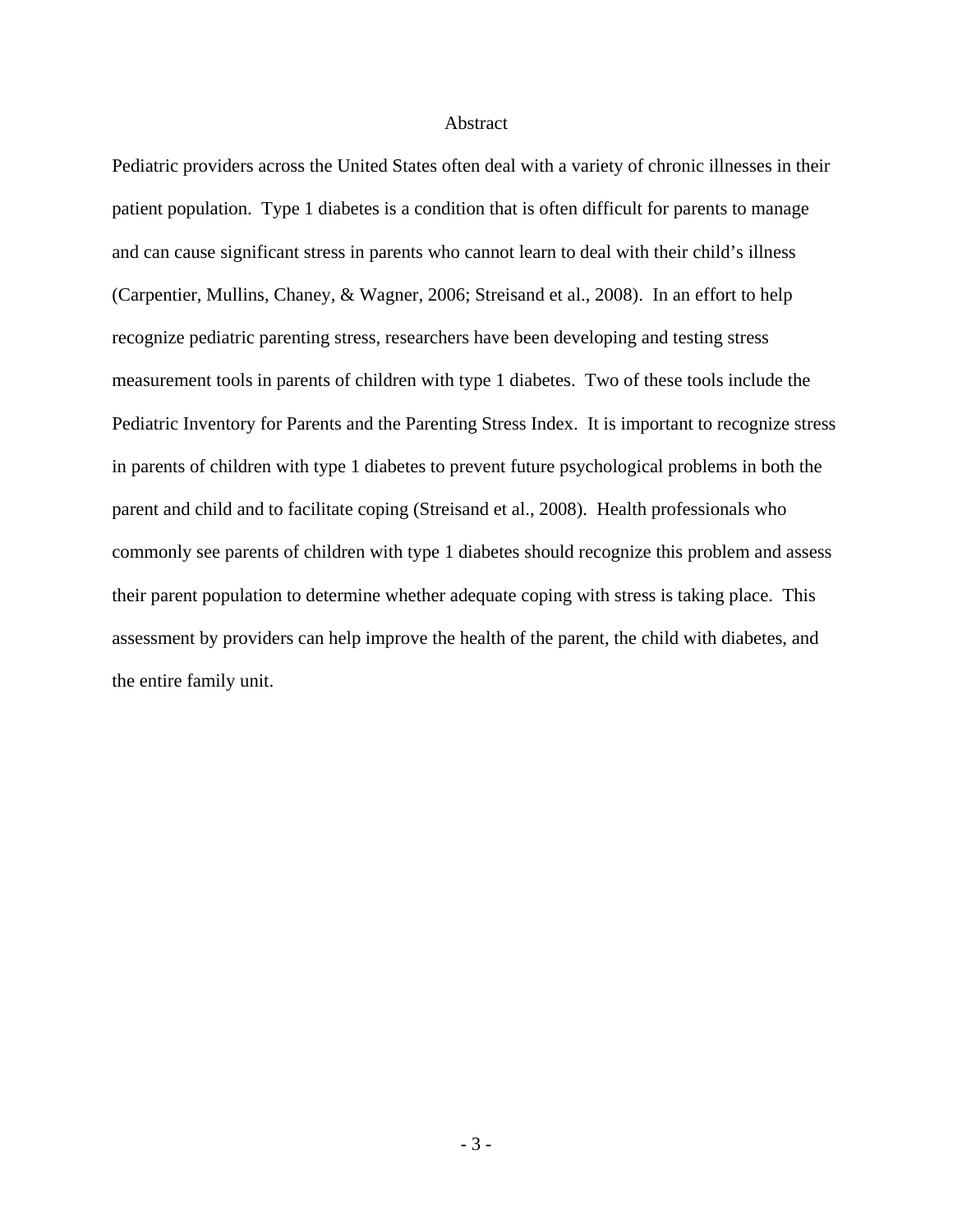#### **Introduction**

Type 1 diabetes (DM1) is a complex pediatric chronic illness. For providers, one of the complexities of managing the disease process lies in the modifications that are made to the treatment regimen as the child develops. This can often be a challenge as the child's glycemic control can vary as the child grows, sometimes causing frequent hyperglycemic and hypoglycemic episodes which require therapy adjustments (Hatton, Canam, Thorne, & Hughes, 1995; Patton, Dolan, Smith, Thomas, & Powers, 2011; Streisand, Swift, Wickmark, Chen, & Holmes, 2005). One aspect of this illness often not addressed by providers is how the family of the diabetic child is coping with this illness. Many children who are diagnosed with DM1 are not developmentally capable of managing their disease independently; therefore, parents must comprehend and assist in managing their child's treatment regimen. These additional responsibilities often add to the already stressful job of being a parent. Streisand et al. (2008) noted that parents of children with DM1 who were stressed about their child's disease were at greater risk for developing psychological problems later, such as anxiety or depression. Furthermore, parents' psychological symptoms caused by stress have been previously linked to an increased risk of depression in children (Streisand et al., 2008). Since the relationship between parent stress and parent and child well-being was established, much research has been focused on providing more evidence about the relationship, designing tools to measure parent stress levels, and providing interventions to facilitate psychological coping with stress in parents of children with type 1 diabetes.

#### **Linkage of Parental Stress and Child's Diabetes**

Stress is one of many factors that can affect the psychological functioning and outcomes of adults and children. Boyd and Canfield (2008) refer to Lazarus and Folkman's 1984 research,

- 4 -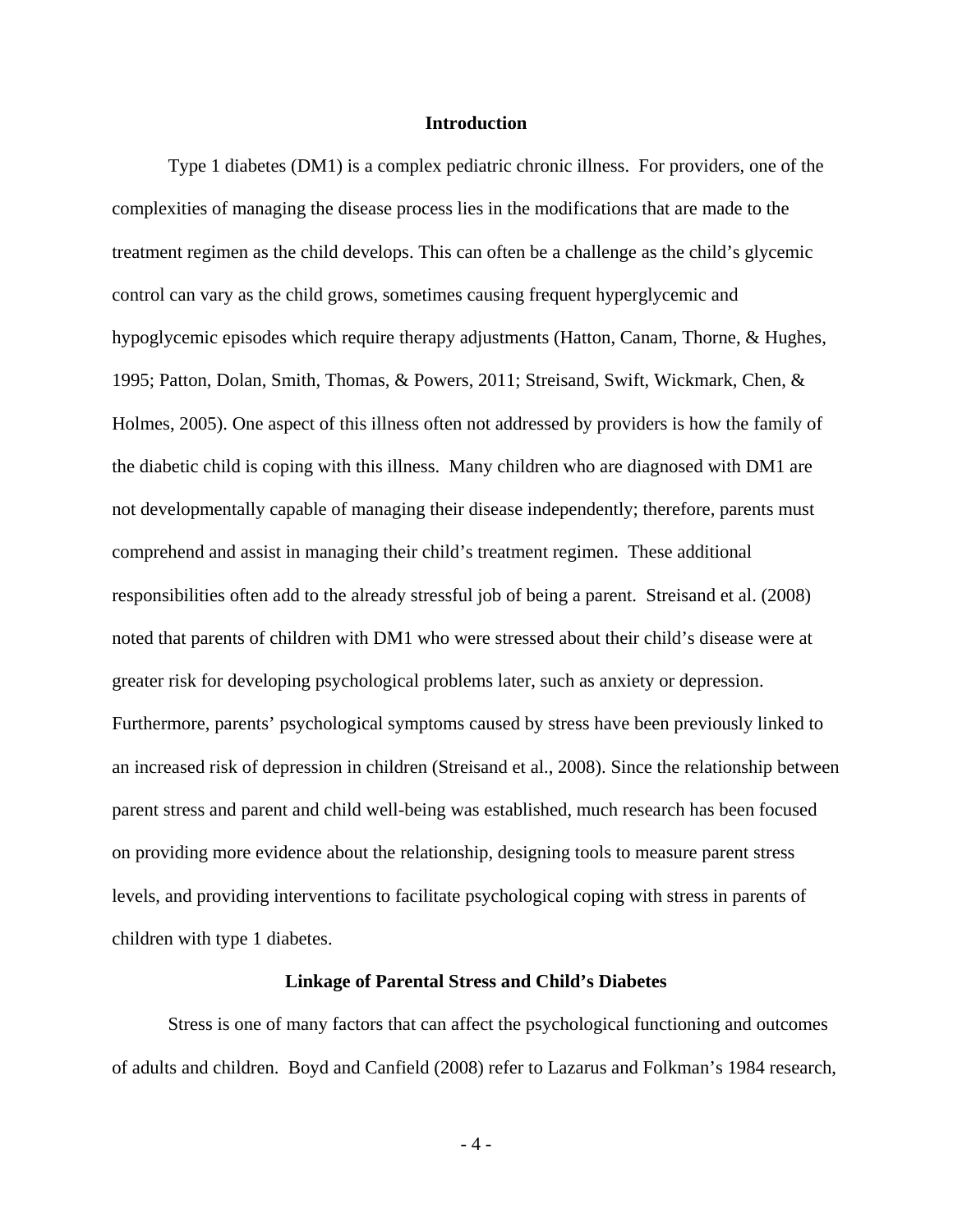which defines "stress as a relationship between the person and the environment that is appraised by the person as taxing" which triggers the individual to fear that his or her well-being is threatened (p. 222). Inability to cope with stress by individuals can lead to either the worsening or development of mental health problems (Boyd & Canfield, 2008). A variety of mental health problems can be associated with high levels of unalleviated stress. Two mental health problems in particular associated with the negative psychological consequences of unalleviated stress include anxiety and depression (Schneiderman, Ironson, & Siegel, 2005). In parents of children with chronic illnesses, a specific type of stress, termed "pediatric parenting stress", has been identified. This pediatric parenting stress is defined as "stress related to caring for a child with a medical illness" (Streisand, Kazak, & Tercyak, 2003, p. 245). In order to prevent mental illness and improve the health of individuals, early identification and treatment of inadequate coping with pediatric parenting stress is crucial.

Pediatric parenting stress has been researched in a variety of different populations of parents of children with chronic illnesses. Parents of children with type 1 diabetes have been found to have high levels of stress associated with managing their child's chronic medical condition (Moreira, Frontini, Bullinger, & Canavarro, 2014; Streisand et al., 2008; Lewin et al., 2005; Hilliard, Monaghan, Cogen, & Streisand, 2011). However, this stress appears to be limited to the primary caregiver of the child, since Mitchell et al. (2009) found particularly low levels of stress in their sample of fathers of children with type 1 diabetes. It should be noted that in the study conducted by Mitchell and colleagues (2009), many of the fathers in their sample were not responsible for the majority of the disease management for their child. Nevertheless, parents with high levels of pediatric parenting stress are at risk for psychological distress, including anxiety or depression (Patton et al., 2011; Streisand, Mackey, & Herge, 2010;

- 5 -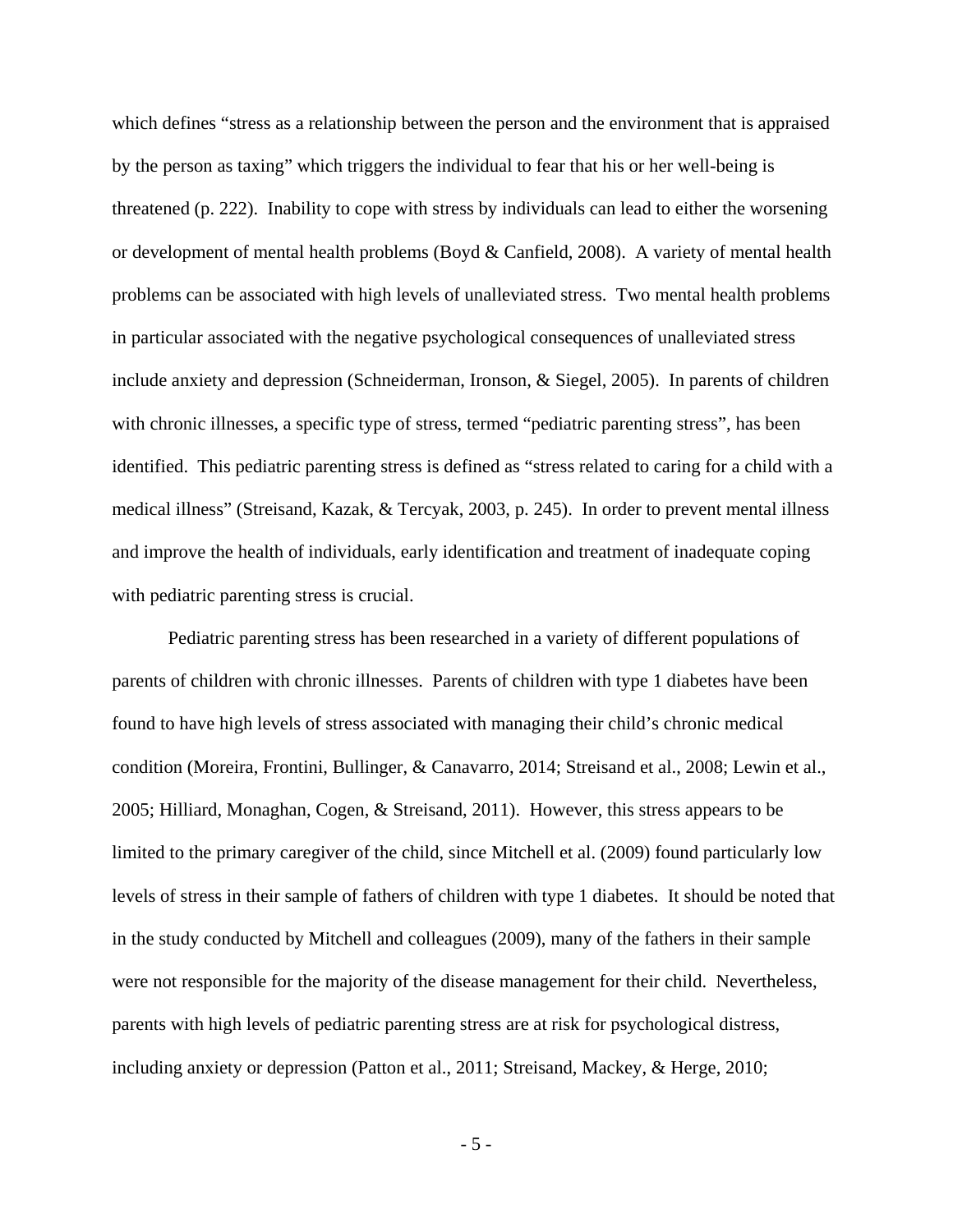Streisand et al., 2008; Streisand et al., 2005; Carpentier, Mullins, Chaney, & Wagner, 2006; Mullins et al., 2004). Partially in-line with these findings, Moreira et al. (2014) found pediatric parenting stress was a risk factor for elevated anxiety levels in their parents of children with type 1 diabetes sample, but not a risk factor for depression. The growing body of evidence on pediatric parenting stress points to an undermet need of an intervention for psychological coping in this population of parents to promote improved mental health and functioning.

Unresolved pediatric parenting stress can also cause problems in the child with the chronic illness. High levels of parental stress may be sensed by the child with type 1 diabetes, putting the child at risk for developing negative psychological problems (Moreira et al., 2014; Sweenie, Mackey, & Streisand, 2014; Mullins et al., 2004). These negative problems can include anxiety and depression. It is also important to note that parents with higher levels of unresolved parenting stress report more frequent child behavior problems (Hilliard et al., 2011; Lewin et al., 2005; Hoff et al., 2005). Mitchell et al. (2009) noted these same problems in their sample of fathers of children with type 1 diabetes. Sweenie et al. (2014) noticed in their study that pediatric parenting stress appeared to negatively affect the relationship between parenting demeanor and child misbehavior. Sweenie at al.'s (2014) findings might help explain the findings of Hilliard et al. (2011), who noted that the reported misbehavior of the child with DM1 may be behavior that is developmentally appropriate for the child's age. The parents may be oversensitive to the behavior of the child with type 1 diabetes due to their high levels of parenting stress (Sweenie et al., 2014; Hilliard et al., 2011). Based on the current literature, there is a need for healthcare providers to adequately assess pediatric parenting stress and how family members of children with DM1 are coping. If indicators of dysfunction are present then these issues should be addressed to prevent further long-term complications.

- 6 -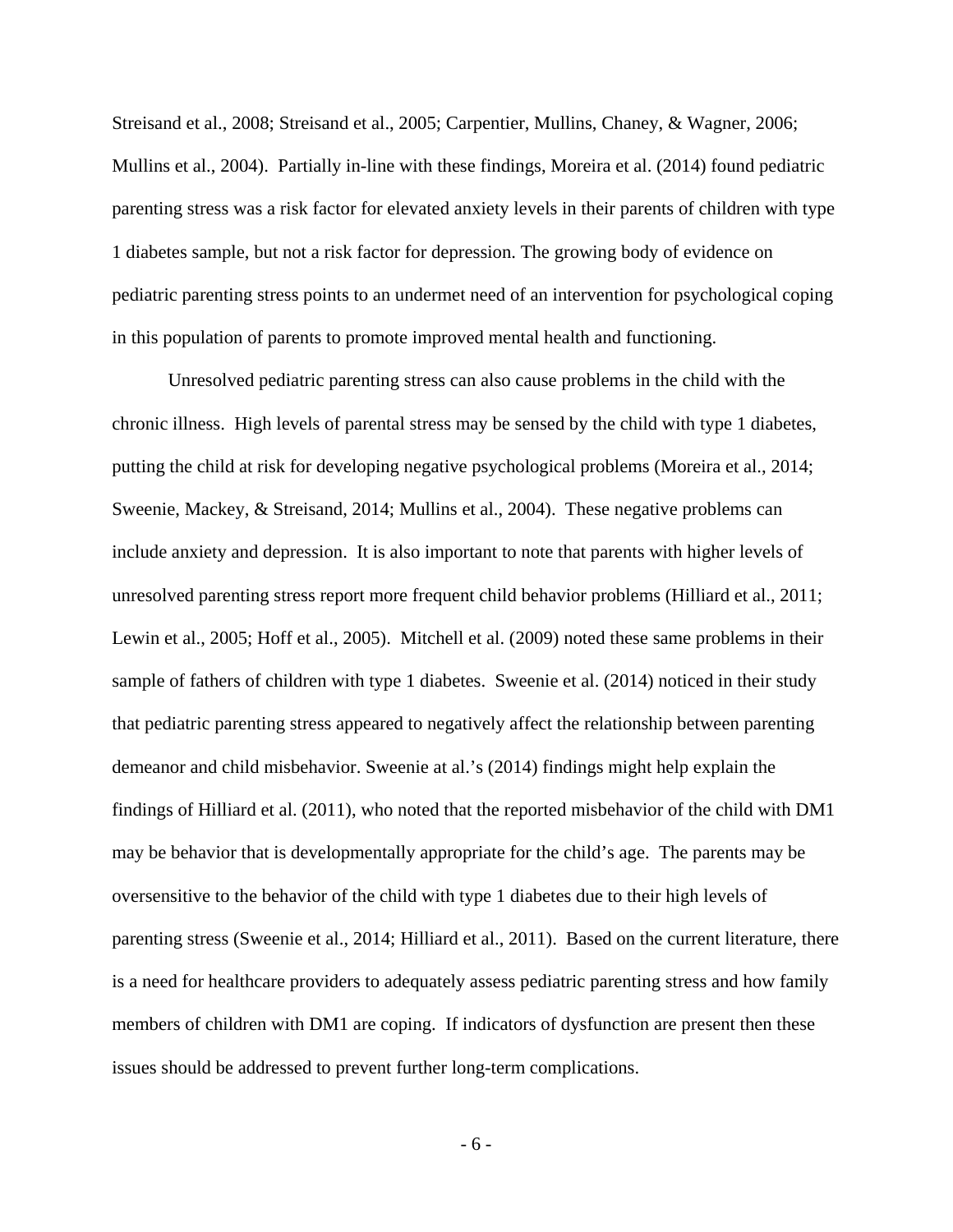#### **Purpose**

The purpose of this review is to examine the current literature surrounding pediatric parenting stress in parents of children with DM1. Second, two psychometric tools that have been used to assess pediatric parenting stress in parents of children with DM1 will be identified, examined, and one tool will be recommended based on the current literature. Other tools are available to assess parent stress in adults, but the two tools discussed have been commonly used to specifically examine pediatric parenting stress in parents of children with DM1 in current research. Third, gaps in the current literature surrounding stress in this parent population will be identified and recommendations on changing future healthcare practice will be suggested.

#### **Methods**

A systematic method was used to review the literature on this topic. In order to collect information about this topic, CINAHL, PsychInfo, Medline, PubMed and Google Scholar databases were utilized because of their wealth of information on psychology topics. The search terms that were applied were the following: parent stress, parental stress, type 1 diabetes, Pediatric Inventory for Parents, Parenting Stress Index, and psychometric. Articles were excluded if: the sample population of the study was not parents of children with DM1, if parent stress related to the child's DM1 was not examined, if the caregivers in the studies did not manage their children's diabetes primarily, and if no psychometric tools used to examine the parents' stress were listed. Articles were also excluded if they were published prior to 1995 or if no English print version was available. With these search terms, the relevant literature was reviewed to learn more about the impact of pediatric parenting stress on parents of children with DM1, the tools used to measure pediatric parenting stress, and current methods being trialed to improve parental stress and coping. Approximately 150 articles were critically reviewed to find

- 7 -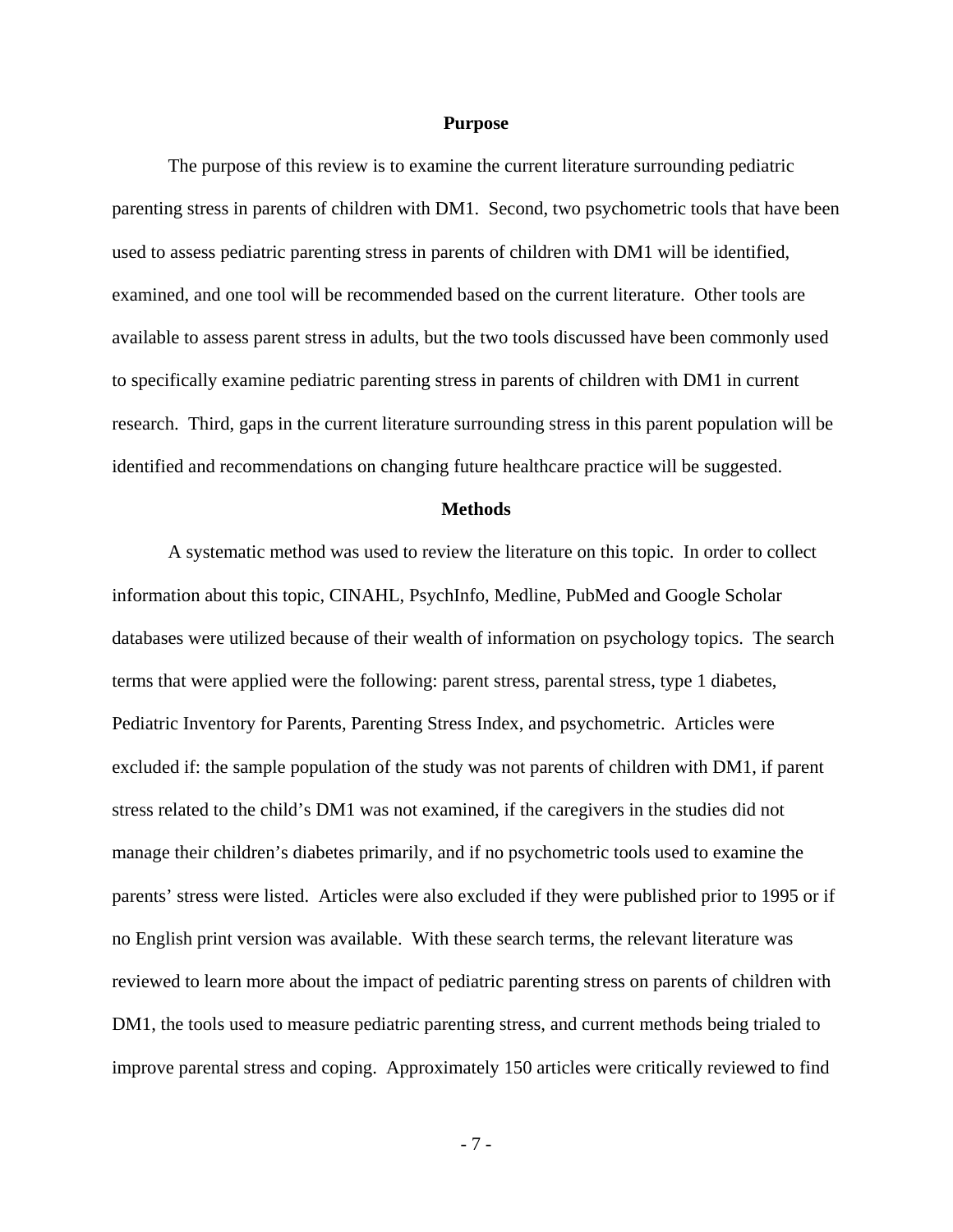the most relevant, appropriate information on this topic and 10 cross-sectional studies, 3 cohort studies, one randomized-controlled trial, and one descriptive study were selected. Additional information about the psychometric tools was also found on the American Psychological Association's website.

## **Summary of Psychometric Tools**

Two tools, the Pediatric Inventory for Parents and the Parenting Stress Index, have been used to evaluate parental stress in parents of children with DM1. The Pediatric Inventory for Parents (PIP) tool was originally developed and used to measure stress in the parents of children with cancer by the Children's Hospital of Philadelphia (Streisand, Braniecki, Tercyak, & Kazak, 2001). Broad questions were developed by the researchers constructing the PIP to make the tool generalizable to all parents of children with an illness. A variety of members from different specialties reviewed the tool and divided the questions into four domains: emotional functioning, role functioning, communication, and medical care (Streisand et al., 2001). The questions in these domains cover a variety of different responsibilities or emotions parents of children with DM1 will face.

The PIP is comprised of 42 questions, with a frequency and difficulty subscale which measures how frequently parents have stress associated with their child's illness and how difficult this stressor is for the parent. The PIP allows the surveyor to rate their stress based on a 5-point Likert scale ranging from one being "not at all" to five being "extremely" (Streisand et al., 2001). In the original study testing the PIP, the instrument demonstrated excellent internal consistency, with a coefficient alpha of 0.95 for the frequency subscale and a coefficient alpha of 0.96 for the difficult subscale (Streisand et al., 2001). The reliabilities for each domain demonstrated coefficient alphas greater than 0.80 as well. Based on these findings, the original

- 8 -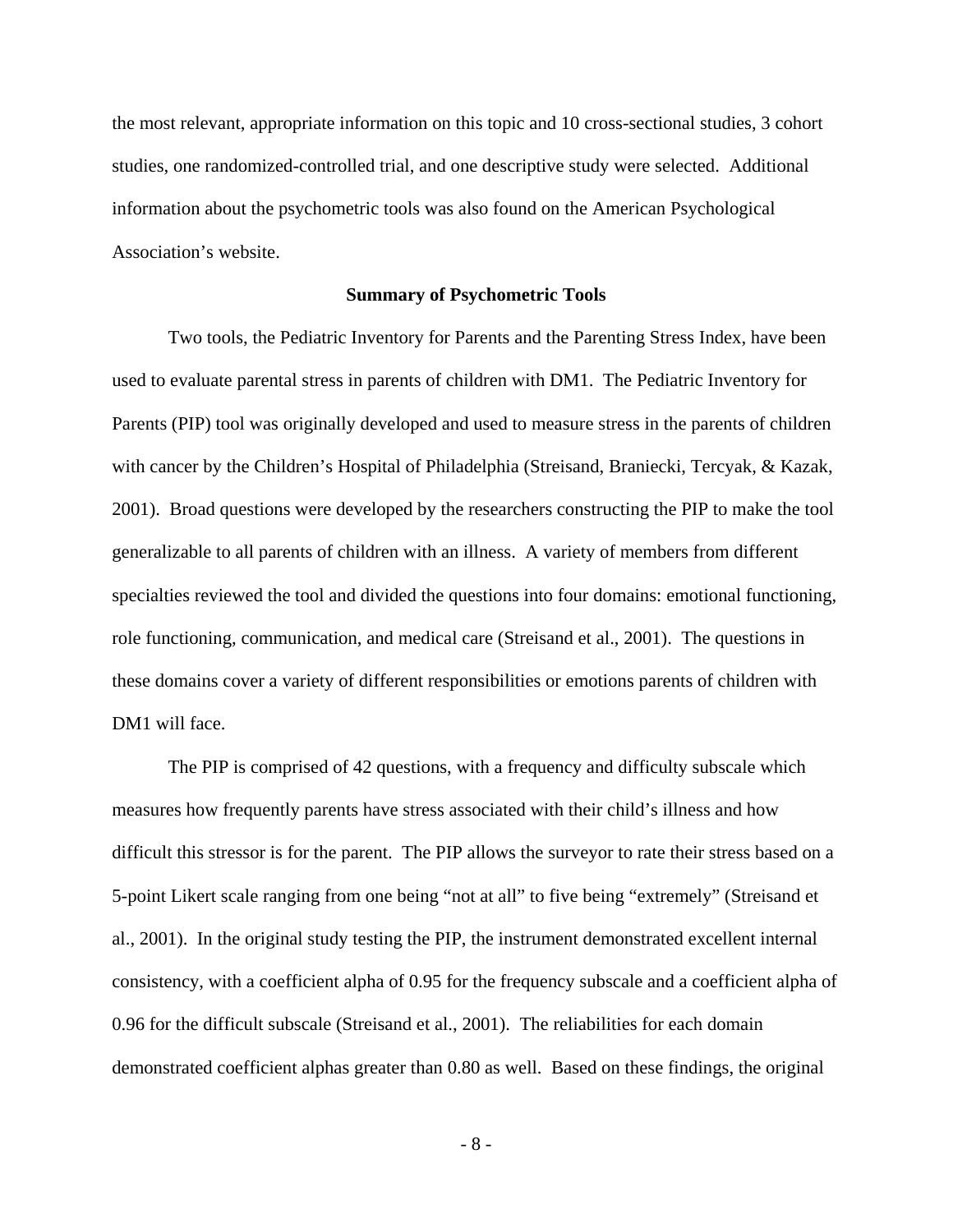PIP appeared to be a reliable measure of pediatric parenting stress in parents of children with chronic illnesses (Streisand et al., 2001). In an attempt to generalize the instrument, other researchers have applied this tool to parents of children with DM1. From the data collected so far, the Pediatric Inventory for Parents appears to be a statistically valid and consistent method in measuring pediatric parenting stress in parents of children with DM1 (Hilliard et al., 2011; Mitchell et al., 2009). For the Frequency subscale, the internal consistencies range from 0.92 to 0.94 in parents of children with DM1 (Hilliard et al., 2011; Streisand et al., 2008; Streisand et al., 2005; Lewin et al., 2005). For the Difficulty subscale, the internal consistencies in the parents of children with DM1 population range from 0.94 to 0.96 (Sweenie et al., 2014; Hilliard et al., 2011; Streisand et al., 2008; Streisand et al., 2005; Lewin et al., 2005). Total internal consistency scores for the PIP range from 0.95 to 0.97 (Mitchell et al., 2009; Lewin et al., 2005). Therefore, the PIP appears to be a reliable option for use in measuring pediatric parenting stress in parents of children with DM1.

The Parenting Stress Index (PSI) is another scale that has been used to measure parenting stress in parents of children with chronic illnesses, including type 1 diabetes. This index was created in the United States in 1983 (American Psychological Association (APA), 2015) and it was originally developed to examine "parent-child interactions" that can cause stress (Fallahpour, Nathell, Rössler, Stieglitz, 2009). The tool contains three domains that contribute to stress: the "child characteristics" domain, the "parent characteristics" domain, and the "situational [or] demographic life stress" domain (APA, 2015). The child domain examines child behaviors that can cause stress in the parents, such as the child's mood or hyperactivity (Fallahpour et al., 2009). The parent domain examines parental parenting behaviors and other factors that can add stress to the parent-child relationship, such as the parent's health or their

- 9 -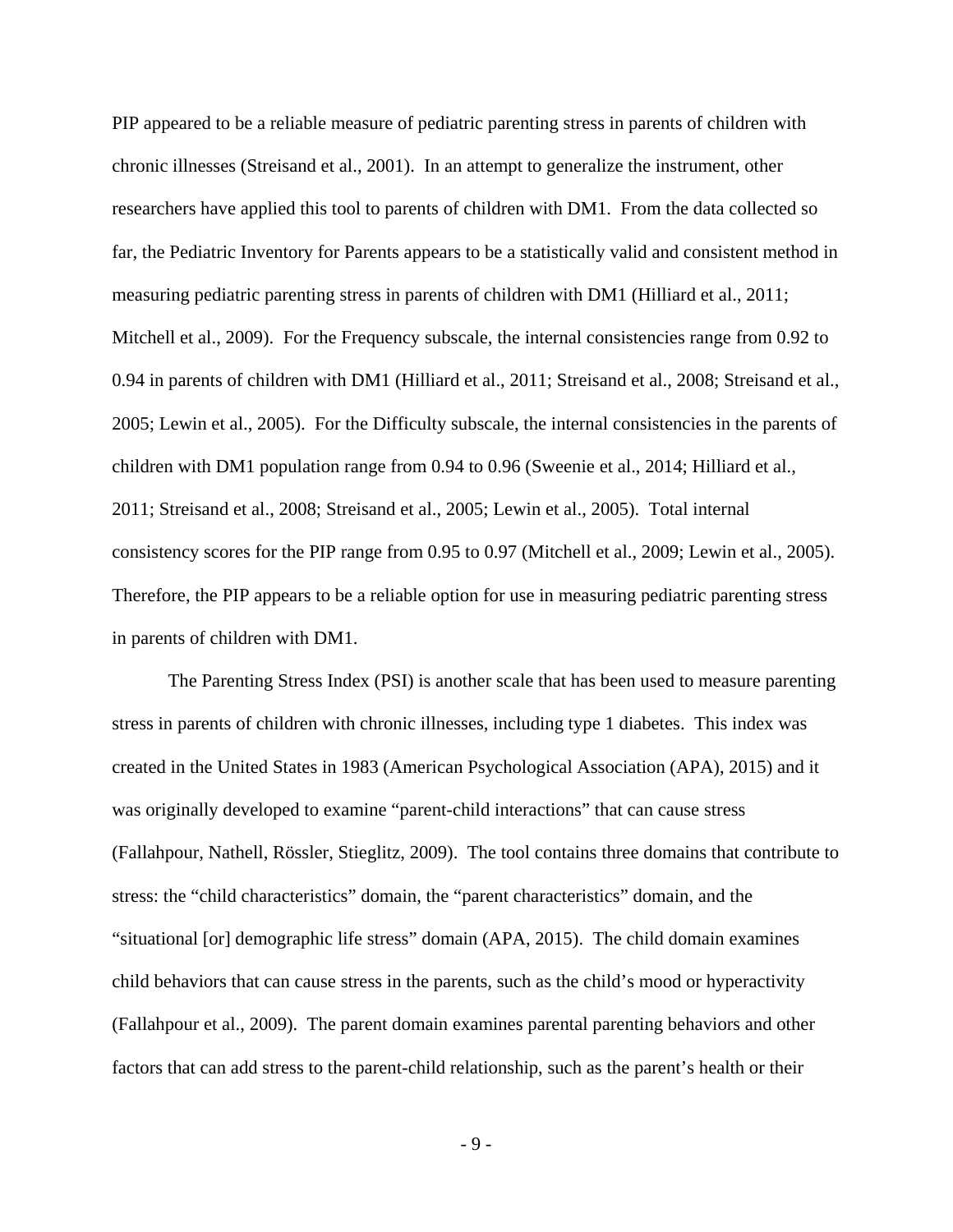relationship with their spouse. The final domain examines stressors that occur in everyday life that can affect the parent's relationship with their child over the last year. There are 120 questions on the PSI and it takes approximately 20 minutes to complete (APA, 2015). The demonstrated reliability of the child domain ranges from 0.78 to 0.88 and the reliability of the parent scale ranges from 0.75 to 0.87 (APA, 2015).

A shorter form of the PSI, designated the Parenting Stress Index-Short Form (PSI-SF), is available as well. The domains in the short form include: the "parental distress, parent-child dysfunctional interaction[,] and difficult child" domains (APA, 2015). The index contains approximately 36 questions and takes about 10 minutes to finish. The PSI-SF has been used in parents of children with DM1 to assess parental stress. Moreira et al. (2014) used a Portuguese translation of the PSI-SF to assess stress in their parents of children with DM1 and the tool demonstrated a reliability of 0.88. Mullins et al. (2004) had better results using the PSI-SF in their parent population, with a reliability of 0.96.

However, there are several criticisms of the PSI/PSI-SF when compared to the PIP and its use in parents of children with chronic illnesses. First, the PSI was not developed for all pediatric populations. The PSI was originally developed to assess stress in parents with children whose ages ranged from one month of age to twelve years old (APA, 2015). Therefore, this tool may not be applicable to parents of older adolescents with DM1. Second, the PSI was developed to measure the parent stress in generic parent-child relationships. The PIP was developed to specifically look at pediatric parenting stress in parents of children with chronic illnesses, such as cancer and diabetes (Streisand et al., 2001; Streisand et al., 2005). Third, few studies have used PSI/PSI-SF to examine stress in parents of children with type 1 diabetes (Mullins et al., 2004; Moreira et al., 2014). Further research would be needed to demonstrate that the PSI/PSI-SF

- 10 -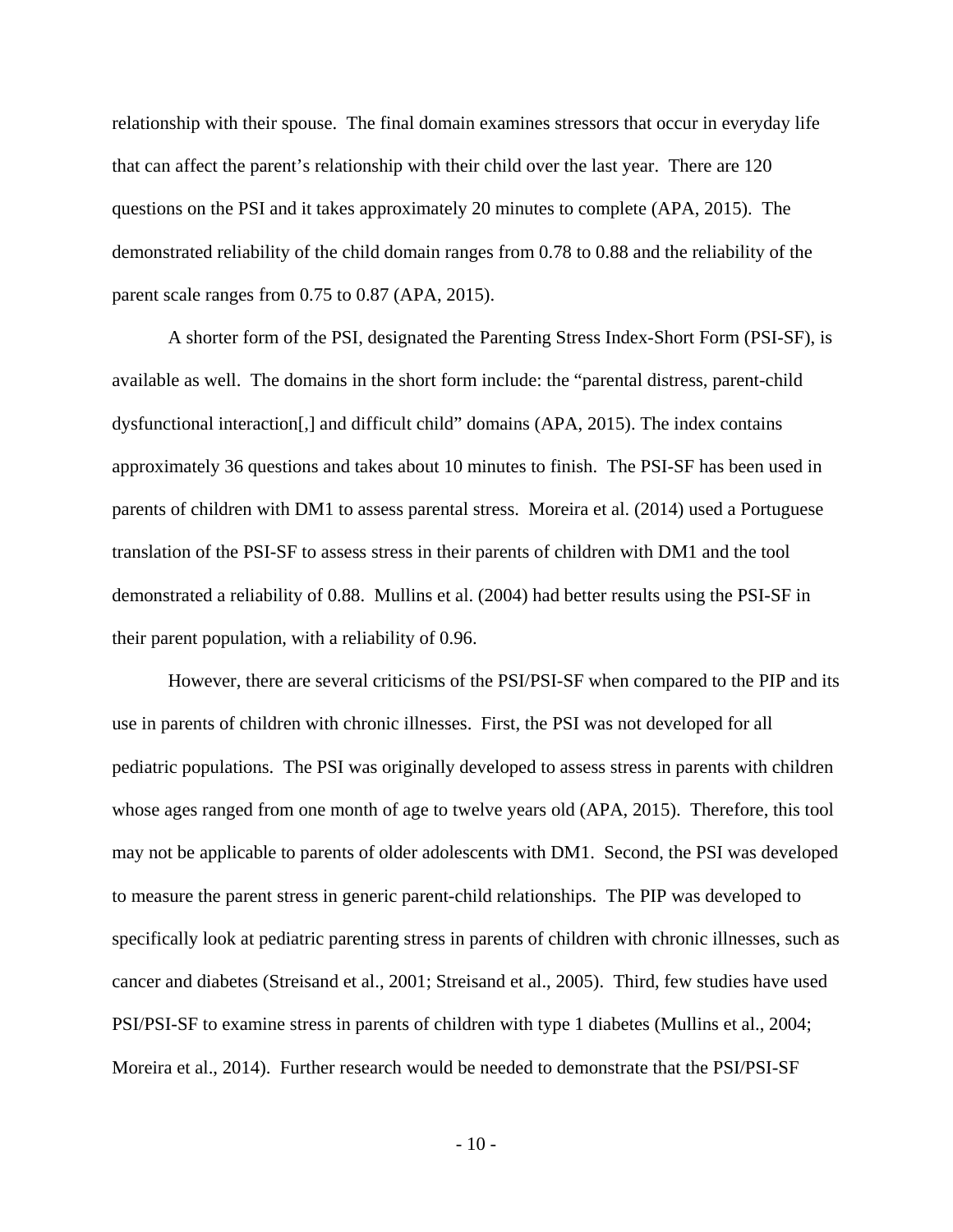provides a more accurate or reliable evaluation of pediatric parenting stress in parents of children with chronic illnesses over the PIP. Therefore, based on the current literature available, it may be prudent to use the PIP as a tool to evaluate pediatric parenting stress levels in the practice setting instead of the PSI.

#### **Discussion**

Despite the promising findings of the available research, there are several issues with the literature that should be addressed in the future. The first problem involves the samples used in present data. Most of the studies involved relatively small, homogenous samples of primarily Caucasian, middle to upper class, well-educated families (Hilliard et al., 2011; Mullins et al., 2004; Carpentier et al., 2006; Streisand et al., 2008). This tends to limit the generalizability of this information. Parents from different backgrounds with different resources may have greater levels of pediatric parenting stress. For example, Streisand et al. (2010) and Streisand et al. (2005) found higher levels of pediatric parenting stress in high risk groups of the parents of children with DM1 population. Factors such as low socioeconomic status, non-Caucasian race, and limited supportive resources all increase the level of stress these parents face (Streisand et al., 2010; Streisand et al., 2005). Therefore, more information is needed on sample populations involving minority, less educated, and lower income parents. By gathering information and testing the psychometric tools available in different populations, a thorough, consistent method can be developed for evaluating all parents of children with DM1 who are not coping psychologically with their pediatric parenting stress.

The current literature also does not provide consistent and reliable advice on how to accurately assess pediatric parenting stress. First of all, no one tool has been deemed the "gold standard" when recognizing pediatric parenting stress in parents of children with DM1. Certain

- 11 -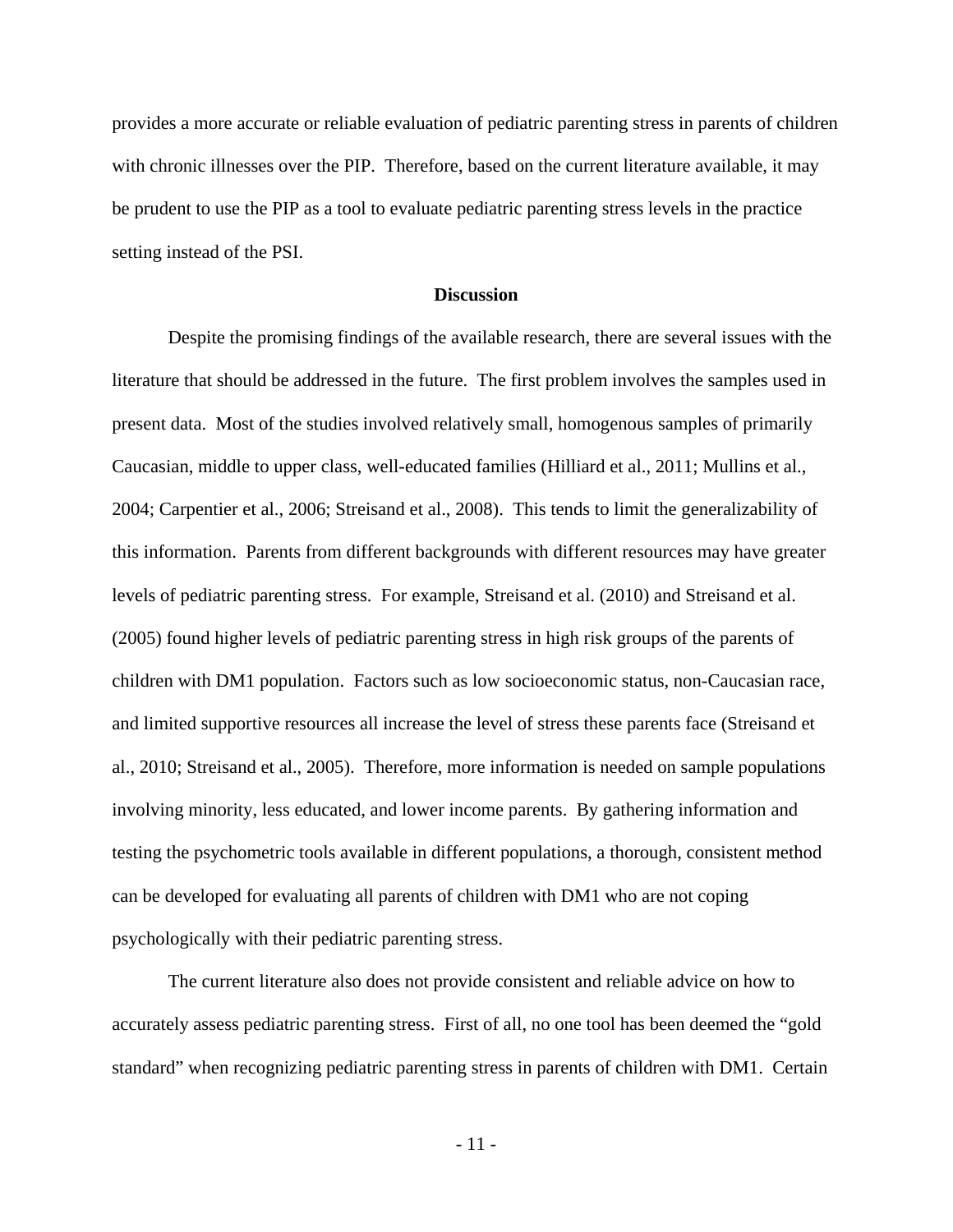researchers seem to use the PIP while others use the PSI to measure parent stress (Streisand et al., 2008; Mullins et al., 2004). Perhaps one tool is more effective at measuring certain kinds of stress in parents of children with type 1 diabetes and more explanation should be provided about this in the literature. Another problem with the tools being used to identify pediatric parenting stress is that most rely on self-report scales, which are not always reliable. The PIP itself is a self-report measure tool (Mitchell et al., 2009). The disadvantage of self-report measures is that they depend upon the sample population being mentally capable of answering the tools honestly and not exaggerating the answers to the questions. This dependence on mental competence proves problematic in parents of children with DM1 who may not be adequately coping with pediatric parenting stress, which could skew the results of the data.

### **Future Research and Practice Recommendations**

There are several avenues on which researchers should focus their efforts in the future. First, more data should be collected on parents from different backgrounds that may be at greater risk for inadequate coping with pediatric parenting stress. This includes more information on minority populations, parents with differing educational levels, and parents from different socioeconomic spheres. The psychometric tools and interventions targeted at measuring and improving stress and coping in parents of children with DM1 should also be evaluated in these subsections of the population. Second, more data should be collected on the psychometric tools being used to measure stress in parents of children with DM1. If possible, a "gold standard" tool should be identified in order to adequately measure pediatric parenting stress in these parents. Steps should also be taken, if possible, to limit bias and error in these self-report measures. Third, interventions targeting at improving stress and coping in parents of children with DM1 should be tested thoroughly to determine what method of treatment best benefits parents who are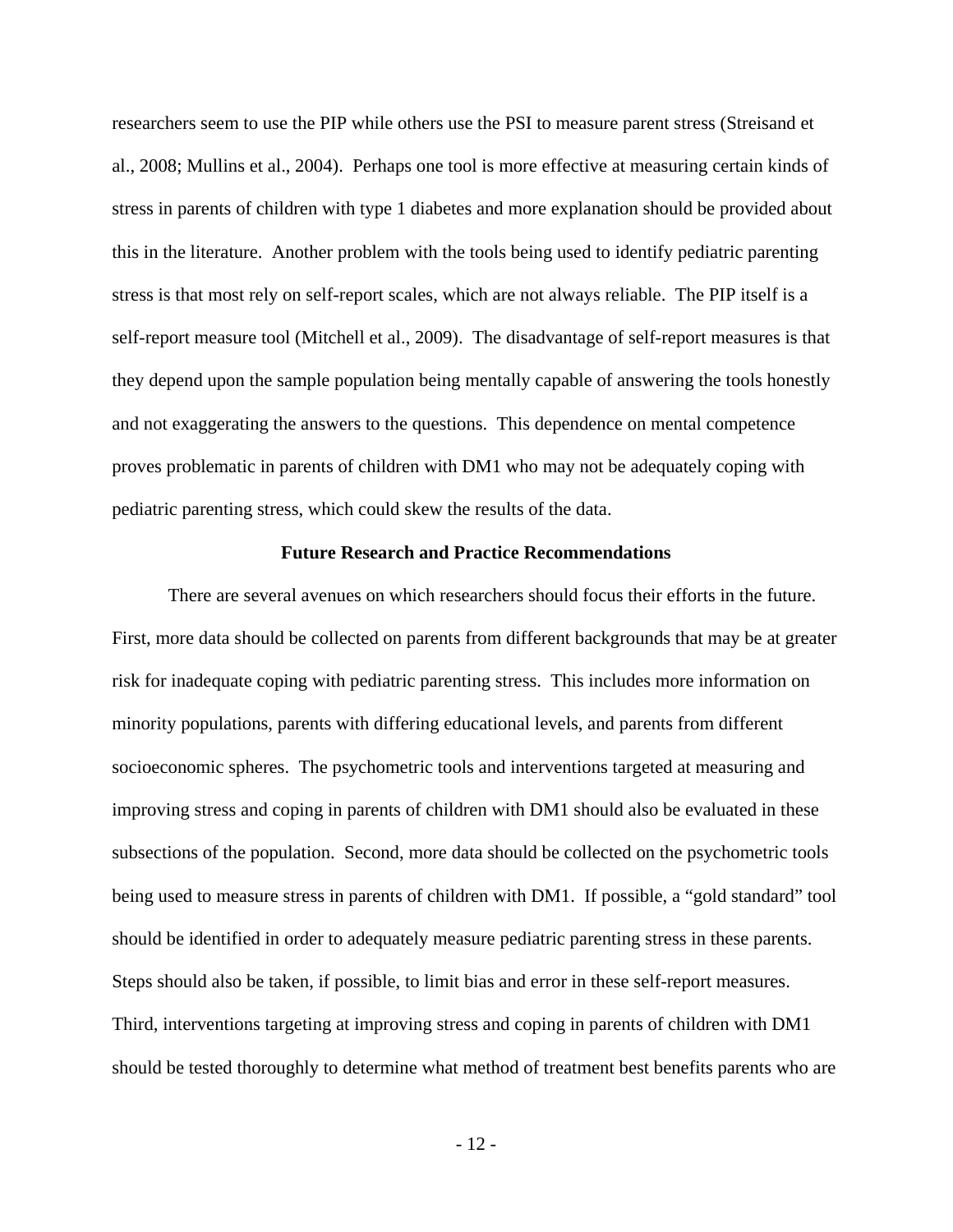having trouble dealing with pediatric parenting stress. Much of the literature states that parental stress should be assessed and appropriate referrals made if inadequate coping is found, but no details are given as to what method of assistance would be best to help parents of children with DM1 cope with their stress. Also, more information should be collected on influencing factors that can help improve stress coping in parents of children with DM1. Rigorous testing should be completed on the intervention when developed, with data from several randomized controlled trials supporting the intervention if possible.

Despite the obvious gaps in the literature, the information speaks for itself. Inadequate management of pediatric parenting stress affects the entire family unit. It is essential that healthcare providers assess, identify, and make appropriate referrals for parent psychological problems early to prevent further family dysfunction (Sweenie et al., 2014; Patton et al., 2011; Hilliard et al., 2010; Streisand et al., 2010; Streisand et al., 2008; Carpentier et al., 2006; Streisand et al., 2005; Lewin et al., 2005). Prevention of further dysfunction leads to better outcomes and improved quality of life for all members of families with a child with DM1.

#### **Conclusion**

Pediatric parenting stress in parents of children with type 1 diabetes can pose many problems in families already dealing with the rigorous management of a chronic disease. If the stress is not adequately managed by the parents initially, then future psychological problems may occur in the parents and the child with DM1. It is important for future researchers to focus their efforts on determining a consistent method of assessing and treating those parents who are not adequately coping with their pediatric parenting stress. Once the tools for diagnosis and treatment are developed, the information can be disseminated to healthcare providers in the community. These providers can implement the evidence based information to help improve the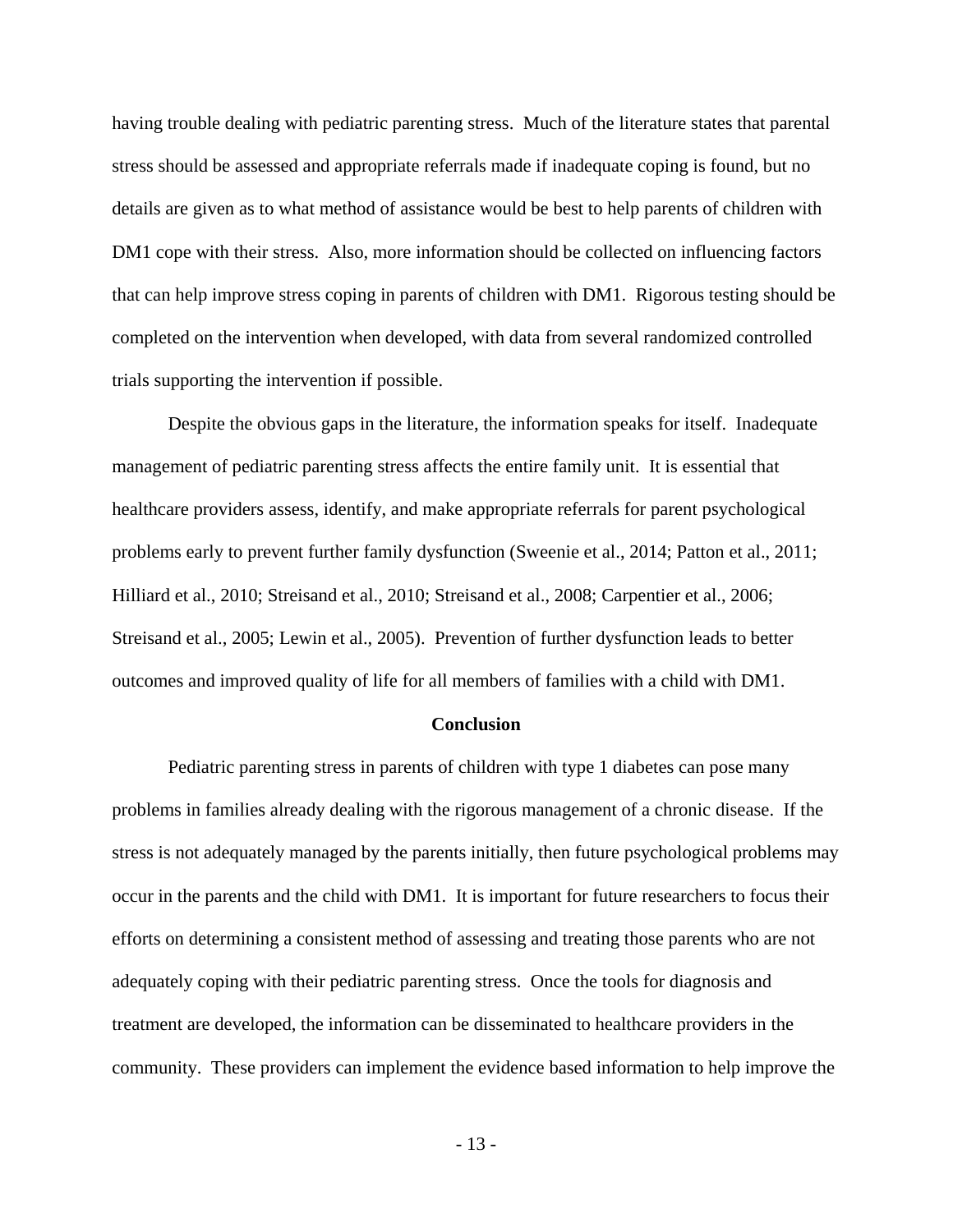health of this at-risk population and promote the best quality of life for families of diabetic children.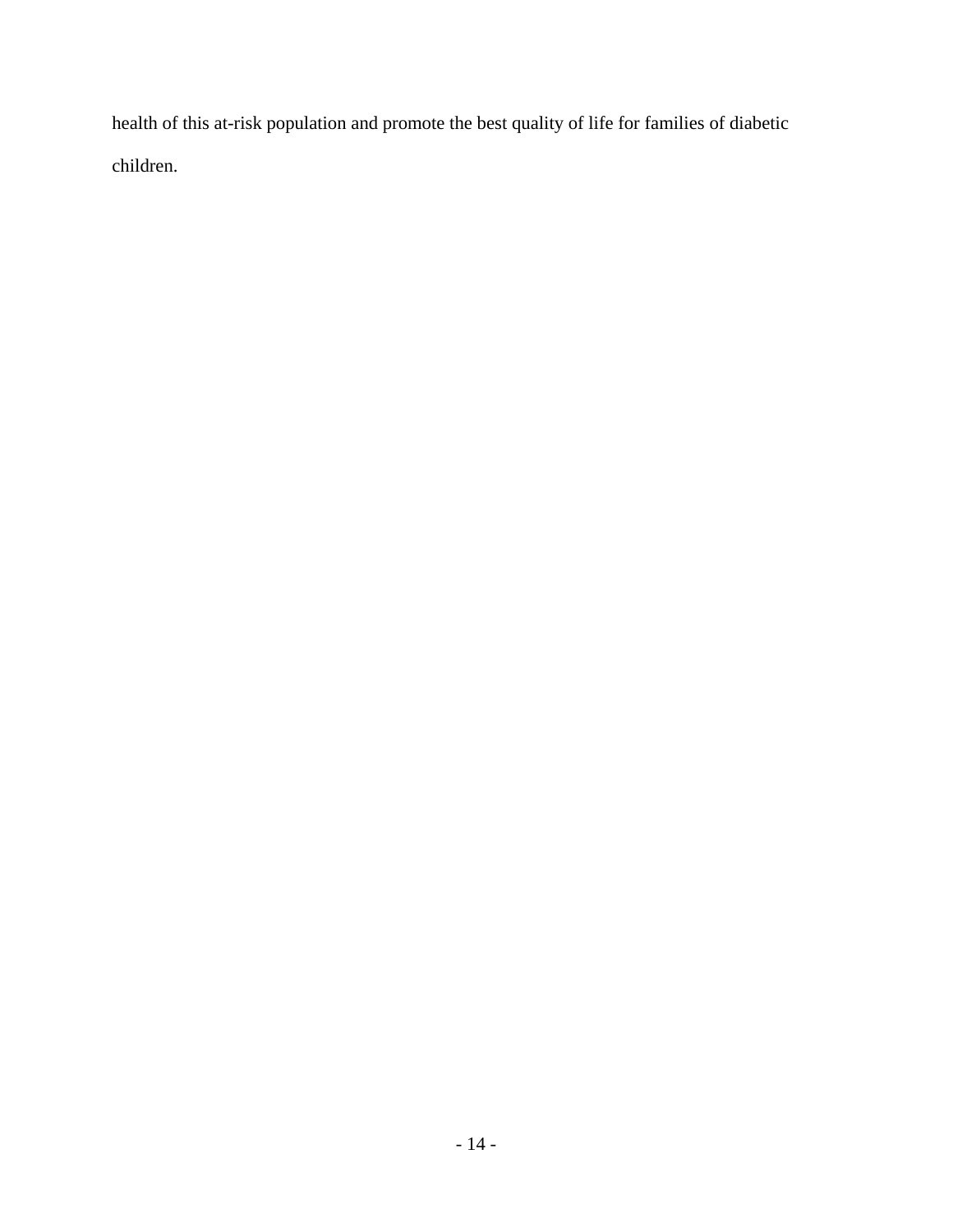Using the Pediatric Inventory for Parents to Evaluate Chronic Illness-Related Parenting Stress

Megan Carter

University of Kentucky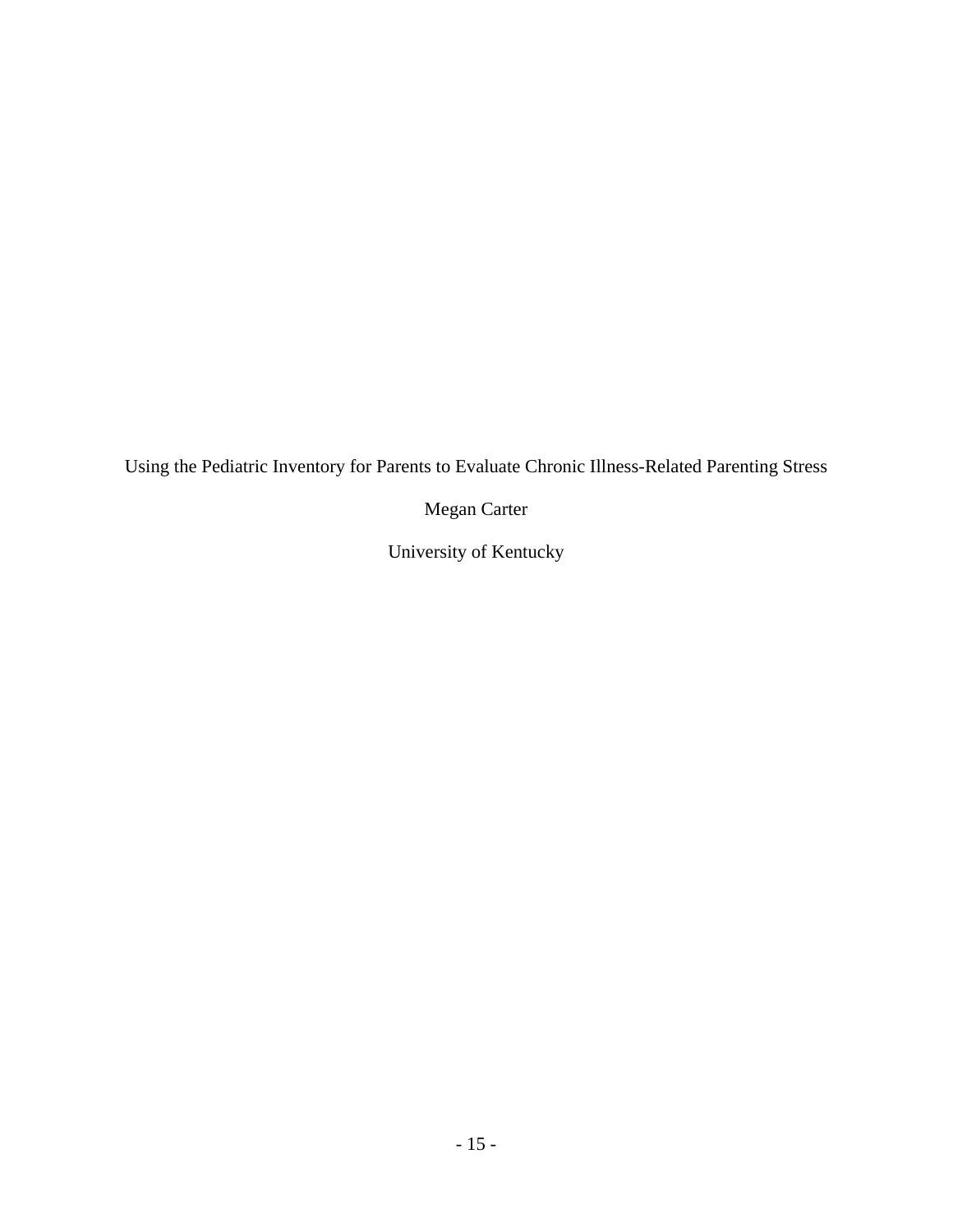### Abstract

Chronic illnesses are lifelong conditions that require meticulous surveillance in order to ensure adequate management. Parents of children with chronic illnesses are often responsible for their child's disease management, since the child often is not able to manage their own illness independently (Hatton, Canam, Thorne, & Hughes, 1995; Patton, Dolan, Smith, Thomas, & Powers, 2011). Chronic disease management can place a burden on the parents of children with chronic illnesses, and parents often develop associated stress. If parents cannot effectively cope with their stress, they often have difficulty managing their child's illness, leading to poorer outcomes for the child (Alves, Guirardello, & Kurashima, 2013). Practitioners should assess stress levels in parents to identify parents experiencing stress and assist in providing solutions for effective coping. The Pediatric Inventory for Parents (PIP) may be a useful tool for measuring stress levels in parents of children with chronic illnesses. Future research should focus on evaluating this tool's use parents of children with different chronic illnesses in order to validate the PIP for further use.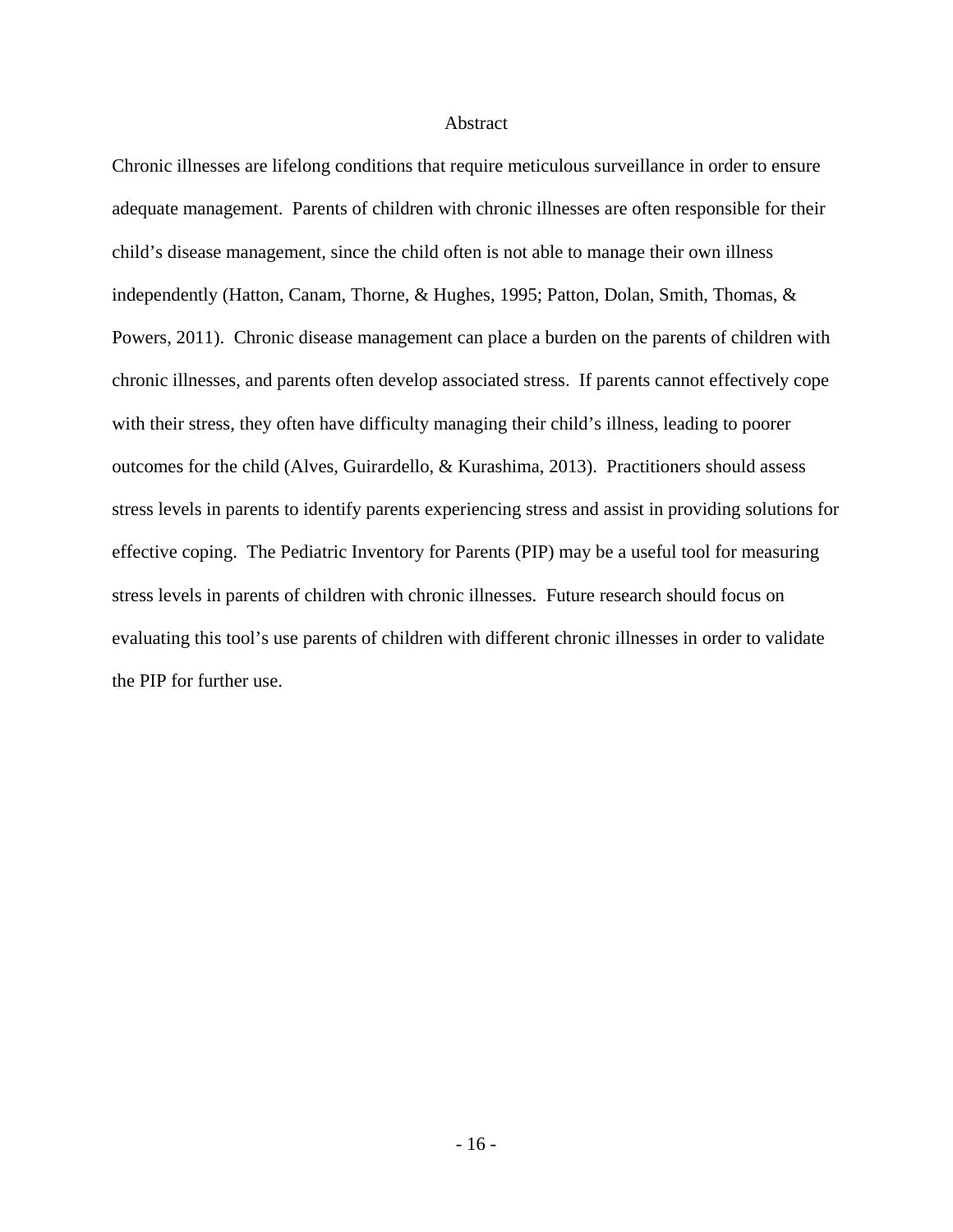### **Description of the Problem**

Throughout the country, many individuals and families are dealing with chronic illnesses. According to the Centers for Disease Control and Prevention (CDC) (2012), of the total number of deaths each year in the United States, 70 percent are due to chronic conditions. Chronic diseases are often complicated and costly to individuals and their families. Children with chronic conditions have unique needs. Younger children may not be developmentally capable to comprehend or manage their condition independently, so these management responsibilities often fall to the parents (Hatton et al., 1995; Patton et al., 2011). This can be extremely stressful for parents. Not only are parents charged with raising their child, but they must also learn how to cope with and manage their child's diagnosis until the child is able to take over their own disease responsibilities (Hatton et al., 1995; Konradsdottir & Svavarsdottir, 2011). In addition to this added role as a disease manager, the parent may also be raising other children or may have work obligations outside the home to provide for their family.

The disease management role may place an enormous burden on parents of children with chronic illnesses. Parents are often overwhelmed by the stress they experience related to the management of their child's chronic condition and have difficulty coping (Hatton et al., 1995; Merkel & Wright, 2012; Patton et al., 2011). This stress is termed pediatric parenting stress and is defined as "parenting stress related to caring for a child with a medical illness" (Streisand, Kazak, & Tercyak, 2003). Unresolved pediatric parenting stress has been linked to the development of mental health issues, such as anxiety and depression (Alves, Guirardello, & Kurashima, 2013; Guilfoyle, Denson, Baldassano, & Hommel, 2011; Patton et al., 2011; Streisand et al., 2008). Parents of children with chronic health conditions often have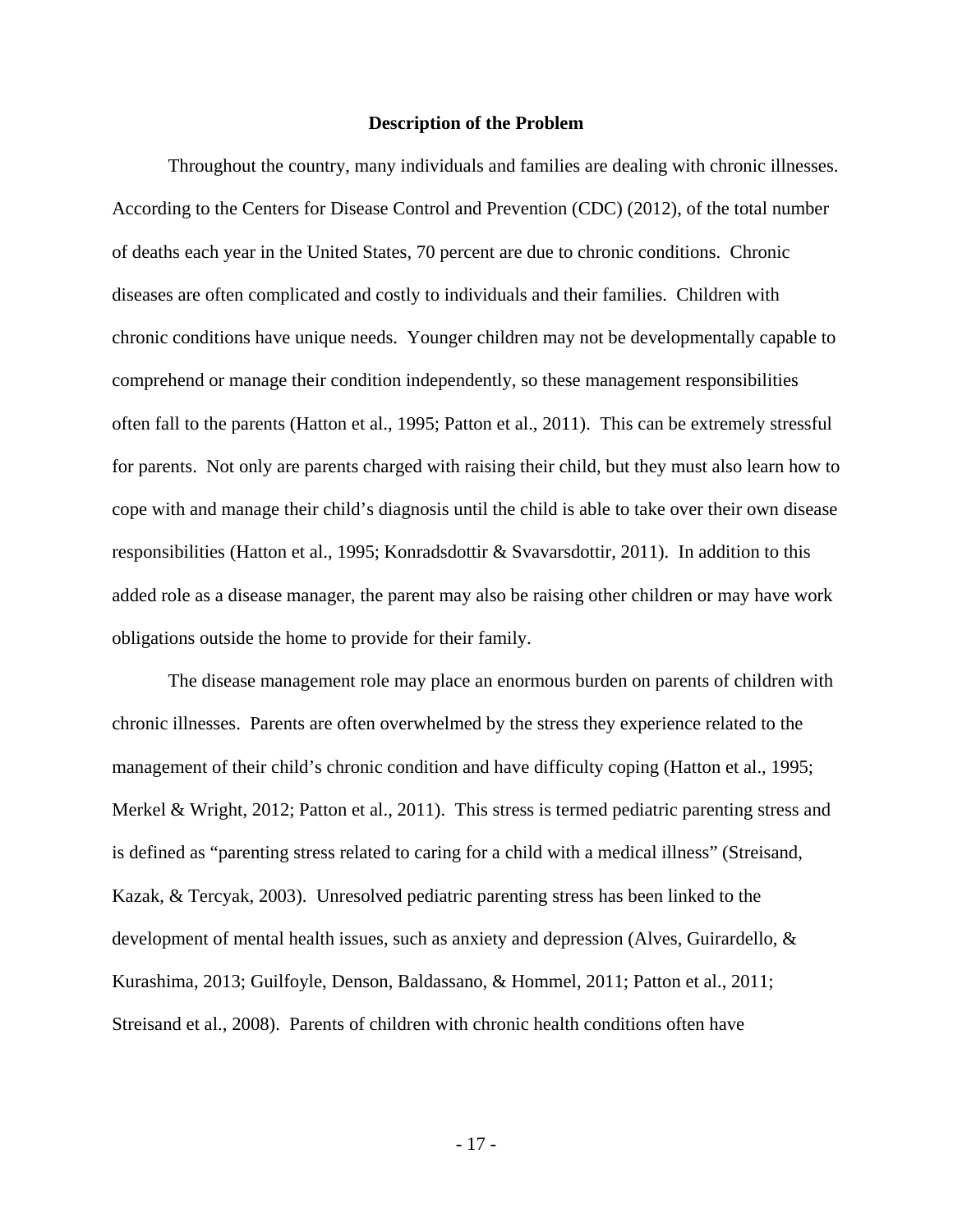responsibilities that include others, so it is essential that they develop coping strategies to prevent further complications that could jeopardize the health and functioning of the family unit.

#### **Significance of the Problem for Advance Practice Nurses**

Pediatric parenting stress in parents of children with chronic illnesses poses an extreme problem for advanced practice nurses, especially those specializing in pediatric healthcare. If parents of chronically ill children are expected to supervise their child's medical condition, but are unable to cope with high stress levels, it may put the chronically ill child and family at risk. Previous research has shown a link between parental stress levels and mismanagement of a child's chronic disease. Guilfoyle et al. (2011) noted that parental inability to cope with stress can affect the child's medical condition. Pediatric parenting stress has also been found to affect the chronically ill child in a negative psychological fashion, placing the child at risk for depression (Sweenie, Mackey, & Streisand, 2014; Moreira, Frontini, Bullinger, & Canavarro, 2014; Mullins et al., 2004). It is only logical that being unable to cope with stress as a parent would affect the parent's ability to handle their parenting responsibilities as well.

In order for advanced practice nurses to combat this problem, pediatric parenting stress and coping should be assessed frequently in families of children with chronic illnesses. Practitioners can assist families by acknowledging the stress associated with certain aspects of the child's chronic illness and by providing coping strategies to obstacles the parents or families will face. By assessing pediatric parenting stress levels and offering appropriate psychological support resources, pediatric advance practice nurses can strive for better medical management of their pediatric patients (Streisand et al., 2008; Hilliard, Monaghan, Cogen, & Streisand, 2011).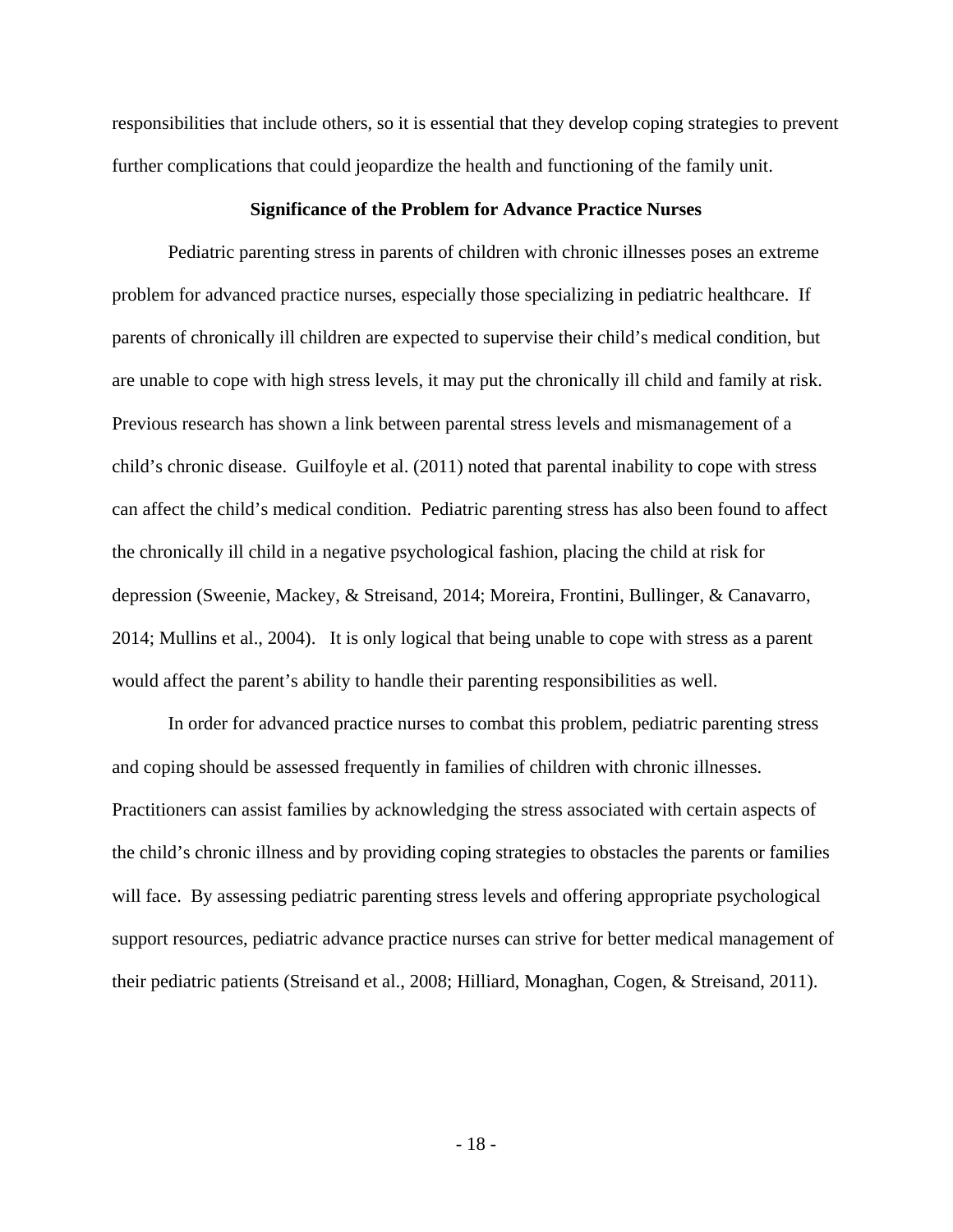#### **Intent of Integrative Review**

The intent of this integrative review is to explore the use of one tool used to measure pediatric parenting stress levels of parents with children that have chronic illnesses. This review will specifically examine the Pediatric Inventory for Parents (PIP) and its application in parents of children with chronic conditions. If this tool is found to be applicable in different settings, advanced practice nurses may find it useful for integration in the clinical setting. By using a standardized tool to periodically evaluate stress levels in parents of children with chronic illnesses, medical providers can strive to provide the best quality of care for their patients by helping to improve the medical and psychosocial outcomes of the family.

#### **Pediatric Inventory for Parents**

The Pediatric Inventory for Parents (PIP) was designed specifically to measure the levels of pediatric parenting stress in parents of children with chronic illnesses. The tool was originally tested in parents of children with pediatric cancers at the Children's Hospital of Philadelphia (Streisand, Braniecki, Tercyak, & Kazak, 2001). The scale consists of 42 questions and responses are based on a 5-point Likert scale. The scale is divided into two subsections, with one subsection looking at how individuals feel about certain events (termed difficulty) and the other subsection examining how often certain events occurred within the last week (termed frequency) (Streisand et al., 2001). Four domains are present in both the frequency and difficulty subsections: emotional functioning, medical care, communication, and role functioning (Streisand et al., 2001). The questions in each domain evaluate certain aspects of pediatric parenting stress. For example, the communication domain examines how parents feel in communicating with medical providers or family members about their child's disease. If the parents are uncomfortable with conferring with their practitioner, the communication domain in

- 19 -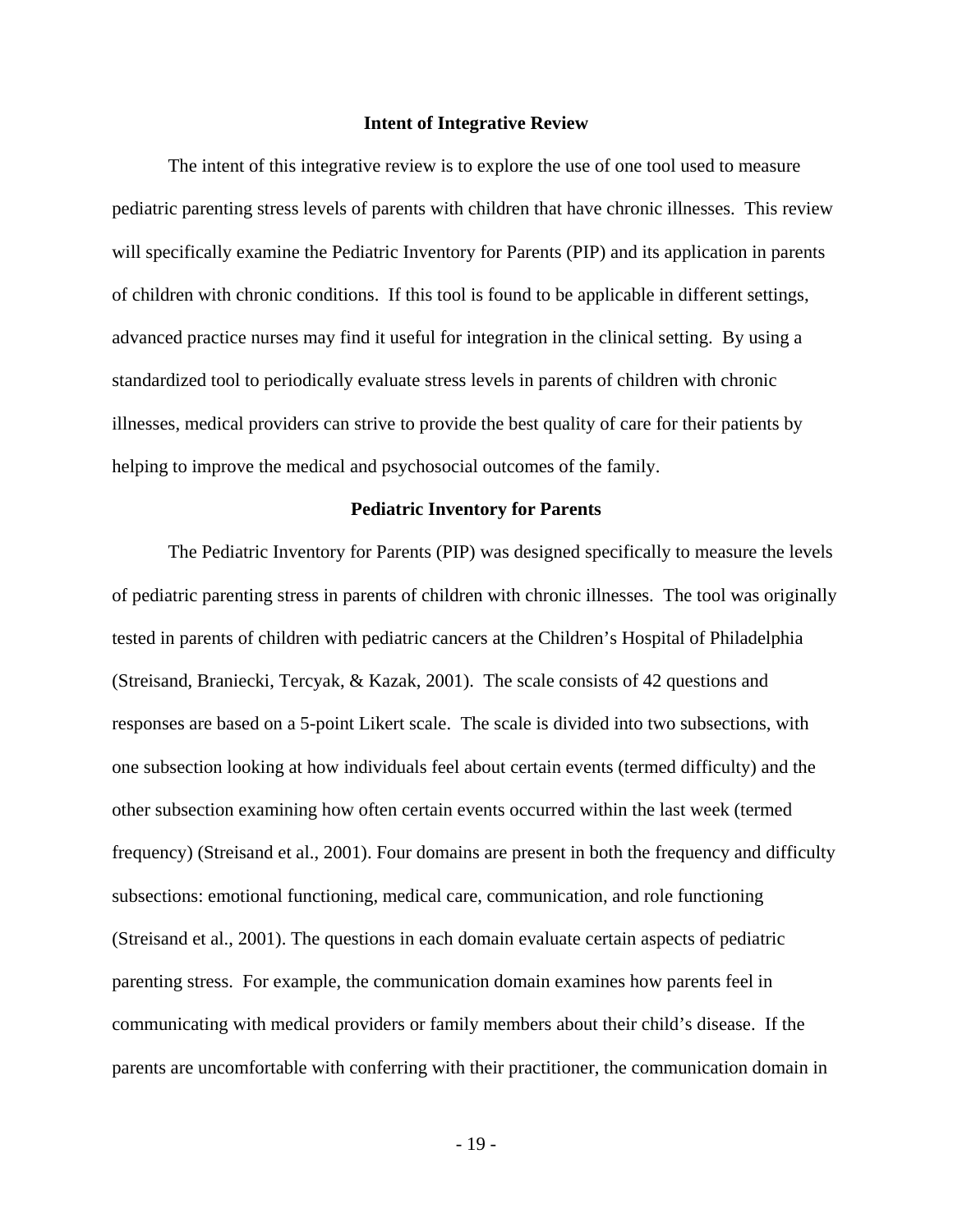the difficulty portion of the PIP will indicate difficulties with this issue. The medical care domain of the PIP is of particular interest to medical personnel, since parental inability to fulfill their responsibilities in managing their child's condition will appear in this section if it is present. Streisand et al. (2001) noted coefficient alphas of 0.95 for the Frequency subsection and 0.96 for the Difficulty subsection of the PIP in their original study. The coefficient alphas for each domain were also 0.80 or higher (Streisand et al., 2001). Since the original research by Streisand and colleagues (2001), research has been conduction on the PIP to determine its usability in different subpopulations of parents of children with chronic illnesses.

#### **Methods**

In order to gather information regarding the PIP in parents of children with different chronic conditions, a CINAHL database search was undertaken, due to its wealth of information on psychology topics. Search terms used to locate relevant articles included chronic illness, Pediatric Inventory for Parents, and parent stress. Approximately 43 articles were found using the search keywords. Articles were excluded if the sample population studied did not involve parents of children with chronic illnesses. Only articles that used the PIP to examine parental stress in their sample population were included. All articles prior to the year 2005 and articles that were not available in English translations were also excluded. This yielded one descriptive article, three cross-sectional articles, and one quasi-experimental article examining pediatric parenting stress in parents of children with different chronic illnesses.

#### **Synthesis of Literature**

All five studies reviewed used the PIP to examine parental stress levels in parents of children with chronic illnesses and found the scale useful at measuring this pediatric parenting stress (see Table 1). According to Gray, Graef, Schuman, Janicke, & Hommel (2013), the PIP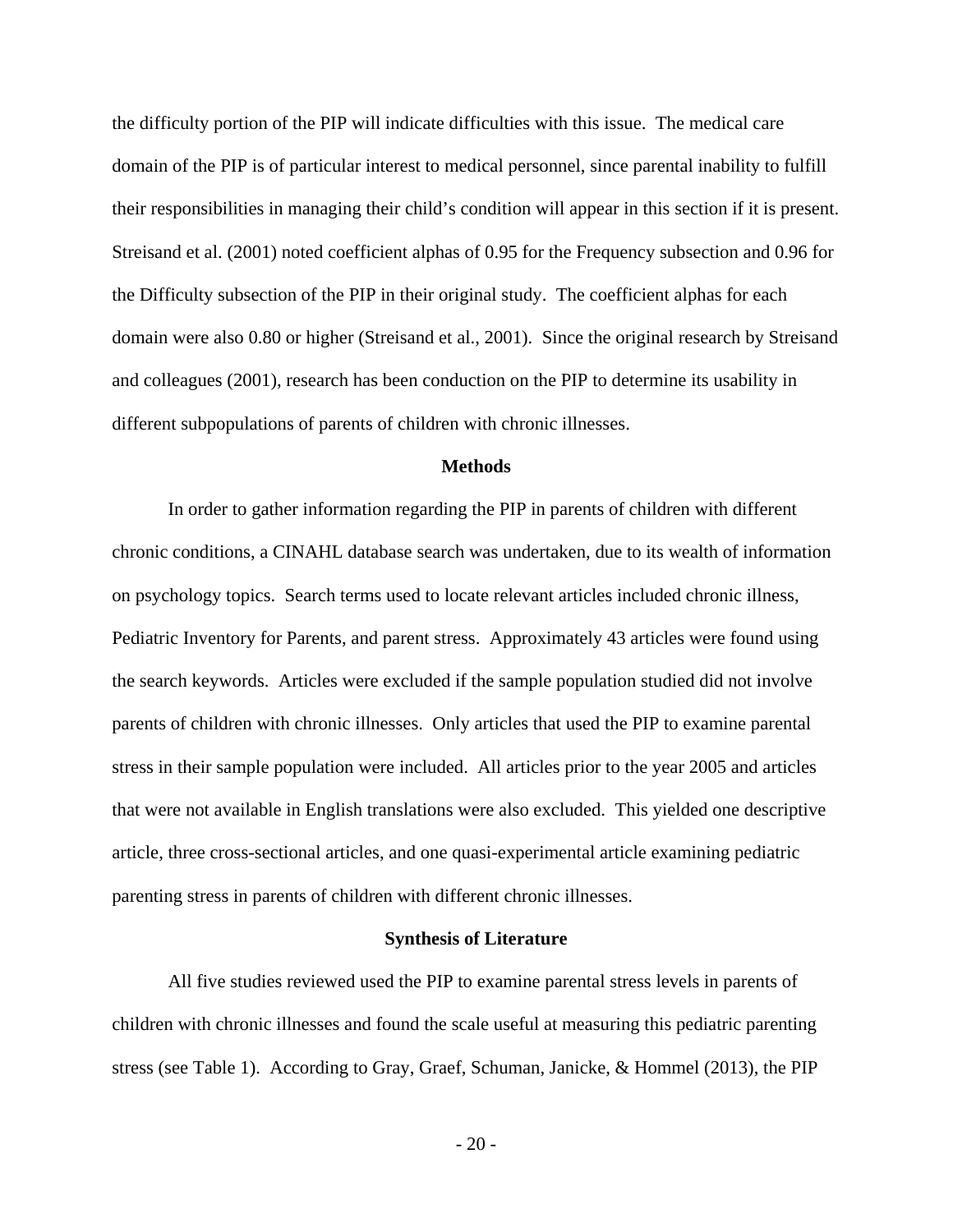was "specifically designed to assess chronic illness-related parenting stress in a pediatric cancer population and" it was "later validated in diabetes" (p. 237). The PIP has previously been reported to have an internal consistency between 0.80 and 0.96, but for the reviewed studies the internal consistency was higher (Guilfoyle et al., 2011). For example, in their samples, Hilliard et al. (2011) and Guilfoyle et al. (2011) reported an internal consistency greater than 0.94 in both their diabetes and inflammatory bowel disease (IBD) parent populations, respectively. This suggests that the PIP is a reliable tool that could be used in different parents of children with chronic illnesses populations. However, the PIP still needs further evaluation in other conditions in order to ensure that the scale reliably measures pediatric parenting stress levels.

Several researchers have attempted to validate the use of the PIP for measuring pediatric parenting stress in IBD in order to ensure the cross-sensitivity of the tool in chronic diseases other than those previously studied (cancer and diabetes). Gray et al. (2013) found that the PIP accurately measured parental stress levels in their sample population of parents of children with IBD, especially in the parents of children with Crohn's disease. The more severe the disease symptoms in their children with Crohn's disease, the higher the parental scores were in the difficulty and frequency domains of the PIP. Guilfoyle et al. (2011) compared their PIP parental scores in their IBD parent population to the PIP scores from different studies on other parents of children with chronic diseases and found that the PIP scores in parents of children with IBD "were similar to [the scores seen in] caregivers of youth diagnosed with type 1 diabetes" (p. 277). These similar scores could suggest that the PIP might be a reliable measure for examining pediatric parenting stress in both parents of children with type 1 diabetes and IBD. The PIP was also shown to be accurate in measuring parental stress as it related to the medical management of the child's regimen in parents of tubefed children (Didehbani, Kelly, Austin, & Weichmann,

- 21 -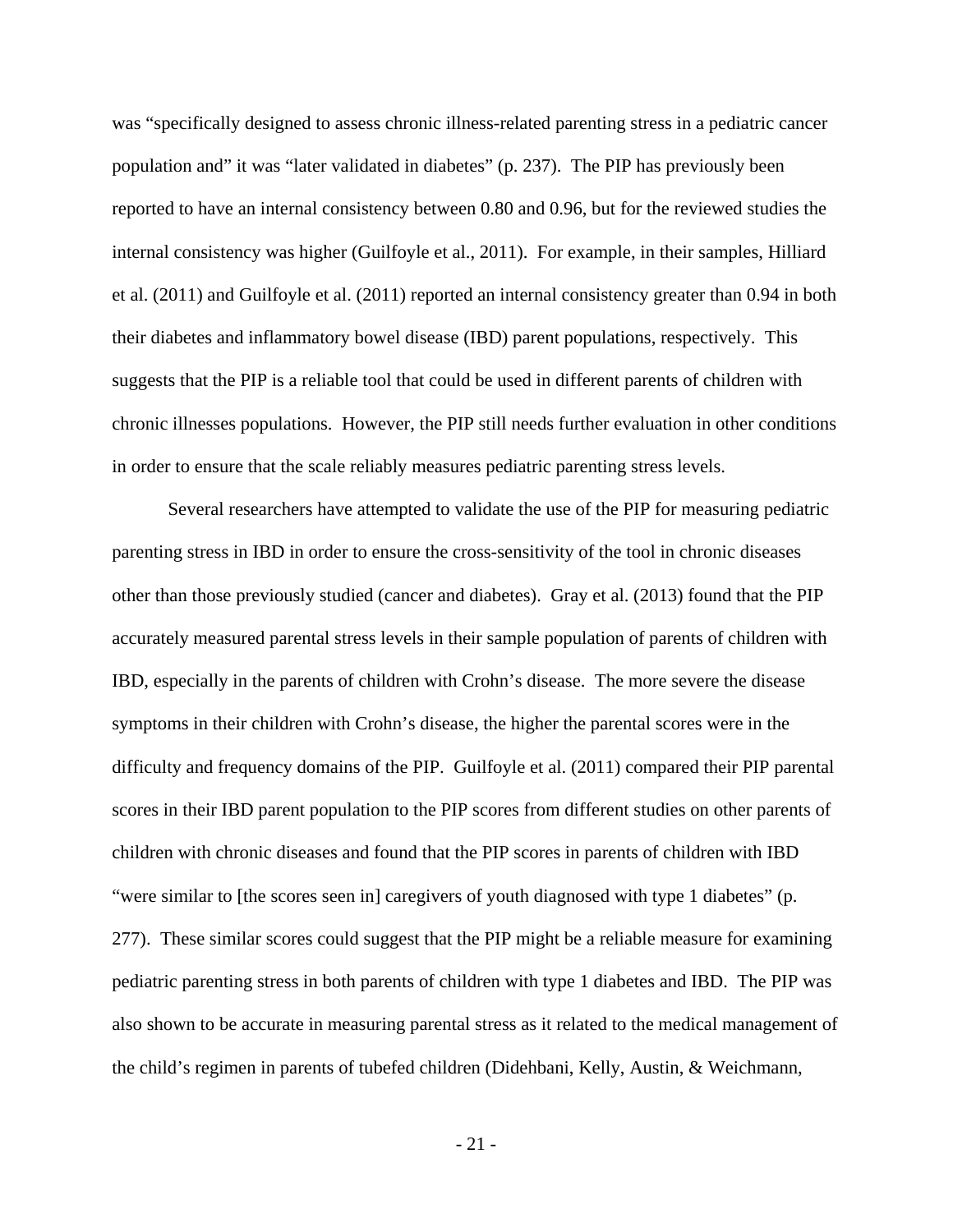2011). Since the treatment regimens and disease progressions are totally different in these three populations, it would seem that the PIP may be a useful tool for measuring pediatric parenting stress levels in parents of chronically ill children.

The data provided by the articles reviewed identifies certain groups of parents who are at risk for limited ability to cope with their stress levels related to their child's chronic illness. Parents who are younger in age, have children who are younger in age, have fewer resources (social support or financial resources), and those parents of children who were recently diagnosed are more at risk for not adequately coping with their stress levels (Alves et al., 2013; Guilfoyle et al., 2011). If these parents are not able to effectively cope with the stress they are experiencing, the parent may externalize their stress which can negatively impact the child. Gray et al. (2013) found that adolescents were affected negatively by the stress levels of their parents, putting them at risk for increased depressive and anxiety problems. Younger children may react to parental stress by misbehaving or acting out, making it more difficult for the parent to manage their child's disease (Hilliard et al., 2011). In order for the child to have a better quality of life and healthier psychological outcomes, parents of children with chronic illnesses need to effectively manage their stress levels.

Another theme divulged from these articles details how pediatric parenting stress affects parent's own ability to function and do what is needed. Parents of children with type 1 diabetes often over-exaggerate behavior issues in their children, when the behavior their child is exhibiting may be developmentally appropriate for the child (Hilliard et al., 2011). These parents may be oversensitive to their child's behavior, which stems from their inability to cope with their pediatric parenting stress. Parents who ineffectively cope with their stress levels may also be at risk for increased anxiety and possible depression, which may affect their ability to

- 22 -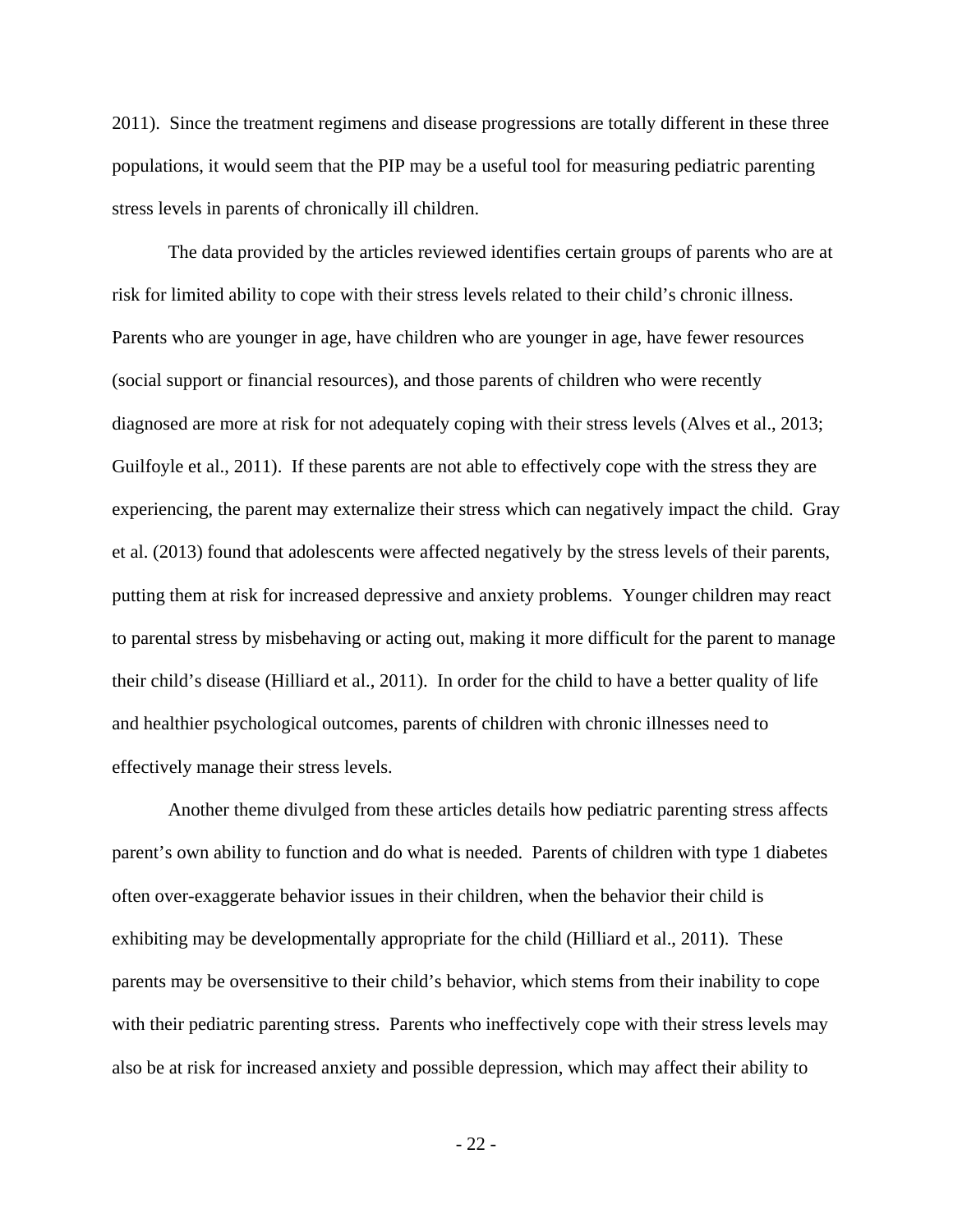care for their child (Alves et al., 2013). It is essential that parental stress be adequately managed in parents of children with chronic illnesses, in order for the parents, family, and child to have a higher quality of life and for the child to have better outcomes in the treatment of their chronic conditions.

## **Critique of the Literature**

The five studies reviewed on the PIP examined small cohorts of parents with children who have chronic conditions (see Table 1). Two studies examined between 100 and 150 parents (Alves et al., 2013; Gray et al., 2013), while the remaining studies had sample populations of less than 75 parents (Hilliard et al., 2011; Guilfoyle et al., 2011; Didehbani et al., 2011). Three of the studies used observational designs (Alves et al., 2013; Guilfoyle et al., 2011; Gray et al., 2013) and one study used a cross-sectional design (Hilliard et al., 2011) to gather data at a single point in time about parental stress levels. Although the chronic illness variability across the reviewed studies provides more validity for the usefulness of the PIP in different populations, future studies using randomized controlled trial or quasi-experimental designs in larger sample populations could improve the current research on the PIP.

Homogeneity of the samples used in the research studies limits the generalizability of the findings to all parents of children with chronic illnesses. One problem with the parent demographics is that most of the parents examined for stress were the mothers of the children and few fathers participated in the studies (Alves et al., 2013; Hilliard et al., 2011; Guilfoyle et al., 2011). Mothers and fathers may cope differently with the stress of managing their child's condition and it would have been more beneficial to include more fathers as participants in the studies. The demographics of the parents in several of the studies were similar; most were parents who were Caucasian, most were married, and most had an income of greater than 50,000

- 23 -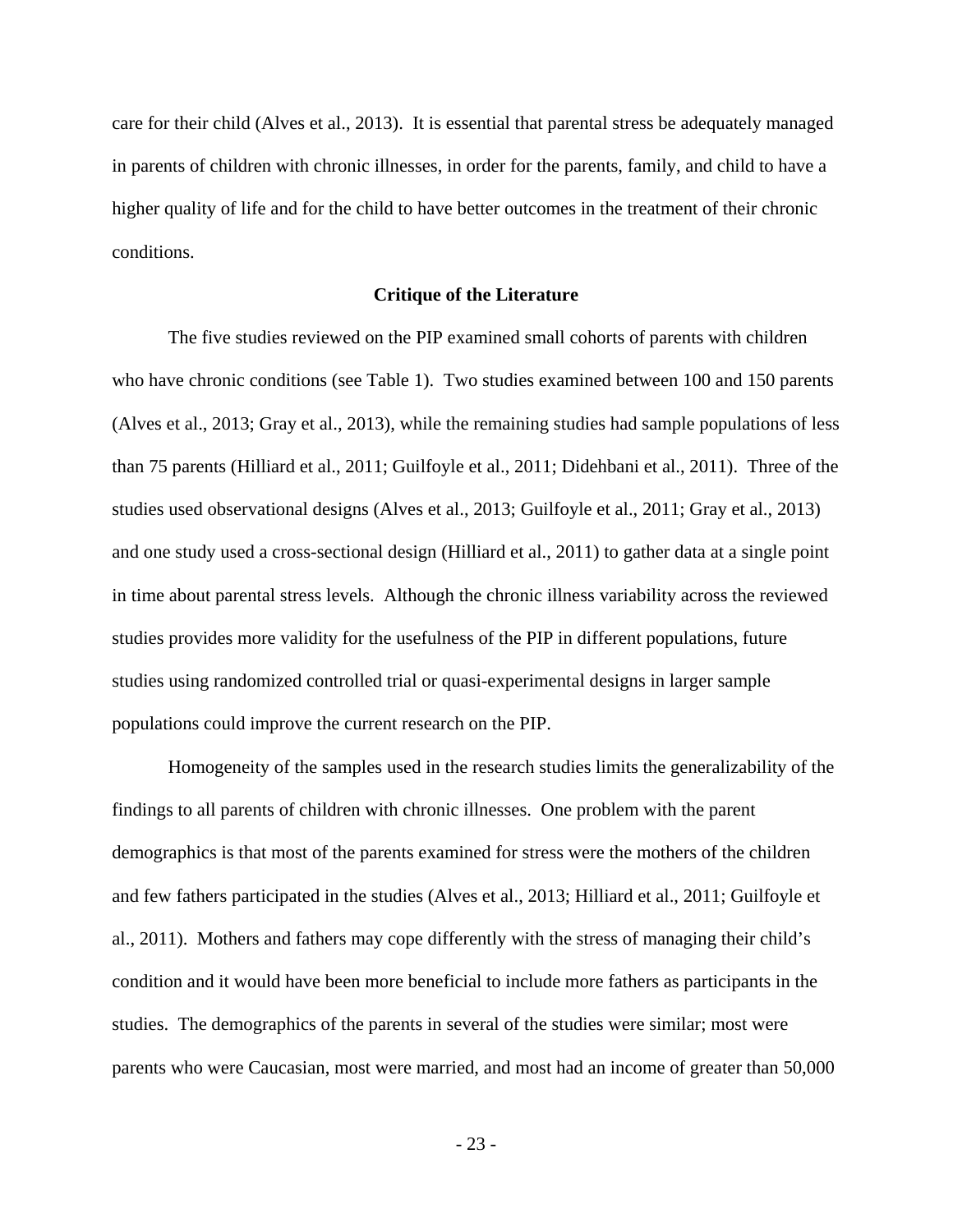dollars annually (Hilliard et al., 2010; Guilfoyle et al., 2011). Parents from different socioeconomic backgrounds may have less social support, lower incomes, and may cope differently. Therefore, in the future it would be beneficial to examine pediatric parenting stress in parents with different racial, ethnic, financial, and educational backgrounds. Hilliard et al.'s (2011) sample consisted of parents of mostly younger children, either preschool or young schoolaged, making it difficult to generalize the data to other parents of children from other age groups.

The inclusion and exclusion criteria of some of the studies may also have affected the findings about overall stress scores collected from the parents in the sample populations. Alves et al. (2013) specified in their data collection methods that parents of children "who. . .showed exacerbated feelings of sadness" were left out of the study for fear that these feelings could "interfere with the[ir] judgment capacity" (p. 357). Some research studies omitted parents of children with multiple chronic medical problems or parents who did not have English fluency. Parents of children with multiple chronic illnesses were omitted from the study by Hilliard et al. (2011). Guilfoyle et al. (2011) chose to recruit parents of adolescents with IBD for participation, but parents of adolescents with other illnesses besides IBD or families who were non-English speaking were not allowed to participate. Gray et al. (2013) excluded parents of adolescents who: had other medical conditions besides IBD, who were on corticosteroids (">1 mg/kg/day"), or families who were not primarily English speaking (p. 238). These decisions to omit certain groups of parents could have affected the validity of the results from the reviewed studies and affected their interpretation of the findings.

There were some limitations to the methods employed in certain studies. Didehbani et al. (2011) investigated an intervention that demonstrated progress at decreasing parental stress and increasing the caloric intake of the children, but the setting of the intervention as well as the

- 24 -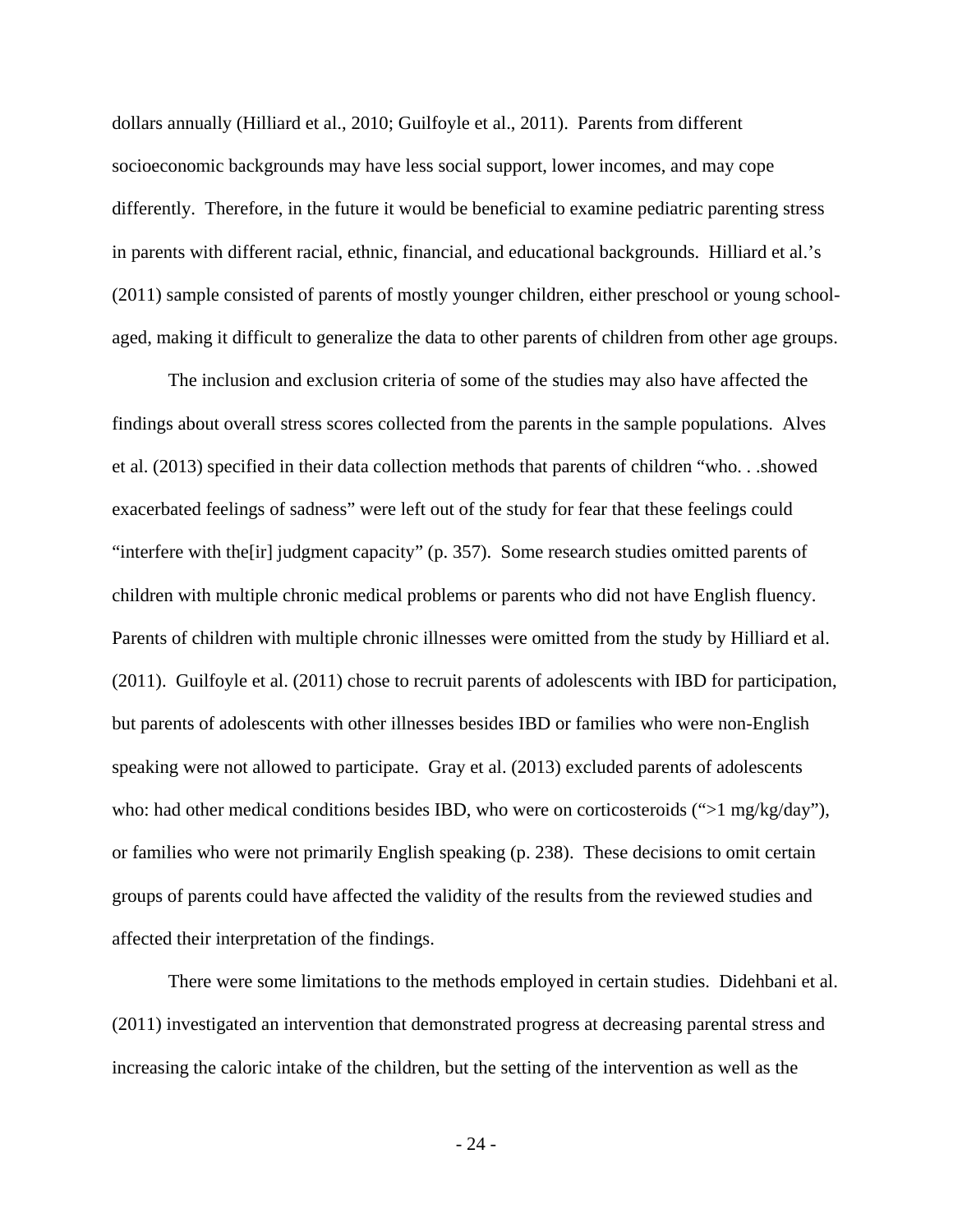resources available (and used) limits the findings of this study related to pediatric parenting stress. The study participants were housed on site during this study and an exorbitant amount of time was spent by the clinic staff in assisting parents, feeding the children, and collecting data (Didehbani et al., 2011). Their results demonstrated a decrease in the frequency and difficulty of pediatric parenting stress related to the medical care of the child over a period of time (Didehbani et al., 2011). However, the setting and intervention being employed by the researchers may have affected their PIP results related to the medical care of the tubefed children, since "medical staff were available for assistance" throughout the study (Didehbani et al., 2011). Parent stress levels could have been affected by the availability of medical personnel to assist in the treatment of their child.

## **Gaps in the Literature**

Although the studies reviewed provide data that will assist in using the PIP to identify stress in parents of children with chronic illnesses, there are gaps in the literature that should be addressed. More information should be gathered about the use of the PIP in parents of children with other chronic conditions. So far the PIP has been examined in conditions that include cancer, obesity, IBD, bladder exstrophy, diabetes, and sickle cell anemia but more research is needed in parents of children with other chronic diseases such as arthritis, cystic fibrosis and asthma (Gray et al., 2013). Before the PIP is validated as an accurate measure of stress, it should be tested in other populations of parents to ensure that it accurately measures pediatric parenting stress in all parents of children with chronic illnesses populations.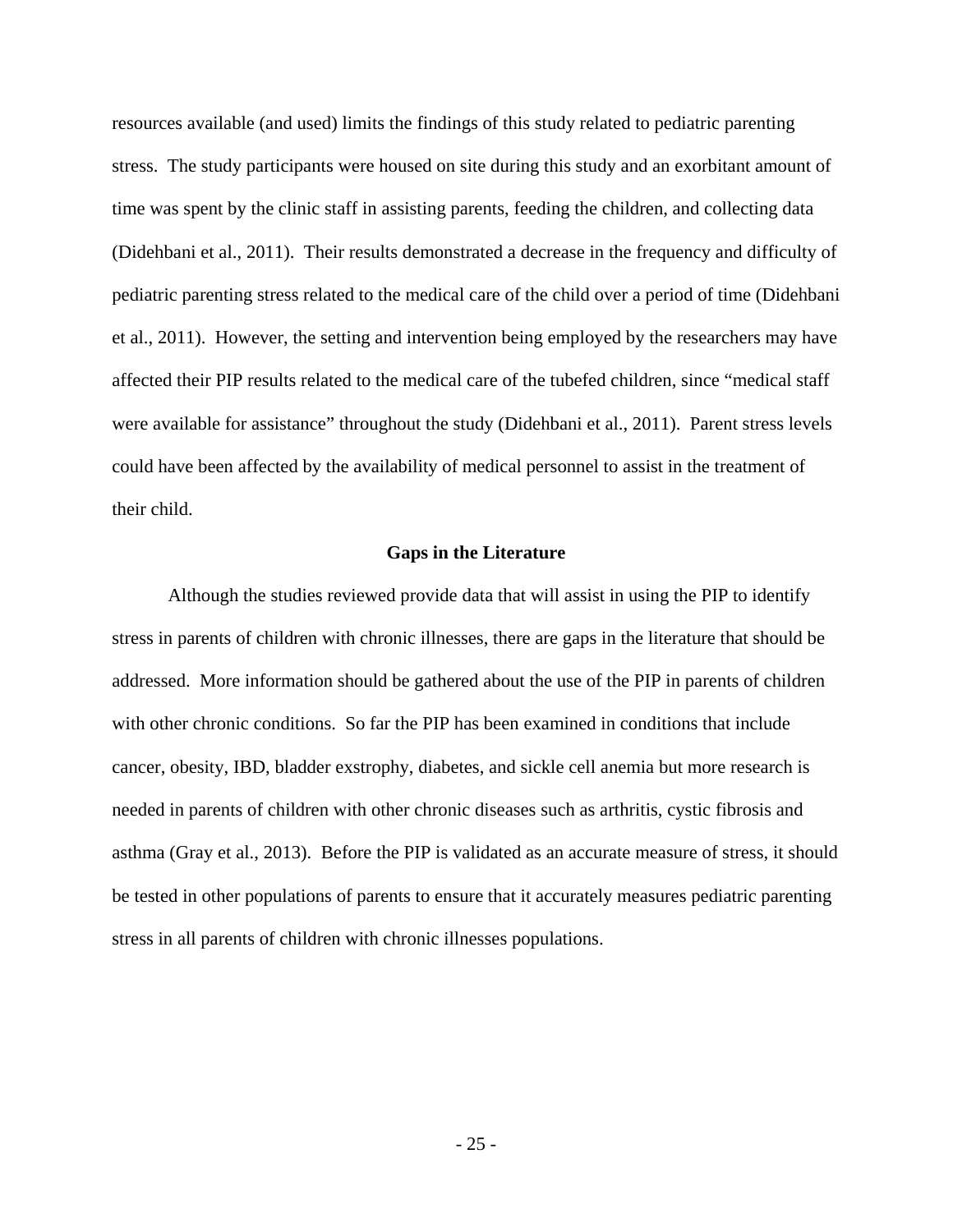| Complete    | Alves, D.F.S.,             | Hilliard, M.E.,          | Guilfoyle, S.M.,         | Gray, W.N., Graef, D.M.,    | Didehbani, N., Kelly, K.,  |
|-------------|----------------------------|--------------------------|--------------------------|-----------------------------|----------------------------|
| Citation    | Guirardello, E.B., &       | Monaghan, M., Cogen,     | Denson, L.A.,            | Schuman, S.S., Janicke,     | Austin, L., &              |
|             | Kurashima, A.Y. (2013).    | F.R., & Streisand, R.    | Baldassano, R.N., &      | D.M., Hommel, K.A.          | Weichmann, A. (2011).      |
|             | Stress related to care:    | $(2011)$ . Parent stress | Hommel, K.A. (2011).     | (2013). Parenting stress in | Role of parental stress on |
|             | The impact of childhood    | and child behaviour      | Paediatric parenting     | pediatric IBD: Relations    | pediatric feeding          |
|             | cancer on the lives of     | among young children     | stress in inflammatory   | with child                  | disorders. Children's      |
|             | parents. Revista Latino-   | with type 1 diabetes.    | bowel disease:           | psychopathology, family     | Health Care, 40, 85-100.   |
|             | Americana de               | Child: Care, health and  | Application of the       | functioning, and disease    | doi: 10.1080/02739615.     |
|             | Enfermagem, 21(1).         | development, 37, 224-    | pediatric inventory for  | severity. Journal of        | 2011.564557                |
|             | Retrieved from             | 232. doi: 10.1111/j.     | parents. Child: Care,    | Developmental and           |                            |
|             | http://www.ncbi.nlm.nih.   | 1365-2214.2010.01162.    | health and               | Behavioral Pediatrics, 34,  |                            |
|             | gov/pubmed/23546319        | $\mathbf X$              | development, 38, 273-    | 237-244. doi: 10.1097/      |                            |
|             |                            |                          | 279. doi: 10.1111/j.     | DBP.0b013e318290568a        |                            |
|             |                            |                          | 1365-2214.2010.012       |                             |                            |
|             |                            |                          | 00.x                     |                             |                            |
| Research    | To examine stress levels   | To examine parental      | To examine stress        | To examine the PIP in the   | To answer several          |
| Question/   | in parents of children     | stress and child         | levels in parents of     | IBD population and to       | questions during the       |
| Study       | with cancer and possibly   | behavioral problems in   | children with IBD and    | examine how parental        | course of their            |
| Purpose     | find correlations between  | toddlers and             | discover whether any     | stress affects family       | intervention including:    |
|             | certain factors that may   | preschoolers with type   | specific                 | functioning and             | does parental stress       |
|             | influence stress levels in | 1 diabetes. The          | sociodemographic         | management of a child's     | change throughout the      |
|             | these parents.             | researchers tested the   | factors affect stress    | IBD by the parents.         | proposed study program?    |
|             |                            | hypothesis that there    | levels. Also, the PIP    |                             | Do children with feeding   |
|             |                            | would be more            | data obtained in this    |                             | disorders misbehave more   |
|             |                            | complaints of child      | study was compared to    |                             | when their parents are     |
|             |                            | misbehavior in parents   | the PIP data in other    |                             | feeding them? Does         |
|             |                            | with higher stress       | chronic illnesses to     |                             | parenting stress correlate |
|             |                            | levels. Blood glucose    | determine whether the    |                             | between both the           |
|             |                            | data was also obtained   | PIP is a valid tool to   |                             | objective and subjective   |
|             |                            | to see if this affected  | examine stress in the    |                             | measures used? As          |
|             |                            | parental stress levels   | IBD parent population.   |                             | parental stress decreases, |
|             |                            | and/or reports of child  |                          |                             | does the caloric intake of |
|             |                            | misbehavior.             |                          |                             | the child increase?        |
| Study       | Descriptive or             | Cross-sectional/         | Descriptive or           | Descriptive or              | Quasi-experimental         |
| Design      | Observational design       | Correlational design     | Observational design     | Observational design        | design                     |
| Independent | Factors affecting stress   | Parent stress levels;    | Factors affecting        | Parental stress levels      | Parental stress (objective |
| Variable    |                            | Blood glucose levels     | parental stress, disease |                             | and subjective measures)   |
|             |                            |                          | type                     |                             |                            |

Table 1: Review of Literature Concerning the PIP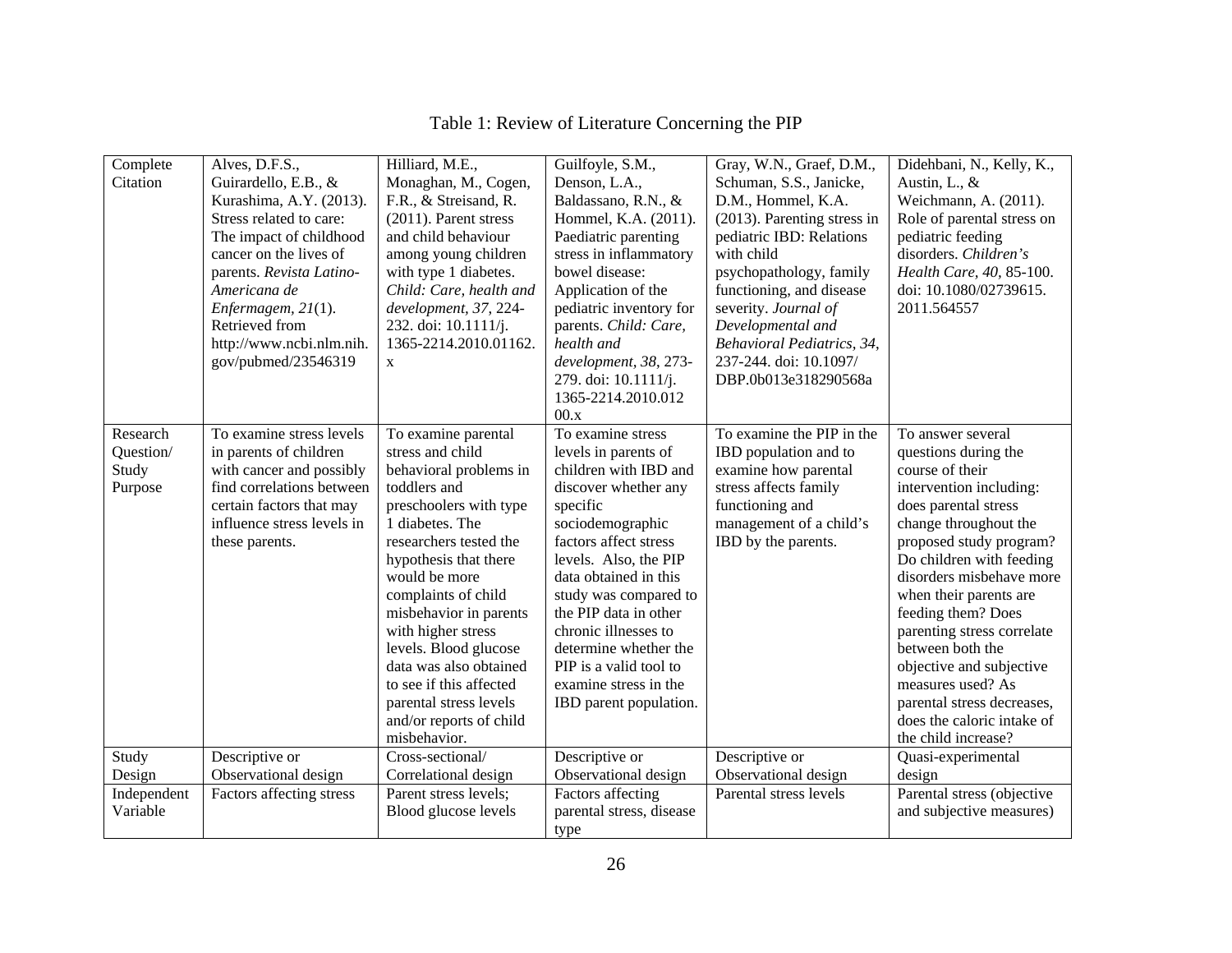| Dependent<br>Variable         | <b>Parental Stress Levels</b>                                                                                                                                                                                                                                                                                                                            | Child misbehavior;<br>(parent stress levels-<br>only when looking at<br>blood glucose levels)                                                                                                                                                                                                                                                                                                         | <b>Parental Stress Levels</b>                                                                                                                                                                                                                                                                                                                          | Management of child's<br>medical condition; family<br>functioning                                                                                                                                                                                             | Child misbehavior, child<br>caloric intake                                                                                                                                                                                                                                                |
|-------------------------------|----------------------------------------------------------------------------------------------------------------------------------------------------------------------------------------------------------------------------------------------------------------------------------------------------------------------------------------------------------|-------------------------------------------------------------------------------------------------------------------------------------------------------------------------------------------------------------------------------------------------------------------------------------------------------------------------------------------------------------------------------------------------------|--------------------------------------------------------------------------------------------------------------------------------------------------------------------------------------------------------------------------------------------------------------------------------------------------------------------------------------------------------|---------------------------------------------------------------------------------------------------------------------------------------------------------------------------------------------------------------------------------------------------------------|-------------------------------------------------------------------------------------------------------------------------------------------------------------------------------------------------------------------------------------------------------------------------------------------|
| Sample                        | 101 parents recruited<br>who had children with<br>cancer from pediatric<br>clinic; parents ages<br>ranged from 28-44 years;<br>majority of parents were<br>female, years of<br>education for parents<br>varied; children's ages<br>ranged from 8 months-<br>18 years and majority<br>were being treated for<br>cancer at time of<br>interview of parents | 73 children and parents;<br>child had to be between<br>2 and 6 years old and<br>have diabetes for longer<br>than 6 months; 97% of<br>parents were mothers,<br>80% earned more than<br>50,000\$ a year, 90% of<br>parents were married;<br>>50% of children were<br>girls, almost 70% of<br>children were white,<br>and three-quarters of<br>the children were on a<br>conventional insulin<br>regimen | 62 adolescents (who<br>were undergoing<br>treatment for IBD) and<br>one guardian; 49 had<br>Crohn's and 13 had<br><b>Ulcerative Colitis;</b><br>majority of<br>adolescents white,<br>45% female, and were<br>14-17 years old;<br>parents were 40-50<br>years old, largely<br>female, mostly<br>married, and 90%<br>earned more than<br>50,000\$ a year | 130 teenagers and their<br>parents; majority of<br>adolescents were<br>Caucasian, female, and<br>suffered from Crohn's<br>disease; majority of<br>parents were mothers of<br>child, were married, and<br>belonged to the middle to<br>upper class financially | 18 families with children<br>who were tubefed; ages of<br>children-23 months-11<br>years of age; parents-26-<br>48 years of age; 14<br>children/parents were<br>white, 2 children/parents<br>were Hispanic, one<br>parent/child was African<br>American and one<br>child/parent was Asian |
| Setting                       | Pediatric Clinic at<br>Hospital do Câncer A.C.<br>Camargo and from<br>Associação dos Pais e<br>Amigos da Criança com<br>Câncer e<br>Hemoglobinopatias                                                                                                                                                                                                    | Participants selected<br>from a "mid-Atlantic<br>city" clinic specializing<br>in diabetes (clinic part<br>of a pediatric hospital)                                                                                                                                                                                                                                                                    | Data collected at clinic<br>visits at 2 hospitals in<br>northeast and<br>Midwest; other data<br>obtained via telephone<br>interview                                                                                                                                                                                                                    | Gastroenterology clinic<br>that specializes in<br>pediatrics in South,<br>Northeast, or Midwest US<br>(sample taken from a<br>larger study population<br>using 3 hospitals in these<br>locales)                                                               | Our Children's House<br>Clinic in Dallas, TX (at<br>Baylor)                                                                                                                                                                                                                               |
| Conceptual<br>Framework       | Hans Selye's Stress<br>Theory; Orem's Self<br>Care Deficit Theory;<br>Roy's Adaptation Model                                                                                                                                                                                                                                                             | Hans Selye's Stress<br>Theory; Roy's<br>Adaptation Model;<br>Health Belief Model                                                                                                                                                                                                                                                                                                                      | Hans Selye's Stress<br>Theory; Roy's<br><b>Adaptation Model</b>                                                                                                                                                                                                                                                                                        | Hans Selye's Stress<br>Theory; Roy's Adaptation<br>Model; Orem's Self Care<br>Deficit Theory                                                                                                                                                                  | Hans Selye's Stress<br>Theory; Health Belief<br>Model; Roy's Adaptation<br>Model                                                                                                                                                                                                          |
| Data<br>collection<br>methods | Parents interviewed in<br>the clinic setting and<br>demographic<br>information was<br>obtained; two<br>questionnaires to<br>evaluate parental stress<br>levels were also                                                                                                                                                                                 | Questionnaires filled<br>out by parents during<br>scheduled<br>appointments, by<br>phone, or returned by<br>mail; blood glucose<br>data collected 3 times-<br>initially by                                                                                                                                                                                                                            | Data collected during<br>clinic visits or by<br>telephone interview;<br>data about severity of<br>child's illness obtained<br>from child's<br>gastroenterologist;<br>monetary                                                                                                                                                                          | Participants approached at<br>clinic visits; adolescents<br>and parents offered<br>questionnaires to fill out<br>independently; monetary<br>compensation provided<br>for participation                                                                        | Total caloric intake was<br>tabulated by a nutritionist<br>during each child's meal;<br>parent stress levels were<br>assessed at 3 different<br>time periods during the<br>intervention: at the<br>beginning of phase 1                                                                   |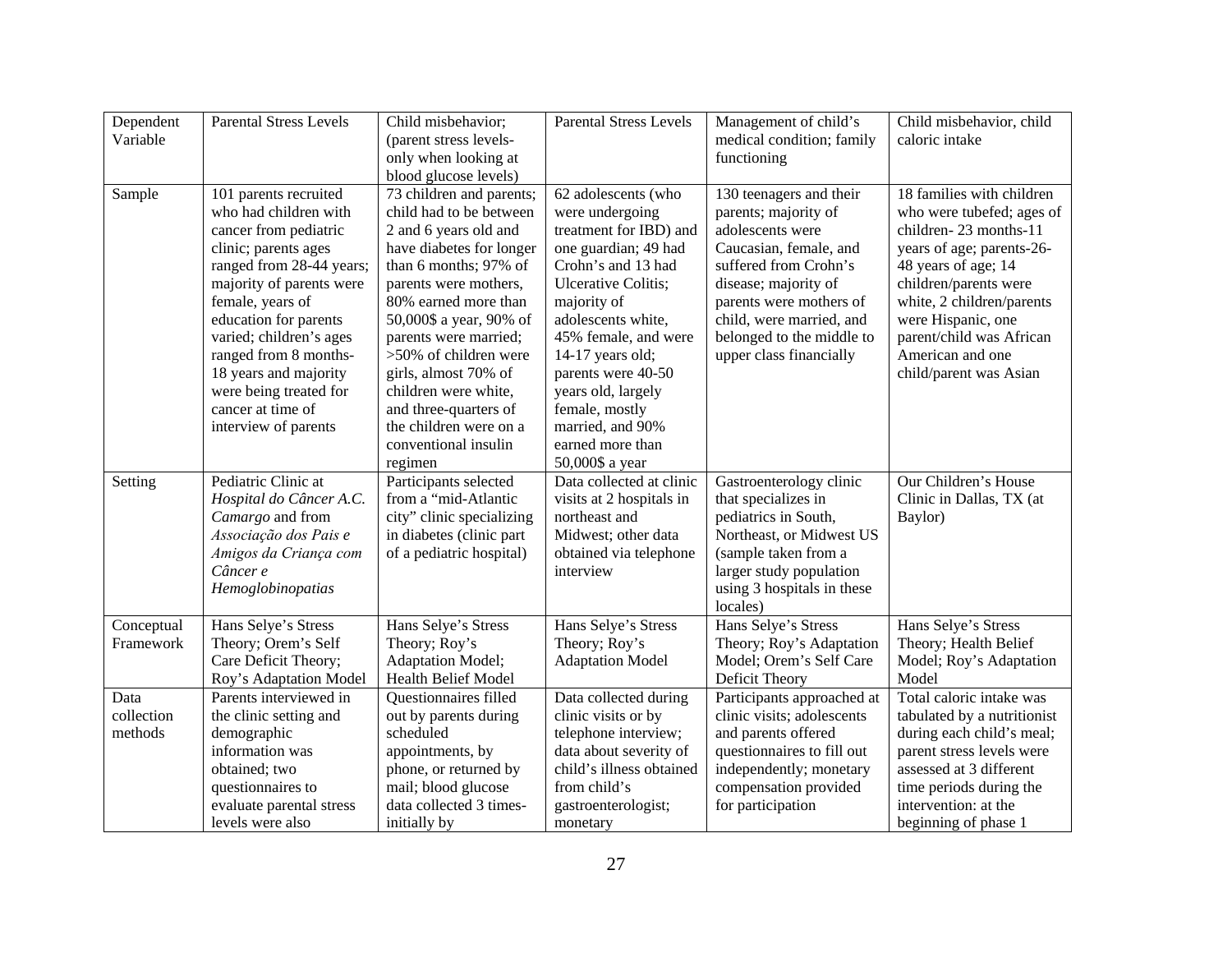|                                | administered; data<br>collected over a 6 month<br>period in the clinic<br>setting                                                                                                                                                                                                                                                                                                                                                                                                                 | questionnaire and then<br>in two subsequent<br>telephone check-ups;<br>monetary compensation<br>provided for<br>participation                                                                                                                                                                                                                                                                               | compensation<br>provided for<br>participation                                                                                                                                                                                                                                                                                                                                                                                                                                     |                                                                                                                                                                                                                                                                                                                                                                                                                                                                                                                                                                                             | (parent observation and<br>staff feeding child), at the<br>beginning of phase 3<br>(when parent begins to<br>assist in feeding child),<br>and prior to discharge                                                                                                |
|--------------------------------|---------------------------------------------------------------------------------------------------------------------------------------------------------------------------------------------------------------------------------------------------------------------------------------------------------------------------------------------------------------------------------------------------------------------------------------------------------------------------------------------------|-------------------------------------------------------------------------------------------------------------------------------------------------------------------------------------------------------------------------------------------------------------------------------------------------------------------------------------------------------------------------------------------------------------|-----------------------------------------------------------------------------------------------------------------------------------------------------------------------------------------------------------------------------------------------------------------------------------------------------------------------------------------------------------------------------------------------------------------------------------------------------------------------------------|---------------------------------------------------------------------------------------------------------------------------------------------------------------------------------------------------------------------------------------------------------------------------------------------------------------------------------------------------------------------------------------------------------------------------------------------------------------------------------------------------------------------------------------------------------------------------------------------|-----------------------------------------------------------------------------------------------------------------------------------------------------------------------------------------------------------------------------------------------------------------|
| Data<br>collection<br>measures | Brazilian versions of the<br>Pediatric Inventory for<br>Parents (PIP) [42<br>questions; two<br>subsections concerning<br>frequency and difficulty;<br>four domains that<br>examine role function,<br>communication, medical<br>care, and emotional<br>functioning; 5 point<br>Likert Scale] and the<br><b>State Trait Anxiety</b><br>Inventory (STAI)<br>[examines state anxiety<br>and trait anxiety; only<br>state anxiety examined<br>in this study; 40<br>questions; 4 point Likert<br>Scale] | Pediatric Inventory for<br>Parents (PIP) and State<br><b>Trait Anxiety Inventory</b><br>(STAI) [same as<br>previously described]<br>used to evaluate<br>parental stress; Eyeberg<br>Child Behavior<br>Inventory (ECBI) [36<br>questions, 7 point<br>Likert scale] used to<br>evaluate child<br>misbehavior; daily<br>recall used to monitor<br>blood glucose in child;<br>sociodemographic<br>questionnaire | Demographic<br>questionnaire;<br>Pediatric Inventory for<br>Parents (PIP) [same as<br>described previously]<br>used to evaluate stress<br>in parents; Pediatric<br>Crohn's Disease<br><b>Activity Index</b><br>(PCDAI) [evaluates<br>physical exam<br>findings, growth, and<br>lab values] and the<br><b>Lichtiger Colitis</b><br>Activity Index (LCAI)<br>[looks at eight]<br><b>Ulcerative Colitis</b><br>symptoms] were used<br>to evaluate disease<br>severity in adolescents | Sociodemographic<br>questionnaire; Pediatric<br><b>Inventory for Parents</b><br>(PIP) [same scale as<br>previously described]<br>used to assess parental<br>stress; McMaster Family<br><b>Assessment Device</b><br>(FAD) used to look at<br>family dynamics [6<br>domains, 4 point Likert<br>scale]; Youth Self-Report<br>(YSR) and Child<br><b>Behavior Checklist</b><br>(CBCL) used to assess<br>functioning of child;<br>Pediatric Crohn's Disease<br>Activity Index (PCDAI)<br>[short form] and Lichtiger<br><b>Colitis Activity Index</b><br>(LCAI) used to examine<br>severity of IBD | Subjective measures of<br>parent stress included the<br>Pediatric Inventory for<br>Parents (PIP) and the<br><b>State Trait Anxiety</b><br>Inventory (STAI) [same<br>as previously described];<br>Objective measure of<br>stress was salivary<br>cortisol levels |
| Reliability<br>and Validity    |                                                                                                                                                                                                                                                                                                                                                                                                                                                                                                   | PIP consistency of .94-<br>.96, STAI consistency<br>of .88-.93, and ECBI<br>consistency of .92 in<br>this study                                                                                                                                                                                                                                                                                             | Previous consistency<br>of PIP of .80-.96 and<br>.95-.96 in this study;<br>PCDAI consistency of<br>0.95, and LCAI<br>consistency of .85 in<br>this study                                                                                                                                                                                                                                                                                                                          | Previous PIP reliability in<br>cancer population of .95-<br>.96; reliability for FAD in<br>this sample was .86                                                                                                                                                                                                                                                                                                                                                                                                                                                                              | PIP previously<br>demonstrated reliabilities<br>ranging from .80-.96;<br>STAI previously<br>demonstrated reliabilities<br>of 83-.94                                                                                                                             |
| Statistical<br>Analysis        | Descriptive statistics;<br>inferential statistics;<br>significance testing                                                                                                                                                                                                                                                                                                                                                                                                                        | Descriptive statistics;<br>Welch's v statistic; chi<br>square; root-mean-<br>square error of<br>approximation;                                                                                                                                                                                                                                                                                              | Descriptive statistics;<br>analyses of variance; t-<br>tests                                                                                                                                                                                                                                                                                                                                                                                                                      | Descriptive statistics;<br>significance testing; t-<br>tests; analyses of variance                                                                                                                                                                                                                                                                                                                                                                                                                                                                                                          | Descriptive statistics;<br>analyses of variance;<br>significance testing                                                                                                                                                                                        |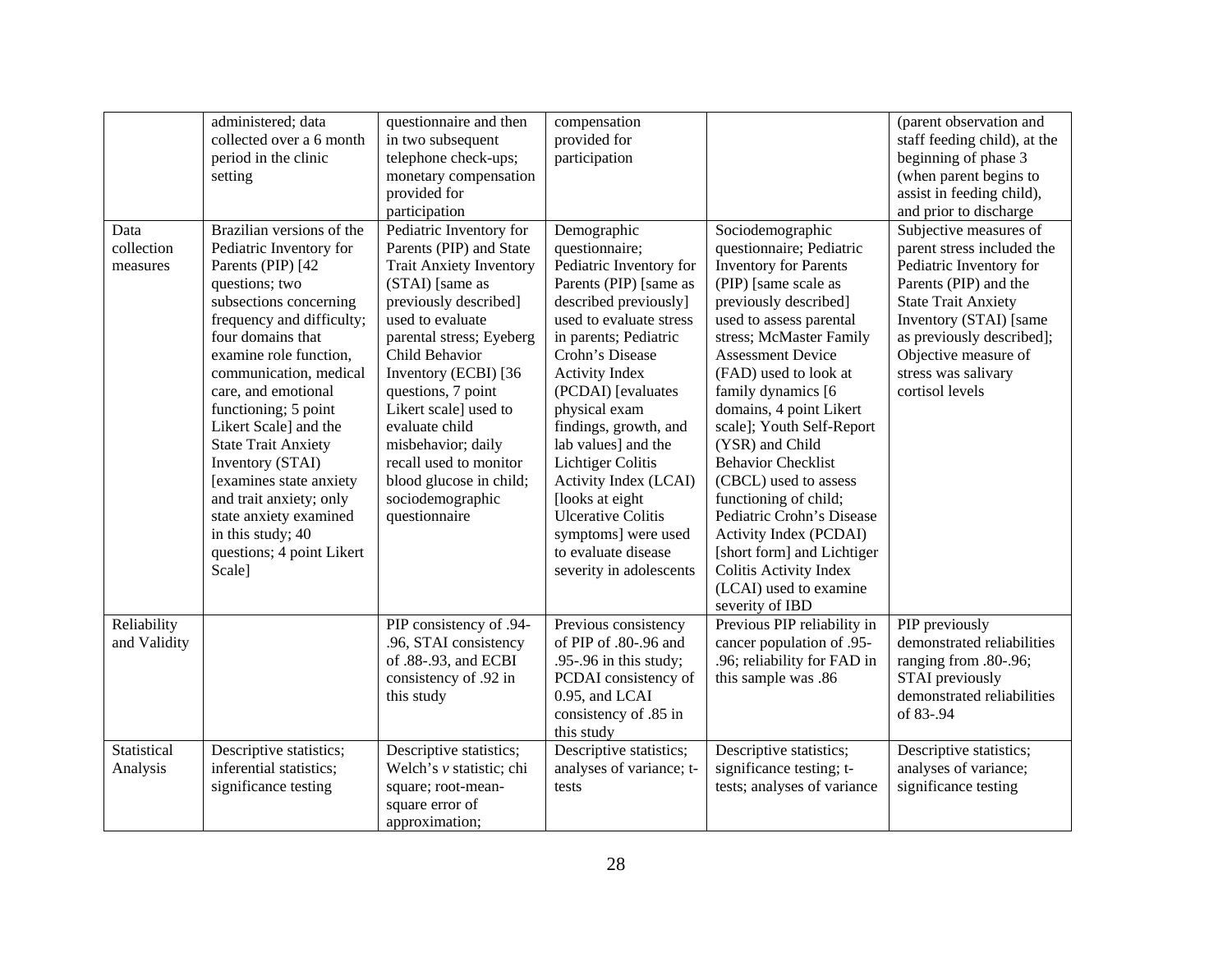| Key<br>Findings | According to the results<br>from the PIP<br>questionnaires, parents<br>experienced stress from<br>procedures being<br>performed on their child,<br>the child's hygiene<br>regimen, from feelings<br>related to the possible<br>terminal prognosis of<br>their child's cancer,<br>concerns about the<br>child's future, and<br>concerns about illnesses<br>of other children; the PIP<br>results also showed that<br>parents who were<br>younger in age, who had | standardized root<br>square mean residual;<br>chi-square difference<br>testing<br><b>STAI</b> stress scores<br>higher than normal for<br>mothers examined; PIP<br>scores not significantly<br>high, but higher than<br>parents of older<br>children with diabetes;<br>ECBI scores higher<br>concerning child<br>behavior problems than<br>normal children;<br>positive correlation<br>between child behavior<br>issues and parental<br>stress levels; no<br>positive or significant<br>correlation between<br>glucose levels and | t-tests elucidated no<br>differences in the<br>frequency and<br>difficulty domains of<br>PIP between different<br>chronic illnesses and<br>IBD; younger parents<br>were found to have<br>higher PIP scores;<br>parents who had<br>higher levels of<br>education had lower<br>PIP scores; PIP scores<br>in IBD were found to<br>be lower than in other<br>pediatric chronic<br>illnesses; the PIP<br>scores in this study | Consistencies for both<br>subsections of PIP were<br>.96; consistencies for four<br>domains of PIP were .77-<br>.93; in families who<br>exhibited lower levels of<br>family functioning on the<br>FAD, the parents showed<br>higher levels of stress on<br>the PIP scale; parents with<br>higher levels of stress<br>reported greater amounts<br>of externalizing and<br>internalizing symptoms in<br>their teenager; adolescents<br>reported more<br>internalizing behavior<br>when their parents were | Statistically significant<br>changes in seen in the role<br>function and medical care<br>sections of the PIP over<br>time, which correlated<br>with significant changes<br>in parental cortisol levels;<br>caloric intake of the<br>children also significantly<br>increased over time; there<br>was a significant positive<br>correlation between<br>misbehavior during<br>feeding and the parents<br>feeding their children; the<br>PIP and STAI<br>significantly correlated in<br>1-2 parameters at data |
|-----------------|-----------------------------------------------------------------------------------------------------------------------------------------------------------------------------------------------------------------------------------------------------------------------------------------------------------------------------------------------------------------------------------------------------------------------------------------------------------------|----------------------------------------------------------------------------------------------------------------------------------------------------------------------------------------------------------------------------------------------------------------------------------------------------------------------------------------------------------------------------------------------------------------------------------------------------------------------------------------------------------------------------------|--------------------------------------------------------------------------------------------------------------------------------------------------------------------------------------------------------------------------------------------------------------------------------------------------------------------------------------------------------------------------------------------------------------------------|---------------------------------------------------------------------------------------------------------------------------------------------------------------------------------------------------------------------------------------------------------------------------------------------------------------------------------------------------------------------------------------------------------------------------------------------------------------------------------------------------------|-------------------------------------------------------------------------------------------------------------------------------------------------------------------------------------------------------------------------------------------------------------------------------------------------------------------------------------------------------------------------------------------------------------------------------------------------------------------------------------------------------------|
|                 | diagnosed experienced<br>more stress; the STAI<br>showed limited income<br>as being a stressor as<br>well; the PIP and STAI                                                                                                                                                                                                                                                                                                                                     | hypothesis confirmed in<br>this sample population<br>because significant,<br>positive correlation<br>demonstrated in sample                                                                                                                                                                                                                                                                                                                                                                                                      | of parents with<br>children with Type 1<br><b>Diabetes</b>                                                                                                                                                                                                                                                                                                                                                               | higher scores on the<br>PCDAI; however, when<br>higher scores were<br>evident on the LCAI,<br>higher PIP scores were                                                                                                                                                                                                                                                                                                                                                                                    | correlated with caloric<br>intake of the child from<br>phase 1 to 3, where the<br>PIP and cortisol levels did<br>not correlate at these time                                                                                                                                                                                                                                                                                                                                                                |
|                 | showed moderate to<br>strong correlation in<br>measuring stress in most<br>of their domains                                                                                                                                                                                                                                                                                                                                                                     | between parental stress<br>levels and reported<br>child behavior problems                                                                                                                                                                                                                                                                                                                                                                                                                                                        |                                                                                                                                                                                                                                                                                                                                                                                                                          | not seen in the sample                                                                                                                                                                                                                                                                                                                                                                                                                                                                                  | points                                                                                                                                                                                                                                                                                                                                                                                                                                                                                                      |
| Limitations     | Convenience sampling<br>used to recruit sample;<br>non-legal guardians of<br>children or parents who<br>were considered "overly-<br>emotional" were                                                                                                                                                                                                                                                                                                             | Children with other<br>chronic health issues<br>(other than type 1<br>diabetes) excluded; not<br>generalizable due to<br>homogeneity of sample;                                                                                                                                                                                                                                                                                                                                                                                  | Only parents of<br>adolescents examined;<br>adolescents with other<br>medical conditions or<br>non-English speaking<br>families were                                                                                                                                                                                                                                                                                     | Only adolescents with<br>IBD and their parents<br>recruited; adolescents<br>with other medical<br>conditions, on<br>corticosteroids (>1 mg/                                                                                                                                                                                                                                                                                                                                                             | Only participants were<br>tube-fed children, no<br>variety in children with<br>eating disorders; sample<br>size was small; limited<br>cultural variability of                                                                                                                                                                                                                                                                                                                                               |
|                 | excluded from                                                                                                                                                                                                                                                                                                                                                                                                                                                   | mostly mothers                                                                                                                                                                                                                                                                                                                                                                                                                                                                                                                   | excluded from the                                                                                                                                                                                                                                                                                                                                                                                                        | $kg/day$ , or non-English                                                                                                                                                                                                                                                                                                                                                                                                                                                                               | sample group; levels of                                                                                                                                                                                                                                                                                                                                                                                                                                                                                     |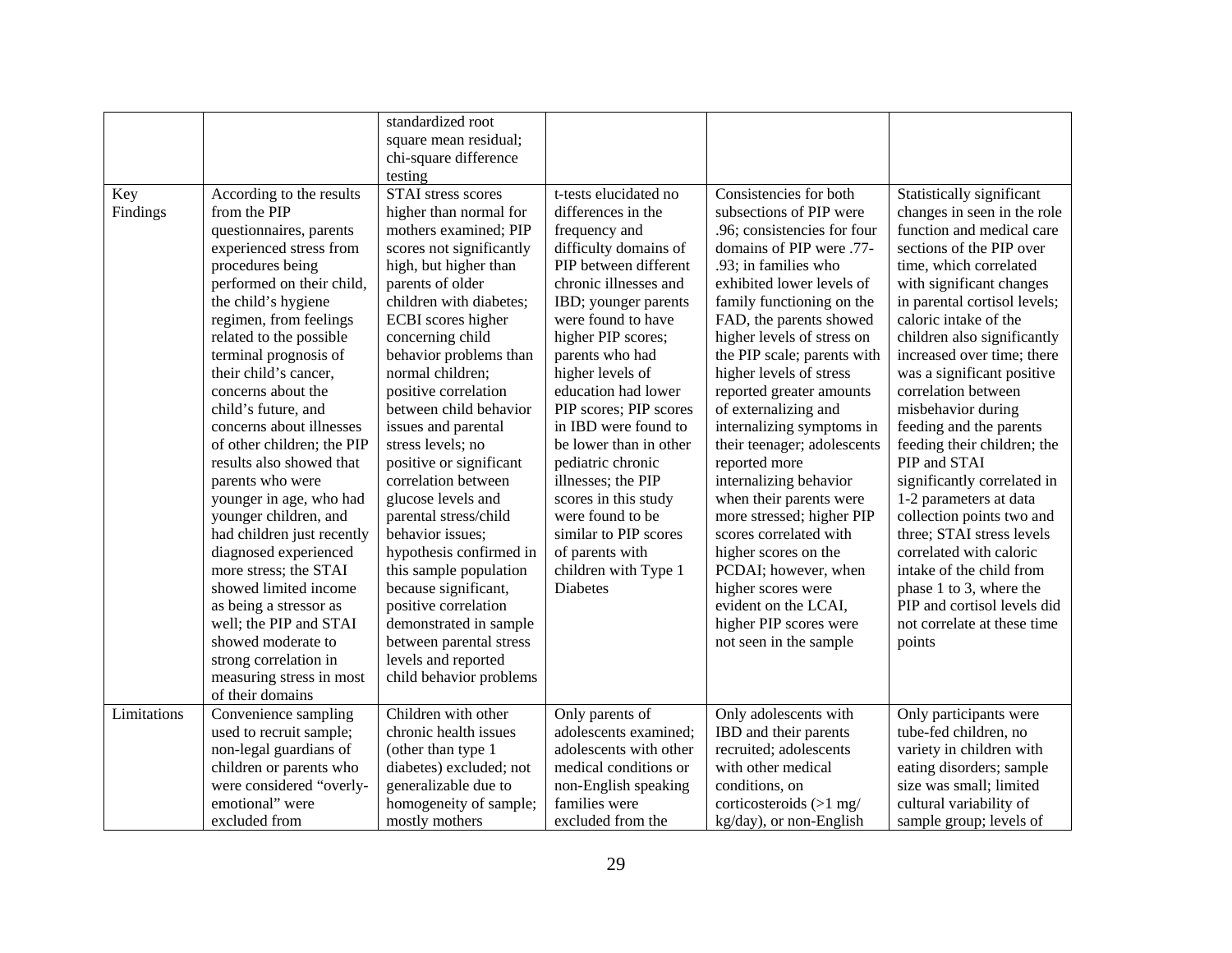|              | recruitment; majority of  | interviewed; data         | study; only              | speaking were excluded;     | social support and ability |
|--------------|---------------------------|---------------------------|--------------------------|-----------------------------|----------------------------|
|              | parents sampled were      | collected once-not        | adolescents on a         | mostly mothers              | to cope not measured in    |
|              | mothers                   | generalizable due to      | certain treatment        | interviewed;                | parents, which can affect  |
|              |                           | rapid development of      | pathway used (on 5-      | sociodemographics of        | stress levels; time        |
|              |                           | children during this      | ASA or 6-MP or           | sample group were           | consuming intervention     |
|              |                           | time in this age group;   | aziothiaprine used);     | relatively the same         | may not be cost-effective  |
|              |                           | no specific parameters    | sample size of study     |                             | (program involved          |
|              |                           | for blood glucose data    | population was small;    |                             | different hospital staff,  |
|              |                           | collection methods for    | children with IBD had    |                             | parents/children           |
|              |                           | parents (didn't have to   | similar demographics;    |                             | participated for mean of   |
|              |                           | consult meter for         | mostly mothers           |                             | 28 days); parents may      |
|              |                           | example); some newer      | interviewed in this      |                             | have underreported levels  |
|              |                           | diagnosed children may    | sample                   |                             | of stress on self-report   |
|              |                           | be in honeymoon phase     |                          |                             | questionnaires             |
| Results      | Demographic data          | In younger children       | Parents who were         | Based on the results of     | The stress of parents      |
| and/or       | showed that mothers       | with type 1 diabetes,     | younger in age had       | this study, the PIP can be  | regarding their child's    |
| implications | usually provide the care  | parental stress levels    | more difficulty in       | used to evaluate parental   | medical care declined      |
|              | for their children with   | appear to correlate with  | dealing with stress      | stress levels in parents of | across the intervention as |
|              | cancer and that children  | higher reports of child   | related to their child's | children with IBD; PIP      | measured by the medical    |
|              | rely on their parents for | behavior issues:          | IBD, particularly when   | may be useful for           | care section of the PIP,   |
|              | their emotional needs in  | behavior issues may be    | it relates to            | examining stress in other   | which was probably due     |
|              | dealing with the disease  | appropriate for these     | communicating with       | populations of parents of   | to the fact that the       |
|              | and treatments; many      | children                  | healthcare providers;    | children with chronic       | intervention took place in |
|              | mothers also do not work  | (developmentally) but     | lack of social support   | diseases; parents in        | a clinic setting with      |
|              | in order to provide care  | these issues may          | may have contributed     | families that are           | medical personnel          |
|              | for their child, which    | increase parent's         | to higher parental       | dysfunctional have higher   | available to the parents;  |
|              | was consistent with       | difficulty in managing    | stress in parents who    | levels of stress, putting   | cortisol stress levels     |
|              | previous findings;        | the child's disease and   | were younger in this     | the parents and children in | increased from phase 1 to  |
|              | parents found to be at    | therefore increase        | population; parents of   | these families at risk for  | phase 3, indicating        |
|              | risk for greater stress   | parental stress levels;   | children with IBD        | ineffective coping and      | parent's stress levels     |
|              | were: those who were      | metabolic problems that   | have lower levels of     | inadequate disease          | increased; however, stress |
|              | younger in age, those     | may occur with the        | stress than parents of   | management; parental        | levels showed no increase  |
|              | whose children were       | child's diabetes do not   | children with other      | stress can affect the       | on the STAI or the PIP     |
|              | recently diagnosed        | significantly impact      | chronic illnesses; the   | emotional well-being of     | scales from phase 1 to     |
|              | (having not been able to  | parental stress levels or | lower levels of stress   | adolescents with IBD;       | phase 3, meaning the       |
|              | cope yet), and those who  | child behavior issues     | in the IBD parent        | parents of children with    | parents probably under-    |
|              | had younger children      | according to this study;  | population may be due    | Crohn's disease reported    | reported their stress      |
|              | (younger children are     | parents who experience    | to the fact that most of | greater levels of stress    | levels, which has occurred |
|              | less independent and      | higher levels of stress   | the adolescents in the   | when the teenager was in    | in previous studies; child |
|              | able to care for          | may report more           | sample had a mild        | the severe phase of the     | misbehavior during         |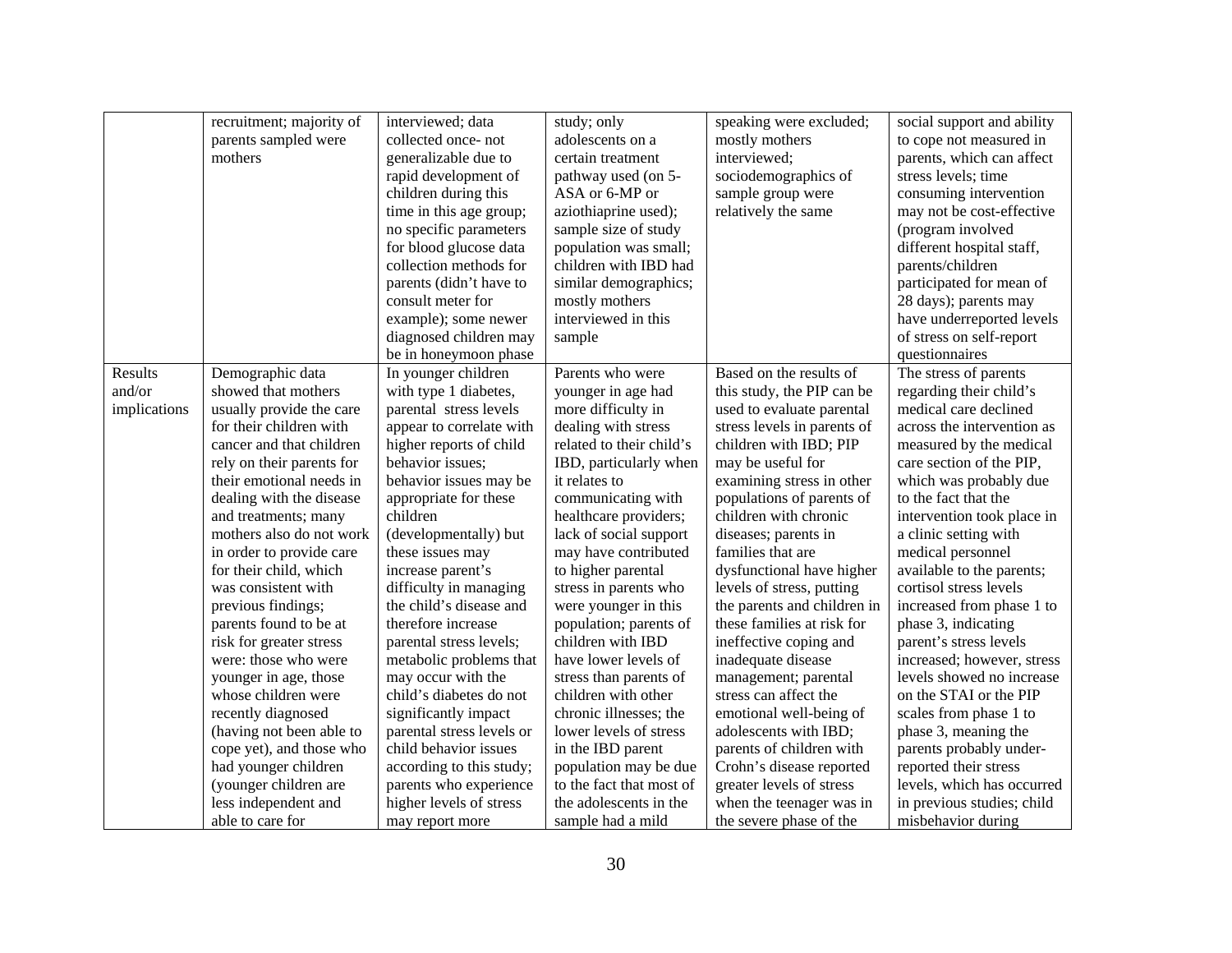| themselves); parents who     | frequent or difficult     | stage of the disease     | disease process (however,  | feeding increased when      |
|------------------------------|---------------------------|--------------------------|----------------------------|-----------------------------|
| have children with           | behavior problems with    | during the study or      | this correlation was not   | parents began feeding       |
| cancer are often             | their child, due to their | may be due to IBD not    | present in parents of      | their children in the study |
| hypervigilant about their    | heightened sense of       | being an illness with a  | adolescents with           | although the caloric        |
| child's health and worry     | vigilance over their      | high mortality rate; the | ulcerative colitis-could   | intake of the children      |
| about the disease            | child's behavior;         | adolescents examined     | be since the severity of   | increased throughout the    |
| worsening or re-             | healthcare providers      | in this study could      | ulcerative colitis is      | intervention; STAI and      |
| emerging; the emotional      | can assist in decreasing  | help manage their        | usually less than that of  | PIP correlated concerning   |
| portion of the PIP           | parental stress levels in | illness, which may       | Crohn's disease); since    | parental stress at          |
| correlated with the state    | this population by        | have assisted in         | stress can negatively      | discharge; the              |
| version of the STAI,         | discussing difficulties   | lowering parental        | affect parents of children | intervention appears        |
| meaning that parent's        | parents may be having     | stress levels in this    | with IBD (and with other   | effective since child       |
| emotional functioning        | with managing their       | sample; the parents in   | chronic conditions)        | caloric intake increased    |
| was impaired by the          | child's medical regimen   | this sample may have     | parents should be          | throughout the program      |
| stress/anxiety they were     | or behavior, which can    | had access to more       | assessed by healthcare     | despite the changes in      |
| experiencing, which can      | lead to better outcomes   | assistance (resources)   | professionals regularly;   | parental stress levels; one |
| affect their ability to care | for the family as a       | due to their             | the PIP is a quick and     | implication for practice is |
| for their child and take     | whole                     | demographic makeup;      | easy tool that can be      | the necessity for           |
| care of themselves and       |                           | parents from lower       | distributed during clinic  | practitioners to monitor    |
| their family; parents of     |                           | socioeconomic groups     | appointments in order to   | parental stress levels in   |
| children with chronic        |                           | may exhibit higher       | measure stress             | order to help parents cope  |
| illnesses should be          |                           | stress levels in         |                            | with this stress, since     |
| administered tools to        |                           | dealing with their       |                            | parental stress can affect  |
| evaluate their levels of     |                           | child's chronic illness; |                            | their ability to monitor    |
| stress and coping in         |                           | future studies should    |                            | their child's condition as  |
| order to facilitate          |                           | examine parental         |                            | well as affect the behavior |
| functioning at the family    |                           | stress during different  |                            | and feelings of the child   |
| level and ensure that the    |                           | phases of IBD to see if  |                            |                             |
| ill child's condition can    |                           | parental stress levels   |                            |                             |
| be managed well by the       |                           | change as the child's    |                            |                             |
| parents; by helping the      |                           | illness changes; PIP     |                            |                             |
| parents cope with their      |                           | may be a valid tool      |                            |                             |
| stress, medical staff        |                           | that can be used to      |                            |                             |
| create a rapport with the    |                           | evaluate parental        |                            |                             |
| family                       |                           | stress levels in the     |                            |                             |
|                              |                           | pediatric IBD            |                            |                             |
|                              |                           | population               |                            |                             |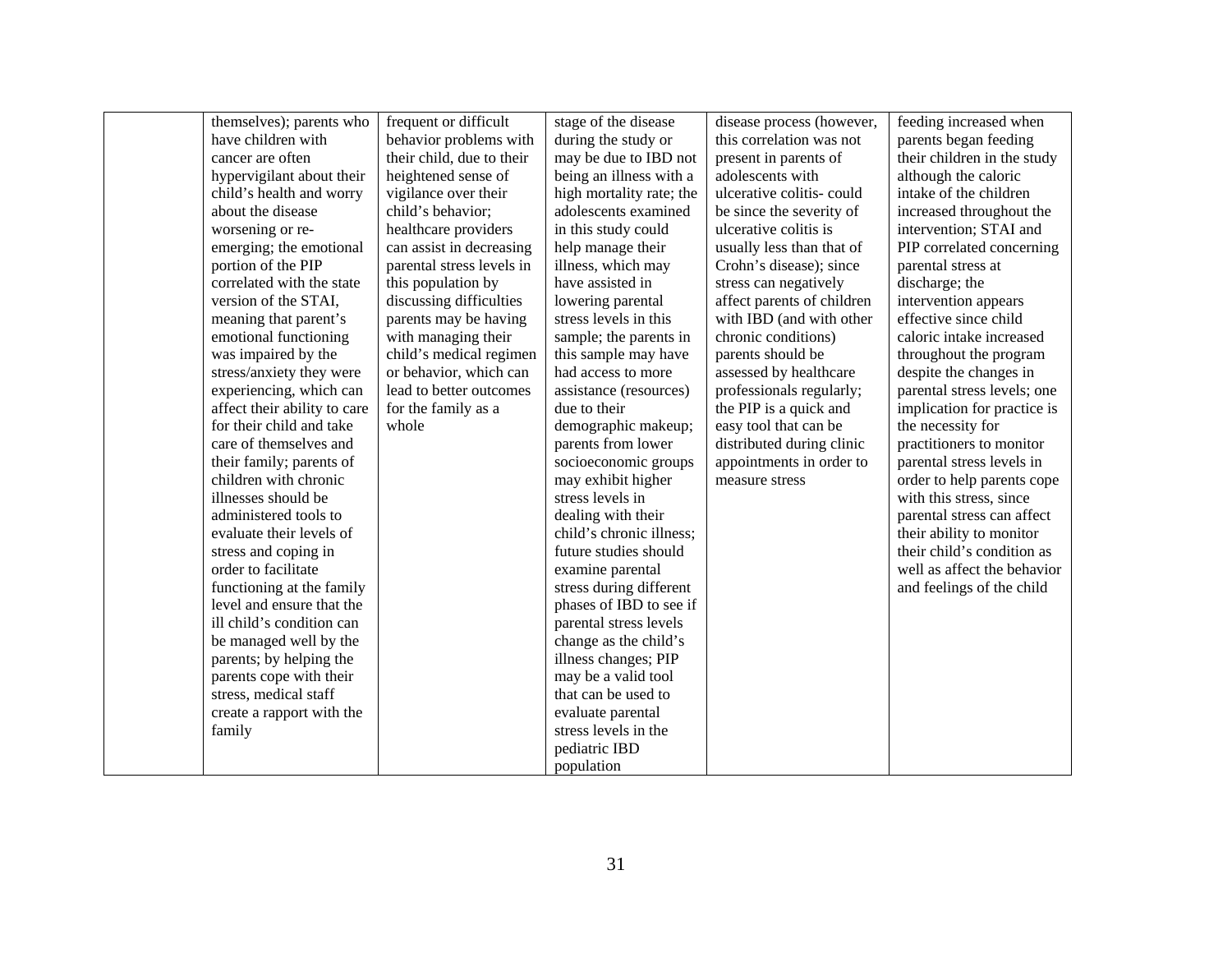## **Recommendations for Nursing Practice**

Assessing and managing the stress levels in parents of children with chronic illnesses is important to promote the health of the family unit (Gray et al., 2013; Hilliard et al., 2011). Based on the current literature, it would be beneficial for providers to use the PIP to assess pediatric parenting stress levels in parents of children with certain chronic illnesses such as: cancer, type 1 diabetes, IBD, tubefed children, bladder exstrophy, obesity, and sickle cell anemia (Gray et al., 2013; Hilliard et al., 2011; Streisand et al., 2001; Didehbani et al., 2011). Providers in all settings should modify their practice to incorporate an evidence-based method of assessing pediatric parenting stress in parents of children with chronic conditions. This parent population cares for children who often are not capable of managing their conditions independently. If stress is not managed by parents, the health of the parents and children may suffer. Providers should be especially vigilant in recognizing at-risk populations, such as younger parents or parents with younger children, and intervene early in their stress management process in order to promote better outcomes (Hilliard et al., 2010). Advance practice nurses in the community and acute care settings must recognize pediatric parenting stress in parents of children with chronic conditions and develop a plan of action to assist parents in developing healthy coping skills.

To develop a successful plan of action in this parent population an evidence-based tool must be utilized to identify stress in these parents. The PIP is a useful tool providers could implement in their practice, despite its not being assessed in all different populations of parents of children with chronic diseases as of yet. Gray et al. (2013) commented on the brevity of the scale and noted that this makes the tool ideal for use in a clinic setting, where the appointments are often brief. Children with chronic conditions typically are followed in a clinic setting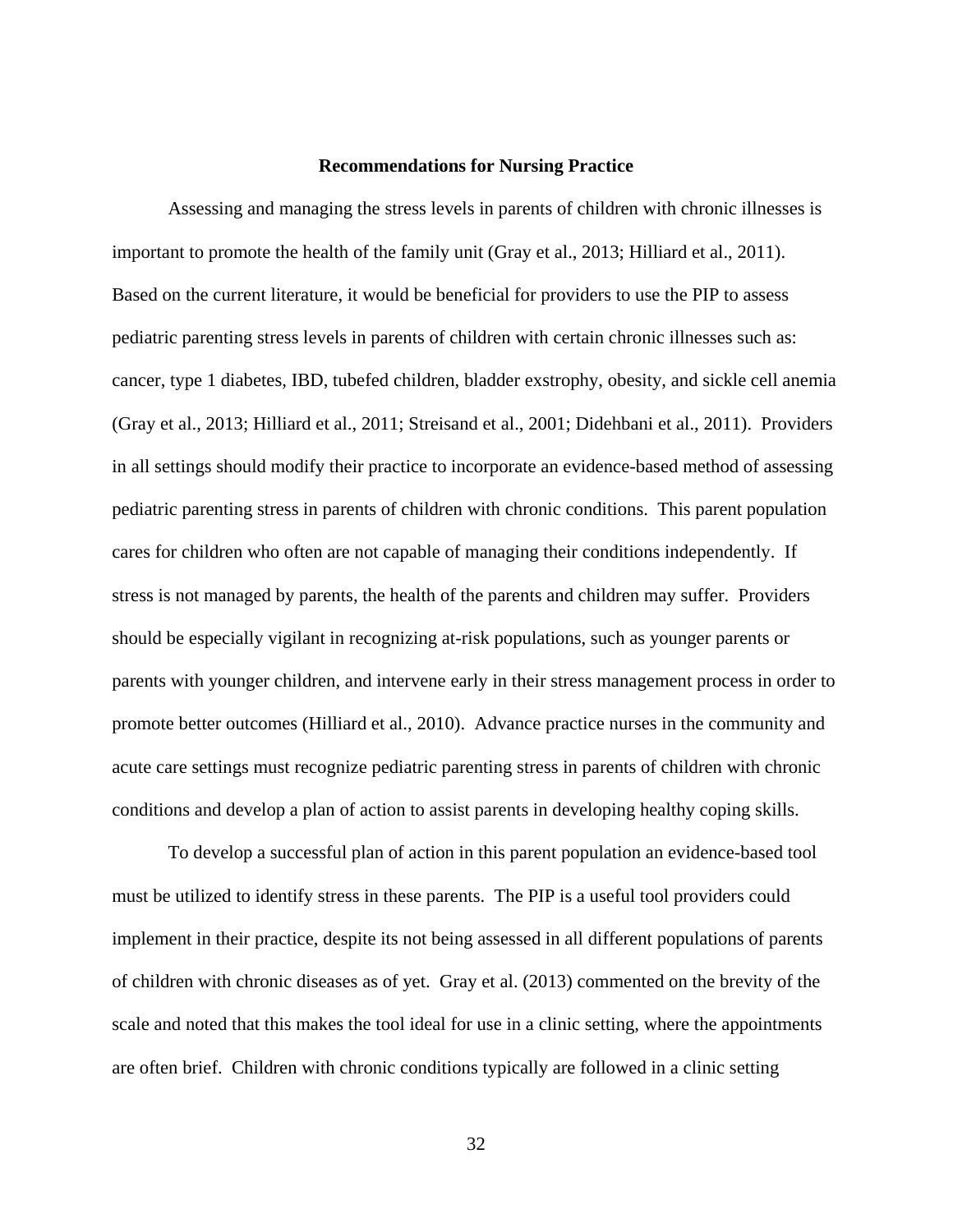regularly, which would allow providers to follow up with the parents in a timely manner. Regular appointments would also allow providers to trend the stress of the parent over a longer period of time, to see if the parent is beginning to develop adequate coping strategies to manage their pediatric parenting stress. By addressing how the parent is coping with the child's illness, medical providers may foster a sense of trust with parents. This sense of trust can help create a rapport with parents, opening the channels of communication which can help ensure that parents have a better understanding and management of their child's condition.

## **Conclusion**

The current literature available demonstrates an important undermet need to assess pediatric parenting stress in parents of children with chronic illnesses (Didehbani et al., 2011; Gray et al., 2013). The PIP appears to be a promising tool to assist providers in assessing pediatric parenting stress in parents of children with certain chronic conditions (Gray et al., 2013; Hilliard et al., 2011; Streisand et al., 2001). Hopefully future research on the tool will generalize its use to parents of children of all chronic diseases. Advance practice nurses and other healthcare providers can assist these parents by assessing their stress levels and providing solutions to assist parents in developing healthy coping strategies (Hilliard et al., 2011). By assisting parents of children with chronic illnesses, providers can improve the health of the child, parent, family, and community.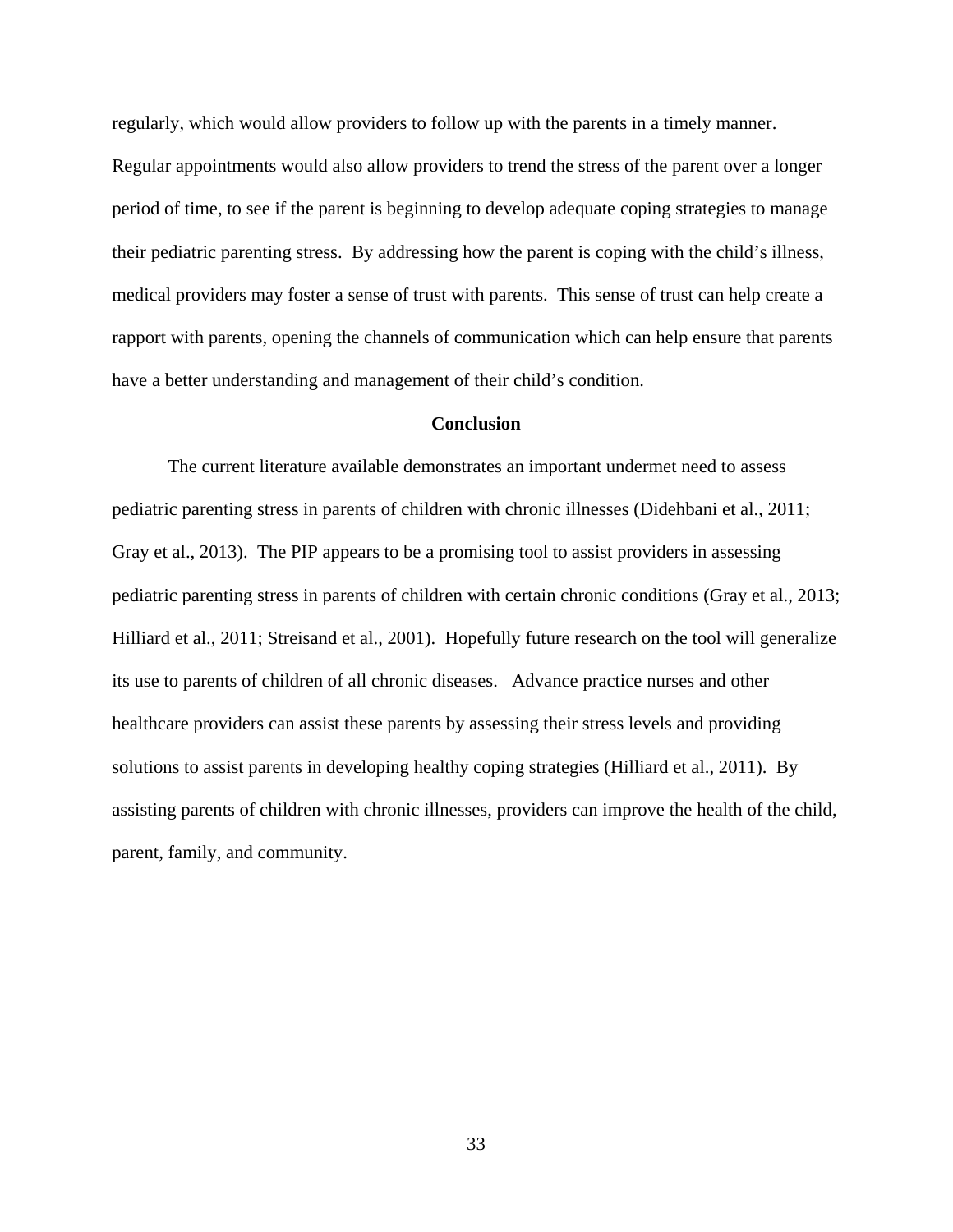Using the Pediatric Inventory for Parents to Evaluate Stress in Parents of Diabetic Children

Megan B Carter

University of Kentucky College of Nursing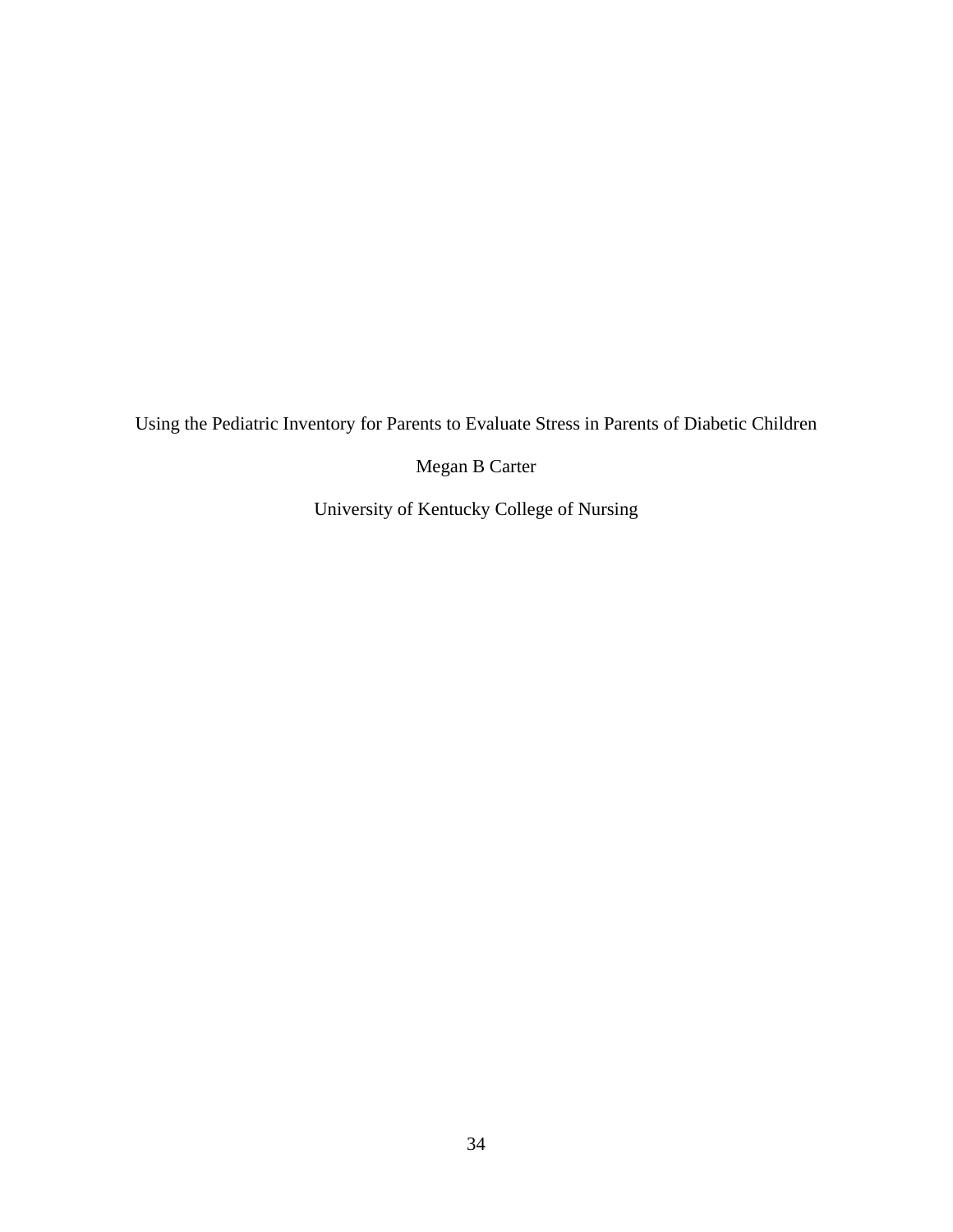# Abstract

Diabetes is one of the most common chronic diseases in the U.S (Centers for Disease Control (CDC), 2013). As with other childhood chronic health conditions the parent is often responsible for understanding and developing skills to manage their child's condition. This can be a daunting experience for parents. Recent research has demonstrated that parents of children with diabetes encounter a great deal of stress, and are at risk for anxiety and depression related to the diagnosis and management of their child's condition (Hatton, Canam, Thorne, & Hughes, 1995; Streisand et al., 2008). This can often have detrimental psychological effects on both the parent and the child (Mullins et al., 2004). In order to promote effective coping and promote the health of the family unit, providers should assess the stress levels in parents of children with chronic illnesses and offer support and resources. The Pediatric Inventory for Parents has demonstrated effectiveness in measuring stress in parents of children with Type 1 diabetes and may prove useful in assessing stress levels in this parent population (Streisand et al., 2008, Hilliard, Monaghan, Cogen, & Streisand, 2011). This study strove to assess the stress levels of a small sample of parents of Type 1 Diabetic children in a clinic setting in Central Kentucky. These parents were also provided a resource packet of information to promote coping and development of social support resources.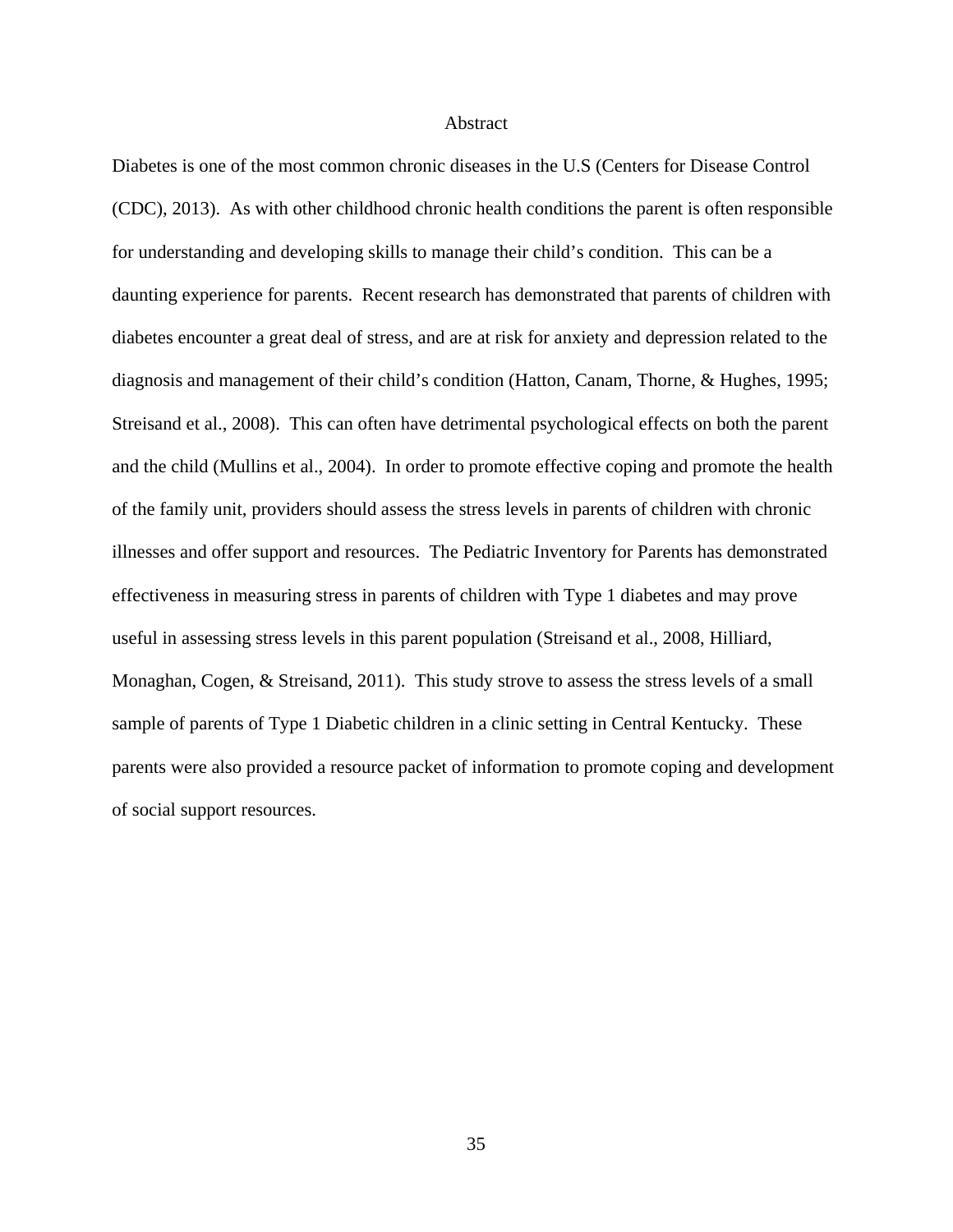#### **Background and Literature Review**

A challenging problem in healthcare today is the management of chronic diseases. Many chronic problems occur in the pediatric subset of the population. One of these challenging diseases is type 1 diabetes. According to the Juvenile Diabetes Research Foundation (2015), over one million people in the United States suffer from this disease, including 200,000 children. According to the National Diabetes Statistics Report (2014) the incidence of type 1 diabetes is greater in the pediatric population, with approximately 78% of the total youth diabetic population having type 1 diabetes in 2008 and 2009. Persons with type 1 diabetes suffer from a complete insulin deficiency, due to autoimmune destruction of the pancreatic beta cells that normally produce insulin. Metabolically active cells are then unable to use the glucose obtained from the diet (American Diabetes Association, 2014). This results in chronic hyperglycemia, which can be life threatening and cause permanent organ damage long-term if this condition is not treated effectively.

Type 1 diabetes mellitus can develop at any age. It is estimated that most type 1 diabetic cases occur in children younger than age ten, with approximately 18,500 children being given a diagnosis annually (CDC 2014). Children are rarely diagnosed under one year of age (Jones, McCance, & Huether, 2010). At the time of diagnosis, education begins with both the child and the family, along with a complex medical management plan. Only when the child becomes a mature adolescent are they developmentally and cognitively able to independently manage their type 1 diabetes (Konradsdottir & Svavarsdottir, 2011). Since every child matures and develops at a different rate, there is no set standard age to begin teaching a child or adolescent how to manage their own chronic condition. Due to the developmental immaturity of children, parents are often left with the responsibilities of managing the disease process for their child (Hatton et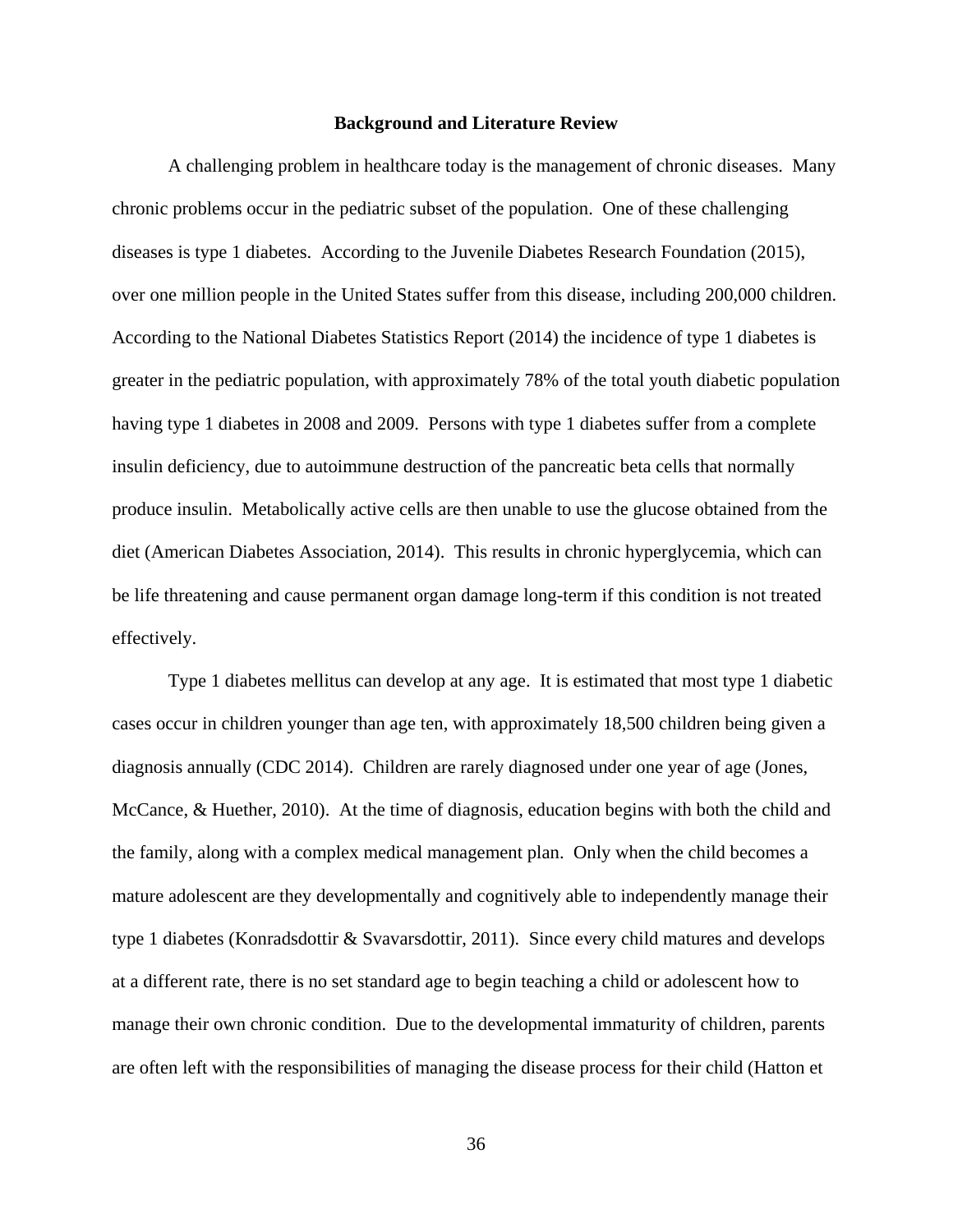al., 1995; Mitchell et al., 2009). Parents may have difficulty with learning how to administer insulin, manage hypoglycemia, monitor blood sugars, and count carbohydrates in addition to coping with the devastating diagnosis of their child's condition.

Stress related to management of a child's chronic condition can be an obstacle for parents trying to adapt and cope. Boyd and Canfield (2008) refer to Lazarus and Folkman's 1984 research, which defines "stress as a relationship between the person and the environment that is appraised by the person as taxing" which triggers the individual to fear that his or her well-being is threatened (p. 222). It is crucial that parents are able to cope in order to prevent the negative impacts of stress. Inability to cope with stress by individuals can lead to either the worsening or development of mental health problems (Boyd  $&$  Canfield, 2008). Mental health problems in particular that can be associated with unresolved stress include anxiety and depressive disorders (Schneiderman, Ironson, & Siegel, 2005).

Anxiety is described an unrelenting "vague, uneasy feeling" (Myers, 2006, p. 123). According to the Diagnostic and Statistical Manual of Mental Disorders (DSM) 5, "anxiety disorders differ from developmentally normative fear or anxiety by being excessive or persisting beyond developmentally appropriate periods," usually greater than 6 months in adults (American Psychiatric Association, 2013). Anxiety can manifest itself differently in adults, and a variety of anxiety disorders can occur based upon how the anxiety affects the individual. Depression is another mental health disorder that can affect adults who do not learn to adequately cope with stress. According to the DSM 5, depressive disorders share common characteristics including "the presence of sad, empty, or irritable mood, accompanied by somatic and cognitive changes that significantly affect the individual's capacity to function" (American Psychiatric Association, 2013). Depression can negatively impair an individual's ability to function in a variety of roles,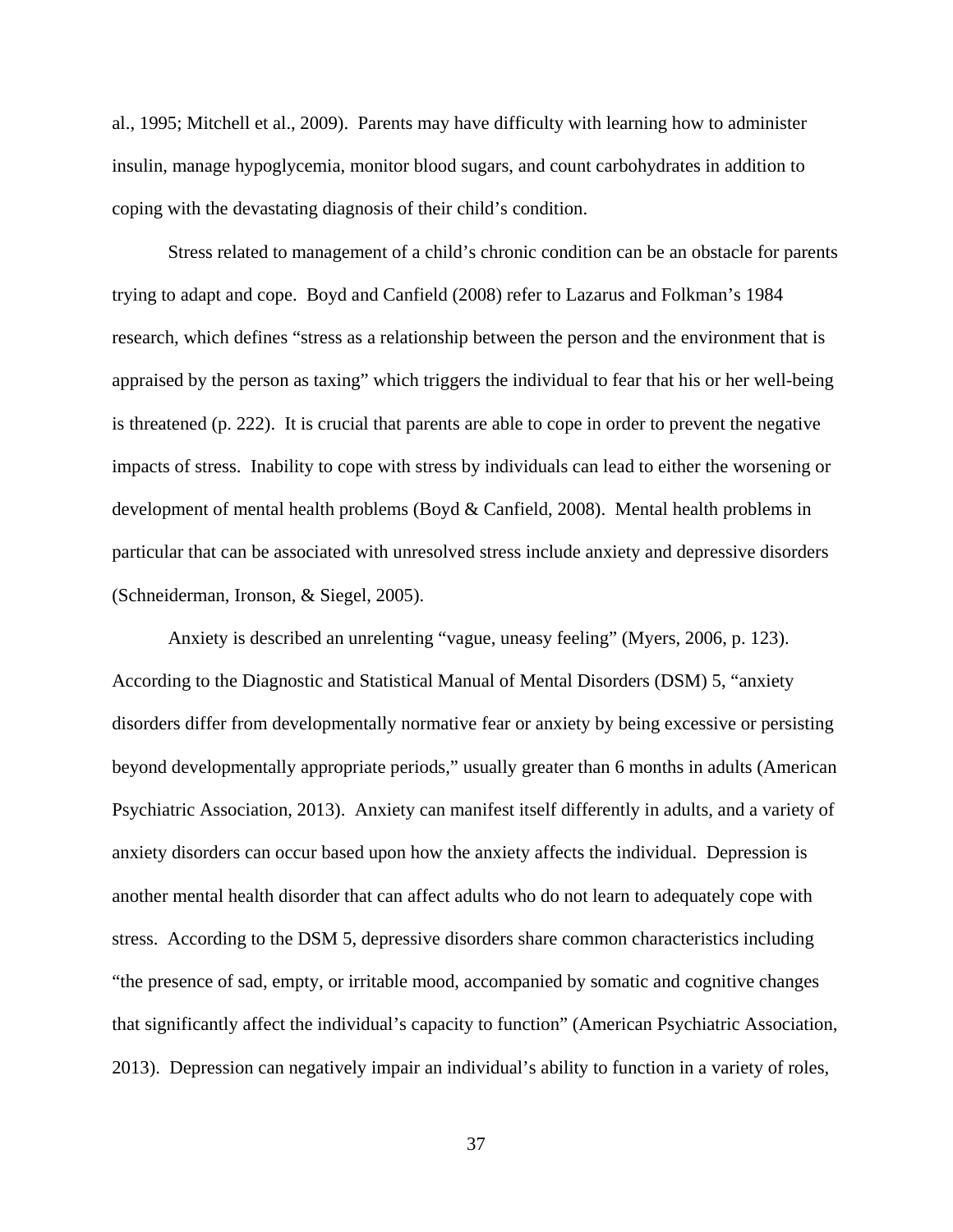including work, home, and social roles (Boyd & Canfield, 2008). Psychological problems, such as chronic anxiety or depression, can not only impact the health of an individual, but also affect the people that surround that individual.

In parents of children with chronic illnesses a specific kind of unresolved stress, termed pediatric parenting stress, can cause problems. Pediatric parenting stress is defined as "stress related to caring for a child with a medical illness" (Streisand, Kazak, & Tercyak, 2003, p. 245). Recent research has focused on evaluating parents of children with type 1 diabetes and has documented significant parent stress, anxiety, and even depression related to their child's diagnosis and the management of their child's condition (Streisand et al., 2008; Streisand, Mackey, & Herge, 2010). These psychological problems are often related to the daily diabetes care regimen surveillance and responsibilities, such as insulin injections, fingersticks, and fear of hypo- or hyperglycemia (Hatton et al., 1995; Hilliard et al., 2011; Streisand et al., 2010; Streisand et al. 2008). It is critical for parents to learn how to cope with their pediatric parenting stress in order to prevent mental health issues caused by unresolved stress. In learning to cope with their stress, the parent will also be able to function as a parent and appropriate disease manage for their child. Lewin et al. (2005) found that unresolved stress related to their child's chronic illness affected the parent's ability to function as an effective caretaker. It also negatively impacted work obligations and adversely affected their ability to effectively communicate with family members. These research findings highlight a problem that is often not considered in treating families of children with diabetes: that chronic pediatric diseases can negatively affect parental psychological health and coping.

The inability of the parent to adequately manage stress can also negatively impact the children. Unalleviated parent stress can affect the child's psychological well-being. Inadequate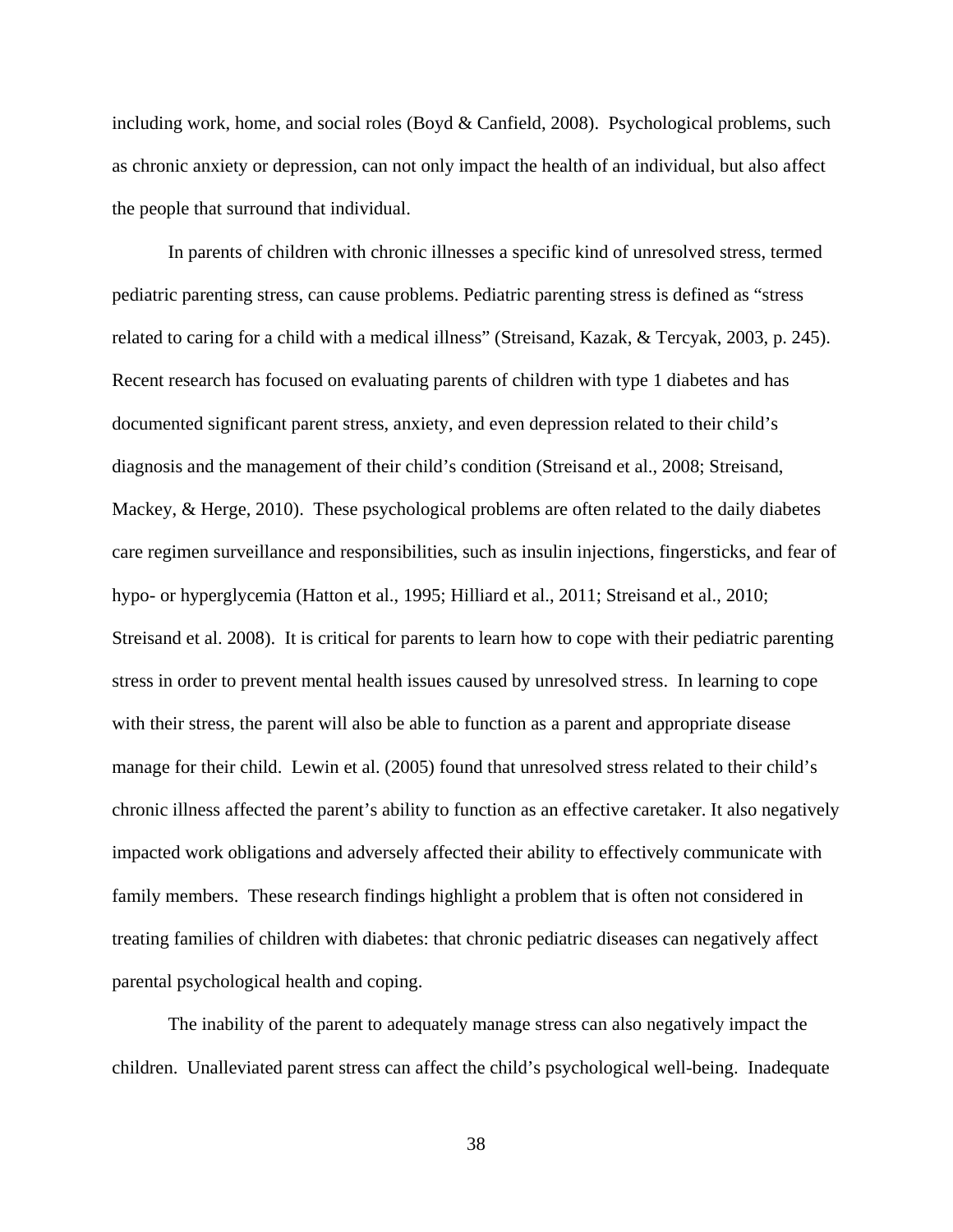coping with stress may be inadvertently communicated to the child, which can put the child at risk for development of depression (Mullins et al., 2004; Streisand et al., 2008). This can cause the child to act out in school or at home. Stress can also make parents hypersensitive to their child's behavior, causing them to report frequent child behavior problems while the behaviors may be appropriate for the child's developmental age (Lewin et al., 2005; Hilliard et al., 2011). Inadequate coping with stress by the parent may strain the relationship with their child with diabetes.

It is crucial for parents to be able to cope with their stress related to their child's type 1 diabetes diagnosis as well as the management of their condition. Since the health of children with diabetes so often depends on the capabilities of their parents, improving parental coping with stress can improve the quality of life for both the parent and child (Hatton et al. 1995; Streisand et al., 2010). Suggested interventions to help improve stress and coping in parents and families include building "social support systems" (Merkel & Wright, 2012; Lewin et al., 2005). Provider assessment of parents of children with type 1 diabetes is crucial to identify parents who may be experiencing problems coping with stress (Streisand et al., 2008). Management of the parenting stress in parents of children with type 1 diabetes can help ensure positive outcomes in the lives of both the parents and the child.

Since unresolved pediatric parenting stress related to the child's type 1 diabetes is common, parents of children with type 1 diabetes may be at risk for future problems (e.g. anxiety and depression). The primary objective for this study was to assess the level of stress using the Pediatric Inventory for Parents (PIP) instrument in a sample of 20 parents of children with type 1 diabetes from the Kentucky Pediatric Endocrinology Clinic population. Upon completion of the stress measurement tool, the parents were also provided with informational, mental health, and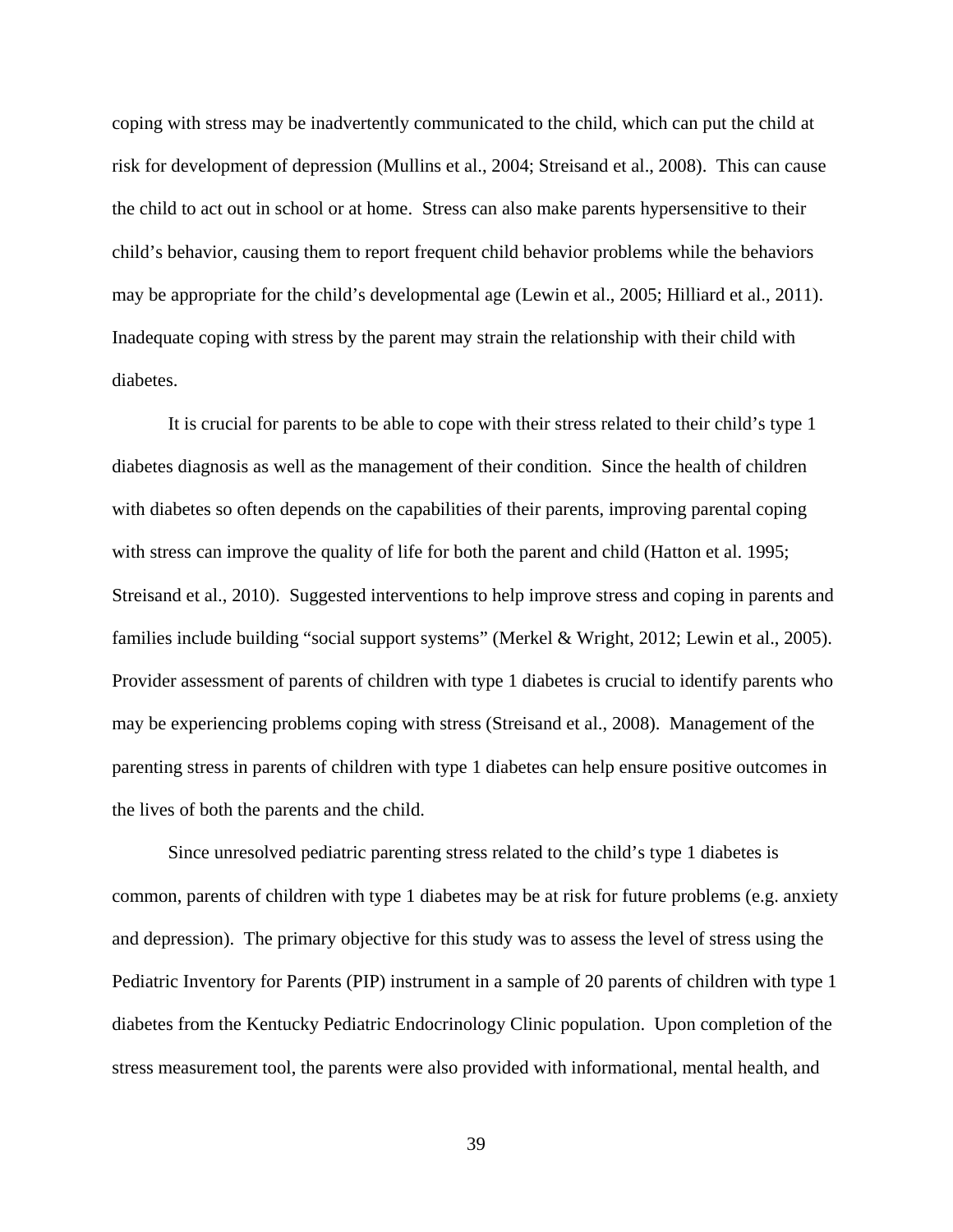social support Internet resources designed to assist parents of children with type 1 diabetes. Demographic information was also self-reported by the parents in the study sample, and relationships between parental stress levels and these demographic variables were assessed using SPSS 22 statistical software.

# **Methods and Procedure**

# **Study Demographics and Setting**

The Kentucky Pediatric Endocrine Clinic is located in the Kentucky Clinic, which is a subset of the UK HealthCare network, located in Lexington, Kentucky. The Kentucky Pediatric Endocrine Clinic has three providers that see approximately 40 children per week with type 1 diabetes ages birth to 20 years. The Kentucky Pediatric Endocrine Clinic primarily cares for children with diabetes from Eastern, Central, and Southern Kentucky. The demographics of their patient population are consistent with the demographics of children with diabetes in Kentucky. Kentucky's population in 2013 was over 88 percent Caucasian (U.S. Census Bureau, 2015) and most residents of the state live in rural areas (UK College of Public Health, 2005). Each year approximately 18,000 children in the United States are told they have type 1 diabetes (CDC, 2014). The CDC (2014) also estimates that Caucasian children have the highest rates of type 1 diabetes, with one being diagnosed in approximately 370 children. The population seen for treatment at the Kentucky Pediatric Endocrine Clinic reflects these demographics. The Kentucky Endocrine Clinic currently has over 800 pediatric patients with Type 1 and Type 2 diabetes. Although African-American, Hispanic, and Asian children with diabetes are also seen at the Kentucky Pediatric Endocrine Clinic, they make up less than three percent of children seen by the providers. The parents who were approached for participation in this study were recruited from this population of parents of children with type 1 diabetes.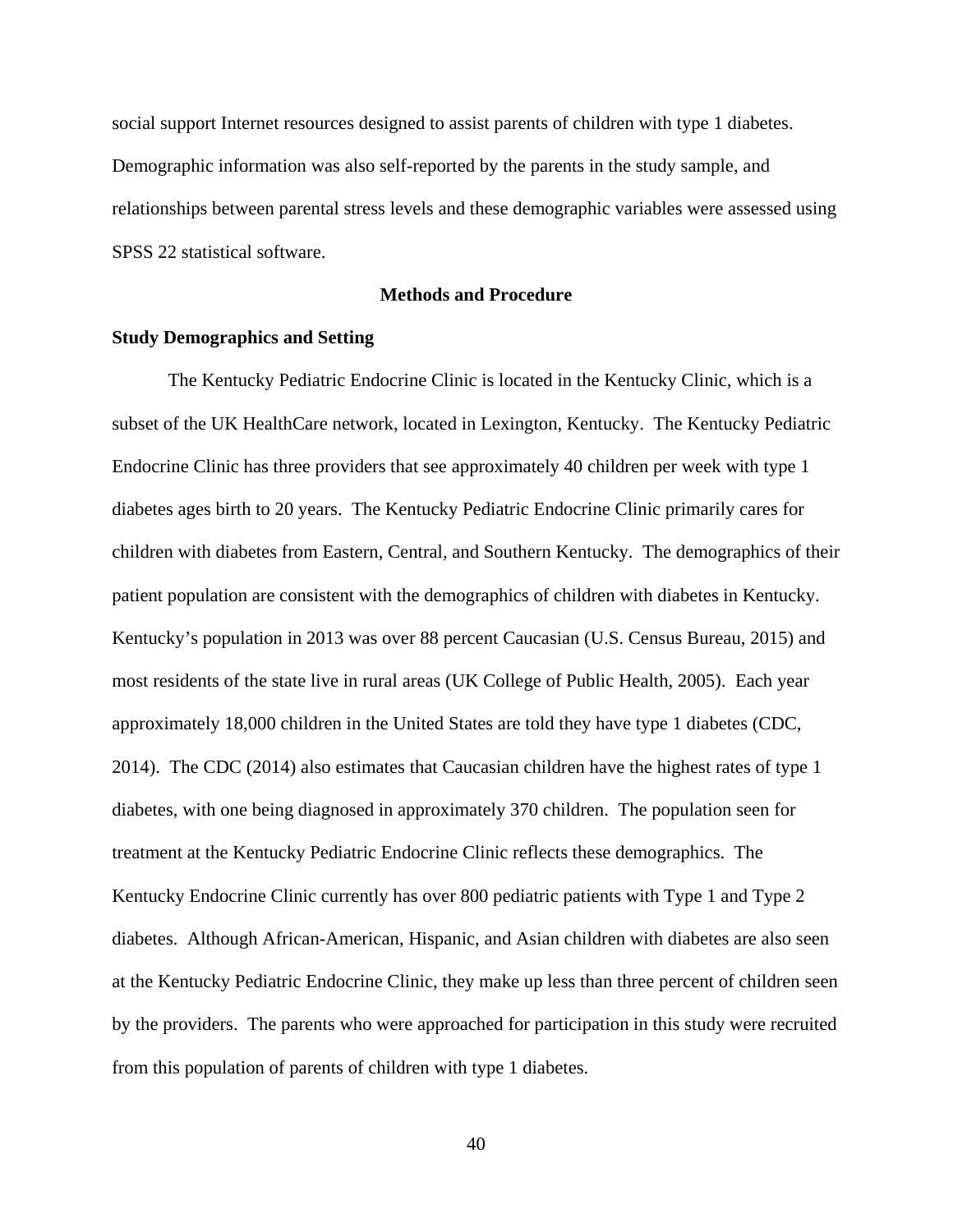#### **Study Approval**

Prior to implementation of the study, approval was obtained from the Institutional Review Board through the University of Kentucky. Permission was also obtained from the American Diabetes Association, Juvenile Diabetes Research Foundation, Children with Diabetes website, and the Kentucky Cabinet for Health and Family Services to use their Internet resources in the resource packet. Special permission to use the PIP was obtained from Dr. Randi Streisand, Associate Professor of Psychiatry and Pediatrics at the George Washington University. Permission to use the Kentucky Pediatric Endocrine Clinic for recruitment of subjects was obtained from Dr. Jackson Smith, who is Chief of the Division of Pediatric Endocrinology at the Kentucky Clinic. The study took place from February to April 2015.

## **Sample and Inclusion/Exclusion Criteria**

Convenience sampling was used to recruit 20 parents of children with type 1 diabetes for participation in the study upon their arrival for one of their child's clinic appointments at the Kentucky Pediatric Endocrine Clinic. Parents were invited from the available population of parents with children with type 1 diabetes from the Kentucky Clinic. Inclusion criteria for the parents included: the parent must be a primary care provider for the child, the parent must have learned English as a first language, the parent must have internet access at home, and the child must be between the ages of three and twelve. Only one parent per child with diabetes was included in this study. There were no requirements as to how long the child had type 1 diabetes or the presence of other chronic conditions.

The reason for the specific age range for the child is due to the fact that the parents are usually the primary disease managers for the child at these ages. Around the age of twelve, which is typically the beginning of adolescence, the child may start assuming some of their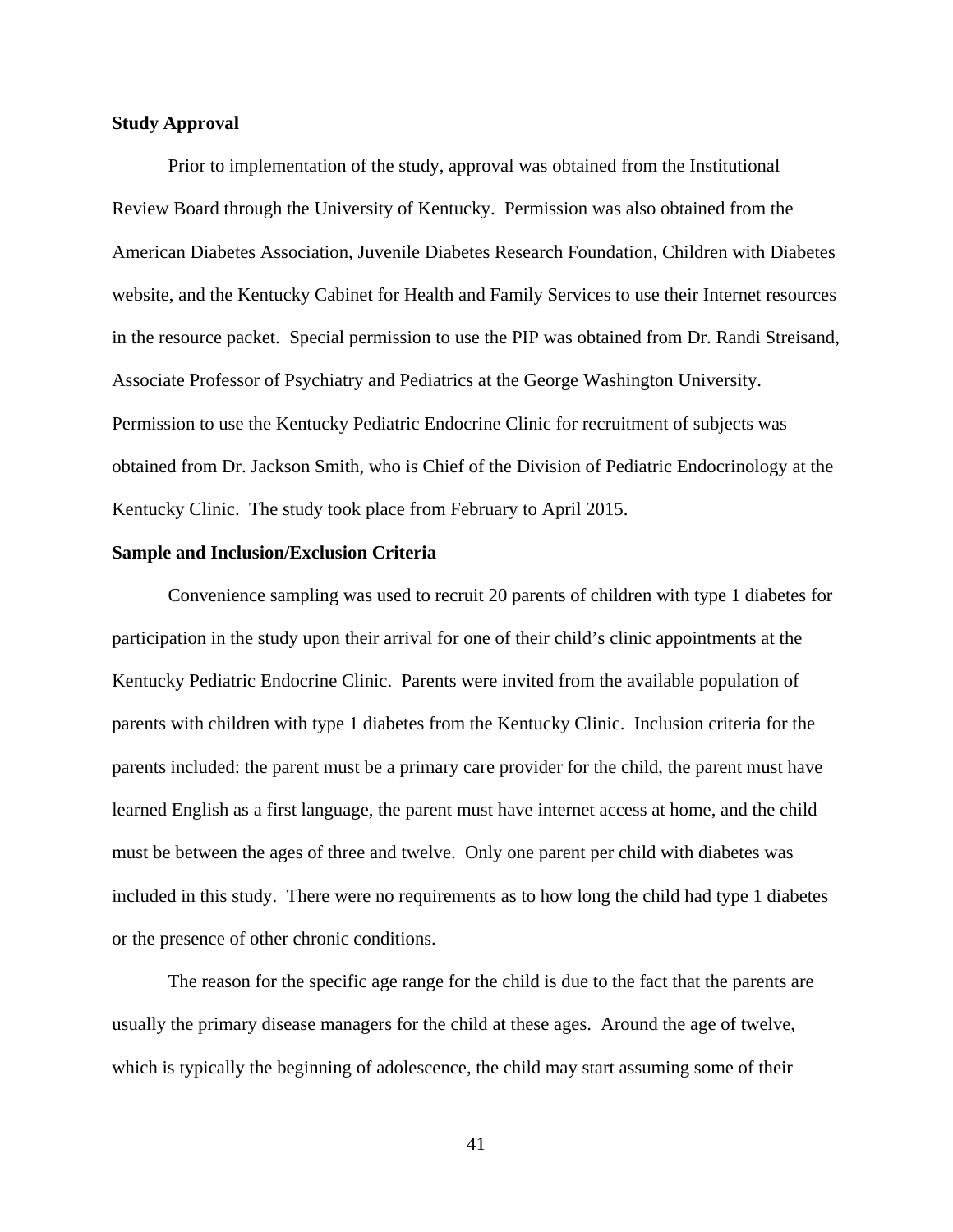disease responsibilities if they are developmentally able (Konradsdottir & Svavarsdottir, 2011). Also, children are not typically diagnosed with Type 1 diabetes as infants or toddlers (Jones et al., 2010). Parents who have children with diabetes and are the primary disease managers for their children typically have higher levels of stress than those parents of older children who can assist in managing some of their own disease-related tasks (Hilliard et al., 2011; Streisand et al., 2008).

Exclusion criteria for the parents included: parents who were emancipated minors, parents who were blind, parents who did not complete the sixth grade, parents with a child younger than three years old, parents with a child older than 12 years old, and parents who did not have Internet access at home. The rationale for these exclusion criteria related to the resources made available in the resource packet. All of the resources in the packet were exclusively in English and the resources did not have translations of other languages available. The resources available in the packet were also written at around a sixth grade reading level. Finally, the resources provided were exclusively from the Internet, making availability of the Internet a necessity for the parent to access the resources.

# **Instrument**

Parental stress as it relates to the child's diabetes will be measured in this study. The Pediatric Inventory for Parents (PIP) was the instrument used to measure the stress levels in this study population of parents. The PIP includes two scales: a frequency scale and a difficulty scale. The frequency scale examines how often stressful events occurred in the last week; the difficulty scale examines how challenging the stressful event was for the parent to manage (Streisand, Braniecki, Tercyak, & Kazak, 2001; Streisand et al., 2008). The stressful events will be those related to the child's type 1 diabetes. The questions in each of these scales are divided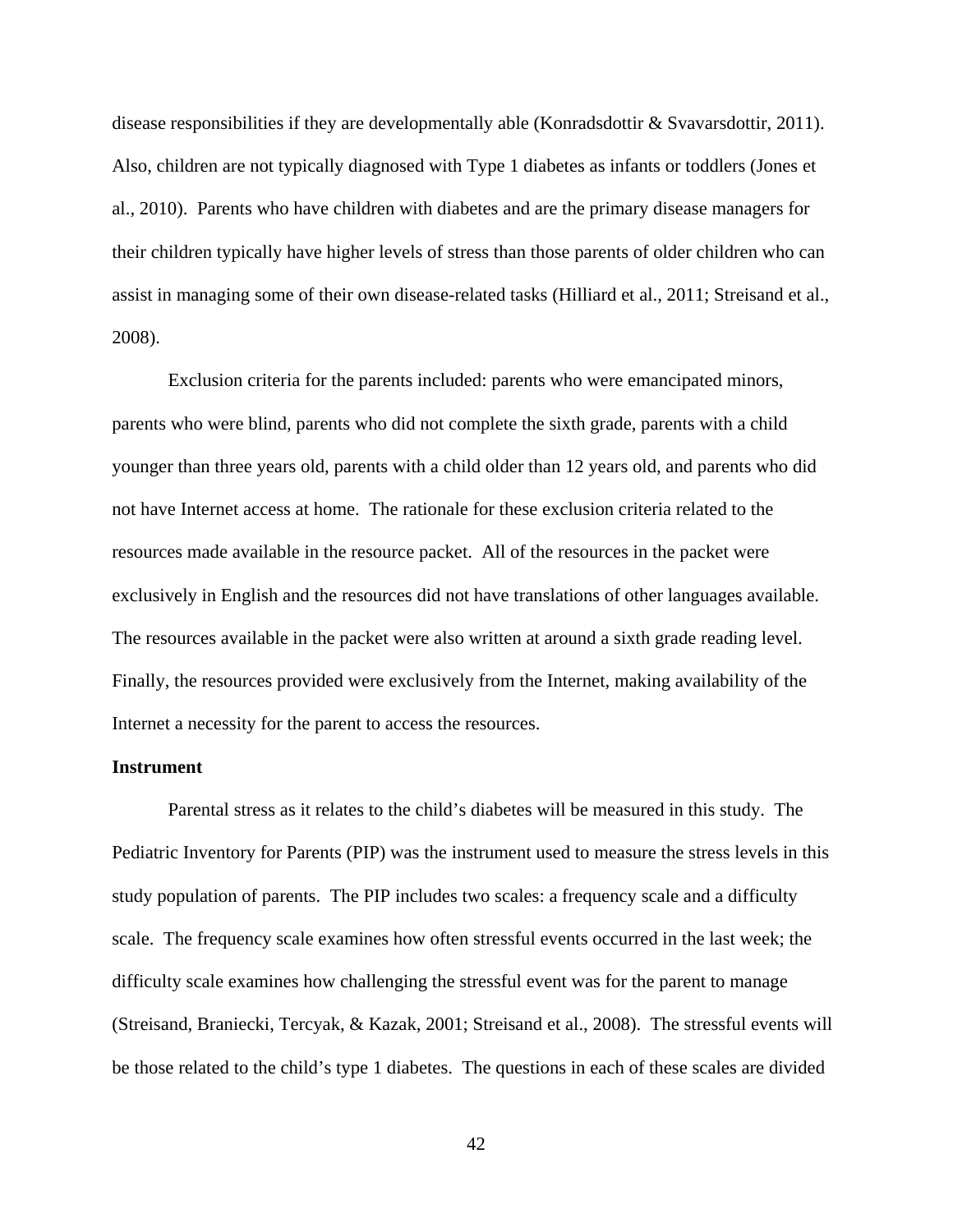into four different domains when the final stress score is tallied. These domains include: role functioning, emotional functioning, medical care of the child, and communication (Streisand et al., 2001; Streisand et al., 2008). The communication domain identifies the frequencies or difficulties the parents may have in communicating with family members or healthcare providers about their child's condition due to stress. The role functioning domain describes the frequencies or any difficulties the parent may have in performing their regular parental duties due to stress. The emotional functioning domain examines the emotional toll the child's illness has on the parents. The medical care domain examines the how stressful the child's diabetic care regimen is for the parents.

An instrument key is available that divides the questions on this instrument into each domain, to allow for easier scoring. The scores in each domain of the PIP range from 42 to 210, with higher scores on the 5 point Likert scale indicating higher levels of stress (Streisand et al., 2001). For this study, a score of 75% of the maximum score (score of 158) was deemed a high level of stress. The PIP has demonstrated discriminant reliability and consistency in the population of parents of children with type 1 diabetes (Hilliard et al., 2011; Lewin et al., 2005). Internal consistencies for the difficulty domain range from 0.94 to 0.96 and internal consistencies for the frequency domain range from 0.92 to 0.94 (Hilliard et al., 2011; Streisand et al., 2008; Streisand, Swift, Wickmark, Chen, & Holmes, 2005).

#### **Subject Recruitment and Study Procedures**

The objectives, process, and implementation of this study were explained to the front office staff, nursing staff, diabetic educators, and providers at the Kentucky Pediatric Endocrine Clinic prior to initiation of study recruitment. Kentucky Clinic staff members were instructed to provide an informational flyer and a demographic information sheet to parents when they arrived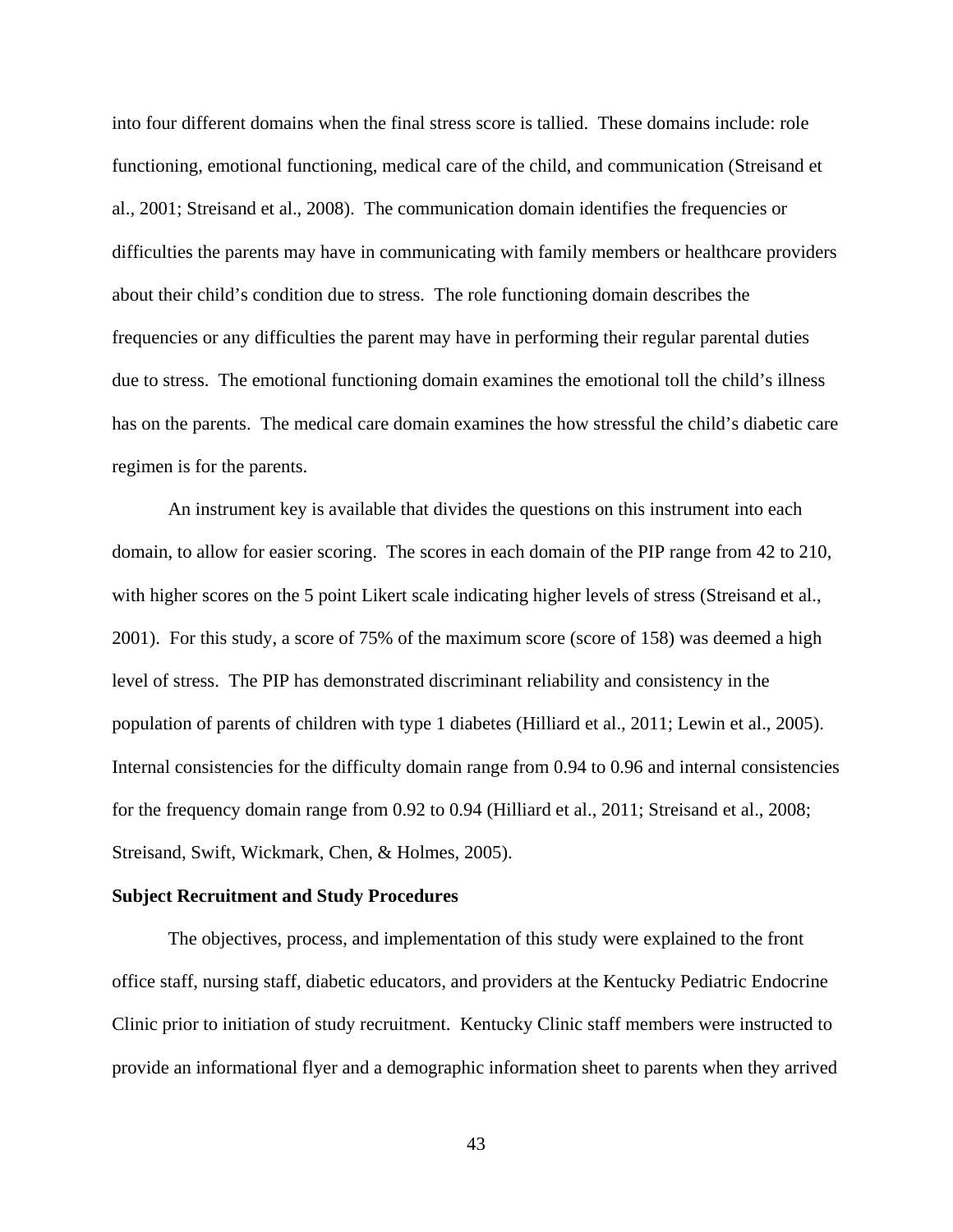at the registration desk for their child's appointment. The informational flyer provided information about the objectives and purpose of the study, and the inclusion criteria for participation. At the bottom of the informational flyer, a note instructed the parents to fill out the demographic information sheet if they were interested in participating in the study. Therefore, if parents deemed themselves or their child ineligible, or did not want to participate in the study, they could return the flyer and information sheet to the registration desk.

The parents read the informational flyer and filled out the demographic information sheet if they were interested in participating in the study while they waited in the lobby to be brought back to a treatment room. The self-reported data provided from the information sheet included the parent's race, gender, age, county of habitation, highest level of education, and whether the parent had Internet access at home. It also revealed whether the child had type 1 diabetes, how long the child had suffered from the disease, and the age of the child. The demographic information sheet assisted the primary investigator in determining whether the parent was eligible to participate in the study.

When the parent and child were brought back to a treatment room for their appointment, the information sheet was attached to the child's chart by the nursing staff and the chart was placed in the chart holder on the other side of the treatment room door. This allowed the primary investigator to determine whether the parent was interested in participating in the study and whether the parent was eligible based on the self-reported information provided in the information sheet. The parent was then approached in the treatment room, explained the study using a standard script, and informed consent was obtained from the parent. A copy of the signed informed consent document was provided to the participant. The parent was then provided the PIP to complete.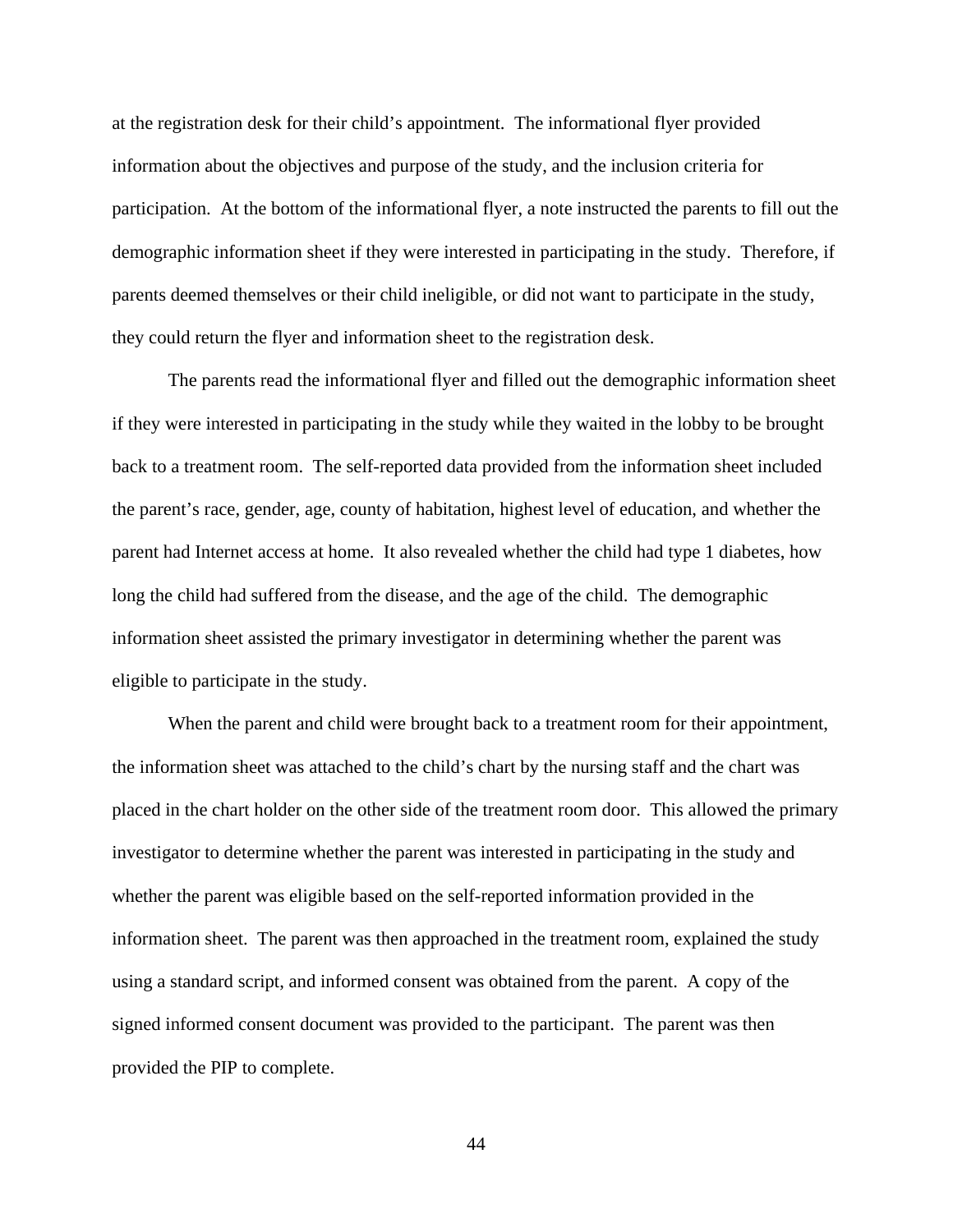Once the instrument was completed, the researcher collected the instrument and provided the resource packet to the parents. The resource packet contained printed copies of Internet resources and information to assist the parents in learning more about their child's diabetes and where to find social support resources within the diabetic community. The Internet resources were collected from the American Diabetes Association, Juvenile Diabetes Research Foundation, and the Children with Diabetes website. In addition, the resource packet also contained printed Internet mental health resources from the Kentucky Cabinet for Health and Family Services.

At the conclusion of the study, the researcher calculated the stress score for the parent generated by the PIP using an instrument key included with the PIP. The data provided from the information sheet was also collated including the parent's race, gender, age, county of habitation, highest level of education, how long their child had suffered from diabetes, and the age of the child. Descriptive statistics were used to analyze the stress scores calculated from the PIP instrument and the demographic data collected about the parents in the study. Two-tailed Pearson *r* correlations were used to investigate relationships between parent age, child age, and duration of child's diabetes to the PIP subsection and domain scores, with significance noted at the level of 0.05. Independent *t*-tests were used to examine the relationship between parent gender, rural or urban county of habitation, and level of education to the subsection and domain scores from the PIP with a 95% confidence interval.

#### **Results**

The demographic and PIP stress scores were analyzed using descriptive statistics. The demographics of the 20 participants from our study population followed the typical demographics of the type 1 diabetes patient population in Kentucky (see Table A). The ages of the parents who participated in the study ranged from 27 to 49 years of age, with the average age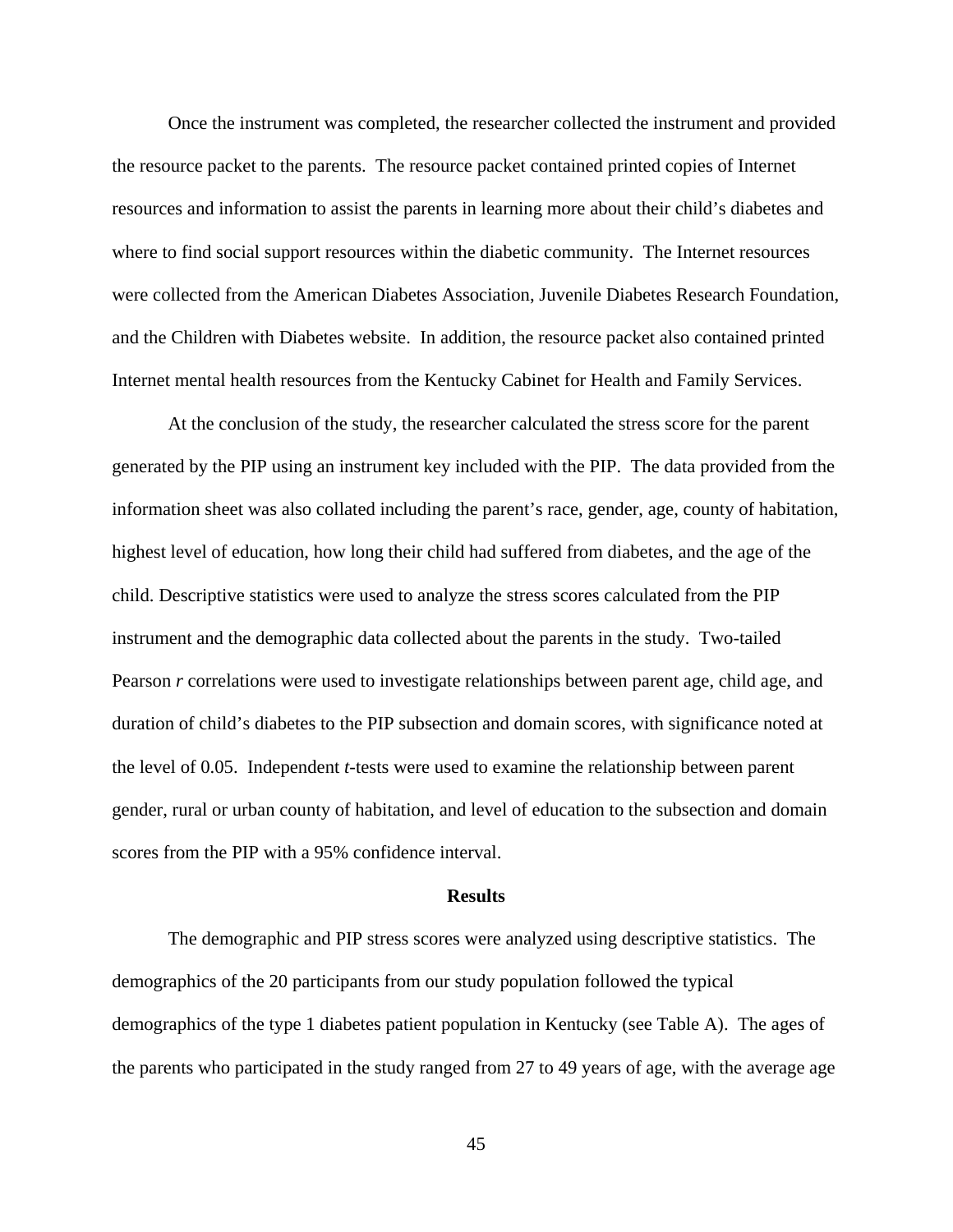of the parents in the sample being 35.9 years of age. The average age of the child was 8.6 years. 85 percent of the study participants were female. The race of the study participants was homogenous, with 100 percent of the parents being Caucasian. The level of education of the parents varied, with seven of the parents having less than or equal to a high school degree. The remaining 12 parents had education ranging from some college to post-graduate level education. The average duration of the children's diabetes, as reported by the parents on the demographic information sheet, was 39.15 months (or a little over three years). The duration of the child's diabetes ranged from two months to over seven years since diagnosis with type 1 diabetes. Approximately 40 percent of the parents resided in Central Kentucky, but parents from Southern and Eastern Kentucky were represented in the sample population as well. See Table A for further details.

The scores of the PIP were analyzed and tabulated. As mentioned previously, the scores in each domain range from 42 to 210. For the purposes of this study, a domain score of greater than158 was considered as having a high level of stress, since it was 75 percent of the maximum allowable score on the PIP. The overall analysis of the PIP scores for each participant demonstrated only one score of 158 or higher in the PIP domains, meaning none of our parents sampled had relatively high levels of stress when surveyed (see Table B and Figure A). The PIP frequency domain scores ranged from 74 to 137, with an average score of 109.3. The median stress frequency score was 116. The standard deviation from the average was approximately 21.02. The modal frequency stress score was 119. The difficulty domain scores ranged from 51 to 158, with an average score of 102.8. The median difficulty stress score was 112.5. The standard deviation from the average for the difficulty scores was approximately 30.01. The modal difficulty stress score was 122.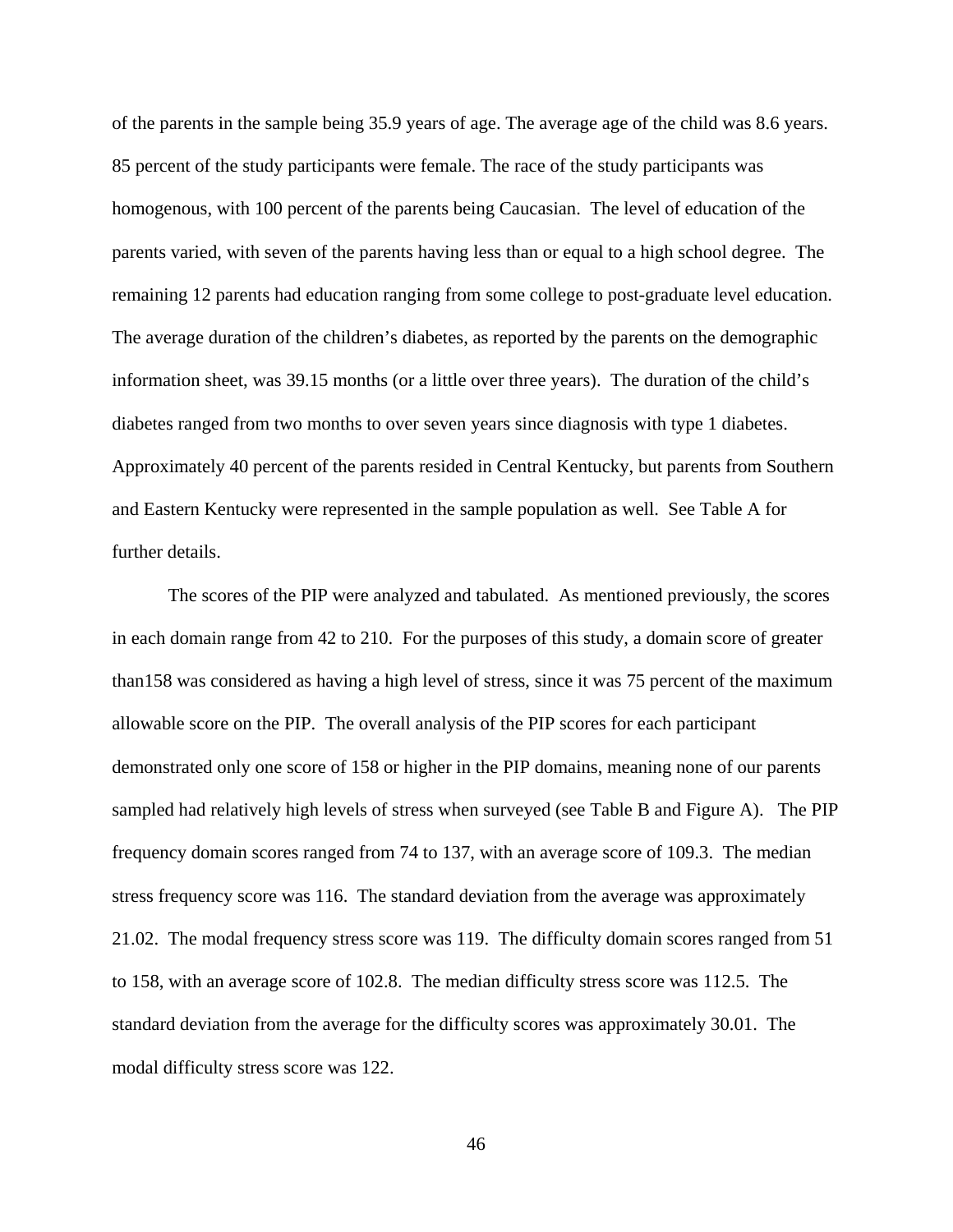The stress scores gathered from our sample population demonstrated a normal distribution. The information collected in this study was examined using SPSS 22 software to determine correlations and relationships between variables. The overall scores from the Pediatric Inventory for Parents from the Frequency and Difficulty subsections demonstrated a parametric (normal) distribution. The Kolmogorov-Smirnov statistics calculated from the distributions of the PIP Frequency and Difficulty subsections were not statistically significant (*p=*0.110 and 0.132 respectively). This demonstrated the normative curvature of the data collected from the PIP.

As stated previously, two-tailed Pearson product moment correlations were used to examine relationships between parent stress scores and the demographic variable data collected in this study, with significance being denoted at the 0.05 level. The results can be viewed in Table C. No statistically significant relationships were present between the total PIP Frequency and Difficulty scores and parental age. However, when the subsections were further divided into their respective domains and examined, several statistically significant relationships were discovered. A statistically significant, negative correlation between parental age and the PIP Frequency Communication domain was present ( $p = -0.033$ ). Also, a statistically significant, positive correlation was present between parental age and the PIP-Difficulty Communication domain ( $p= 0.027$ ).

Several statistically significant relationships were found between parental PIP scores and the age of the child as well. There was a statistically significant, negative relationship between the PIP-Frequency score and the age of the child ( $p = -0.048$ ). There was a statistically significant, positive relationship between the PIP-Difficulty score and the age of the child (0.011). When the subsections of the PIP were further divided into their respective domains,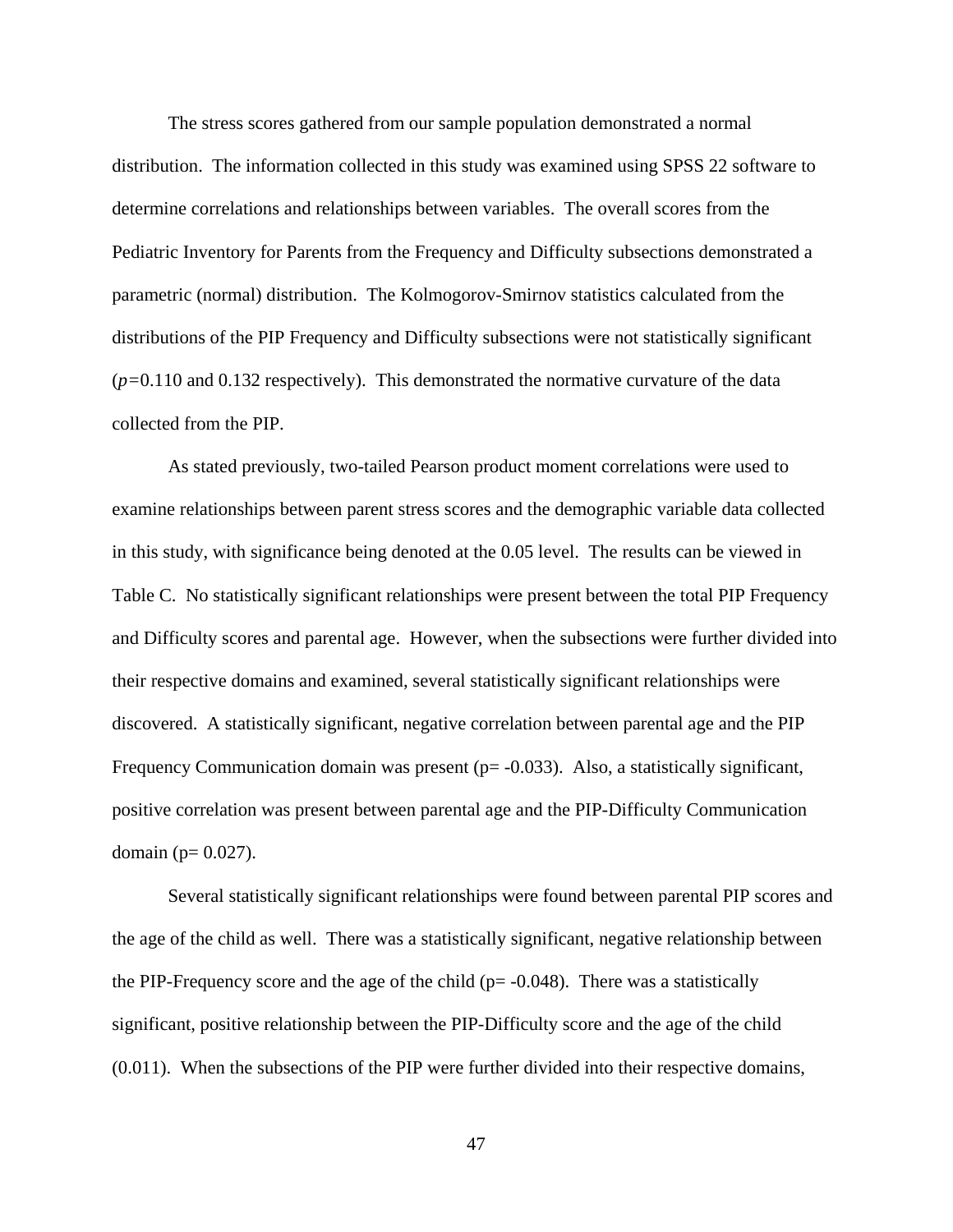statistically significant relationships were found between certain domains and the age of the child. There was a statistically significant, positive relationship between the age of the child and the PIP-Frequency Emotional Distress domain ( $p=0.033$ ). There was also a statistically significant, positive relationship between the PIP-Difficulty Communication domain and the age of the child ( $p=0.045$ ). There was a statistically significant, negative relationship between the PIP-Difficulty Medical Care domain and the age of the child ( $p = -0.013$ ).

One statistically significant relationship was found between the duration of the child's diabetes and the parental PIP scores. When the PIP subsection scores were further divided into their respective domains for analysis, a statistically significant, negative relationship was found between the PIP-Frequency Emotional Domain score and the duration of the child's diabetes (p= -0.010). No other statistically significant relationships were discovered between the PIP scores and the duration of the child's diabetes.

Independent t-sample tests were used to investigate the relationship between the PIP scores and the sex of the participants (male or female). No statistically significant relationship was found between the sex of the parents and either the PIP total subsection scores or the PIP domain scores. No statistically significant relationships were found between the geographic residence (urban or rural) of the parents and the parental PIP stress scores as well. The counties of residence the participants self-reported were separated and placed in two categories: urban or rural counties. The counties were classified based on the BEALE classification system that ranks counties with a numerical value based on their proximity to an urban, metro center (U.S. Department of Education, n.d.). Nine of the participants were from rural areas, ten participants were from rural counties, and one participant did not self-report the question correctly (answered country instead of county of residence). When the relationship between geographical area and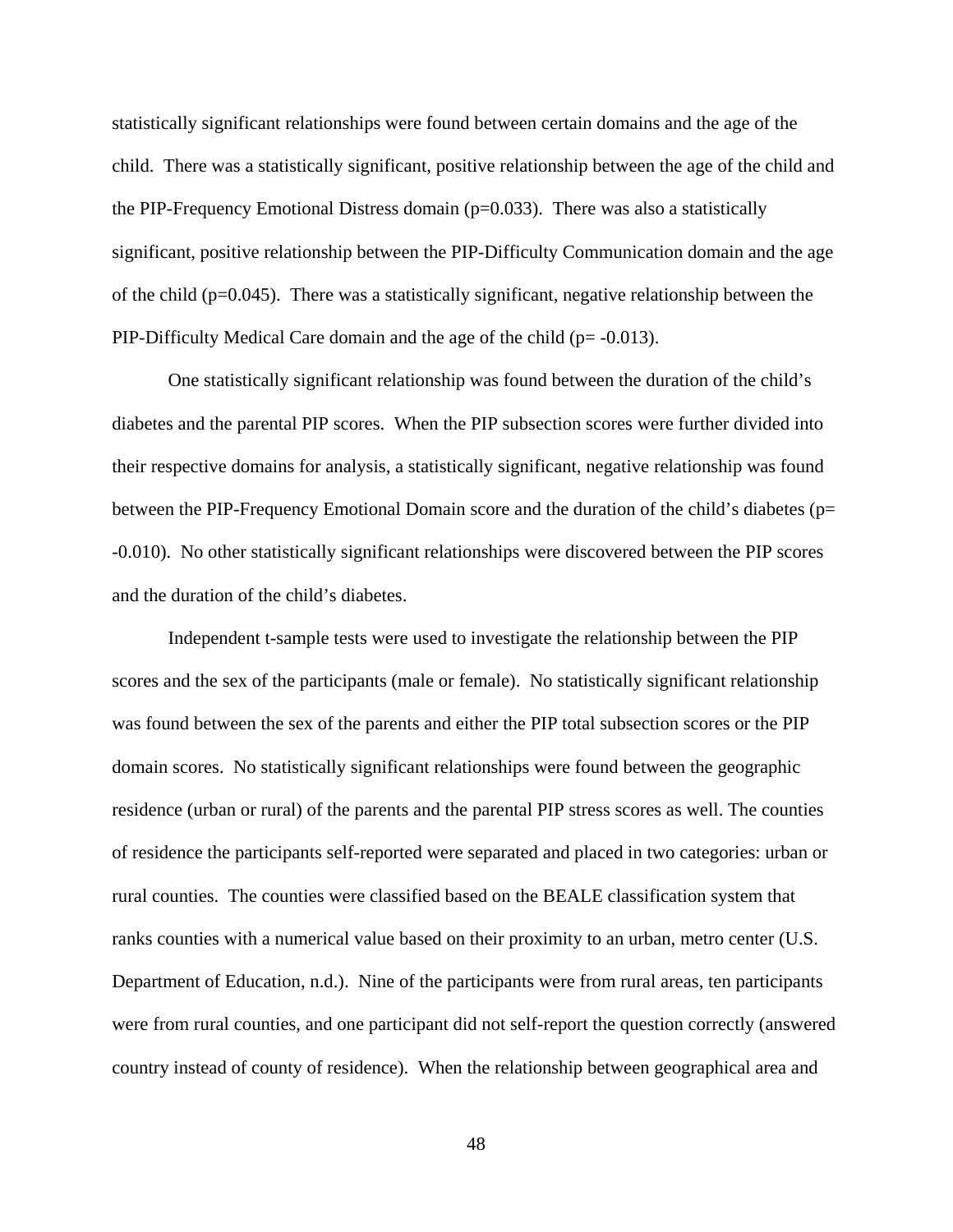PIP total subsection scores were examined using independent t-testing, no significant relationship was discovered. No statistically significant relationships were found after using independent t-testing to examine the correlations between education levels of the parents and their PIP total subsection or PIP domain scores. Eight of the participants had a high school education and the remaining 12 participants had some level of post-secondary education. The results can be seen in Table D.

## **Discussion**

Overall, the sample of parents appeared to have moderate, but not high levels of stress as measured by the PIP. Only one parent (parent number three) demonstrated a high level of stress in the Difficulty domain of the PIP. As mentioned previously, a high level of stress is graded as 75 percent of a maximum score on each subsection, which is a score of 210. Limited information can be gleaned from the statistical analysis of the relationships between the different demographic variables and the PIP scores from our parent sample population. However, a few statistically significant relationships were determined in our analyses and are important to mention.

The statistically significant relationships elucidated in our research are important to note. The statistically significant relationships between parental age and the PIP-Frequency and Difficulty Communication domains suggest communicating with healthcare providers and family members about their child's diabetes is often frequent and difficult for parents in our parent sample. The negative relationship between the PIP-Frequency Communication domain and parental age suggests that younger parents in our sample increasingly discuss or argue with family members or healthcare providers about their child's condition. The positive relationship between the PIP-Difficulty Communication domain and parental age, suggests that older parents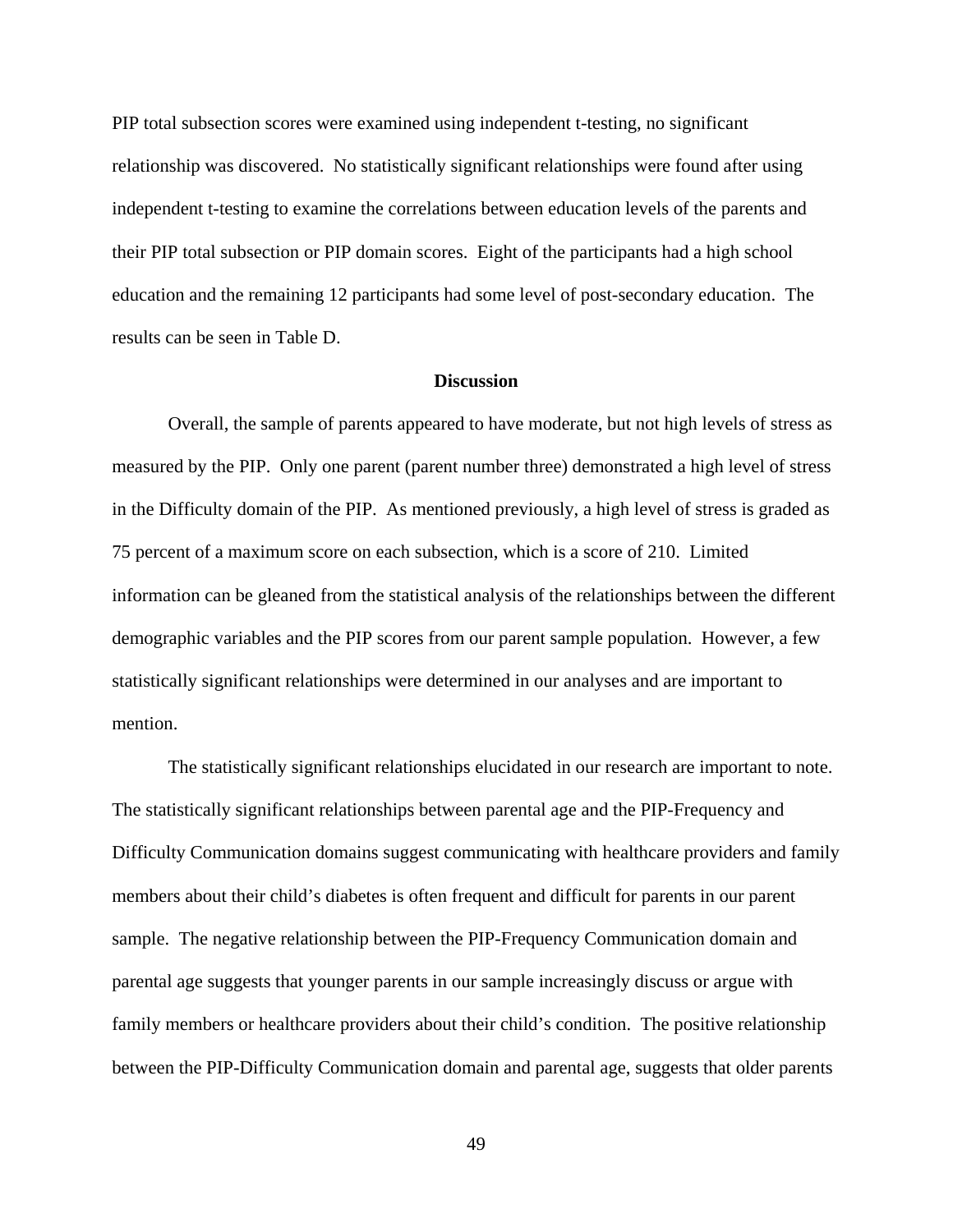in our sample find it increasingly difficult to communicate with their family members or healthcare providers about their child's illness.

The statistically significant relationships between the total PIP subsection scores and the age of the child are important to note. This suggests that the age of the child is a key factor in parenting stress related to their child's diabetes for our sample of parents. The directions of these statistically significant relationships are important to mention as well. There appears to be an inverse correlation between the child's age and the PIP-Frequency subsection score, meaning parent stress is reported more frequently in parents of younger children with type 1 diabetes in our sample. There is a positive correlation between the child's age and the PIP-Difficulty subsection score, meaning the difficulty in dealing with parent stress related to the child's type 1 diabetes appears to increase as the child ages in our sample of parents.

The positive, statistically significant relationship between the PIP-Frequency Emotional Distress domain and the age of the child suggests that as the child ages the frequency of emotional problems in dealing with the child's diabetes increases in the parents in our sample population as well. The positive, statistically significant relationship between the child's age and the PIP-Difficulty Communication domain suggests that as the child ages, the parents in our sample have more difficulty in communicating with family members and/or healthcare providers related to their child's diabetes. This increase in difficulty could be due to problems communicating with the child about their diabetes, but this relationship is unclear in our current analysis. Adolescence is a difficulty time for parents of children with type 1 diabetes, especially since the parents are assisting their child in transitioning to managing their own diabetes while the child is still not fully mature (Konradsdottir & Svavarsdottir, 2011; Sweenie, Mackey, & Streisand, 2014). The transitioning of the medical care from the parent to the child might also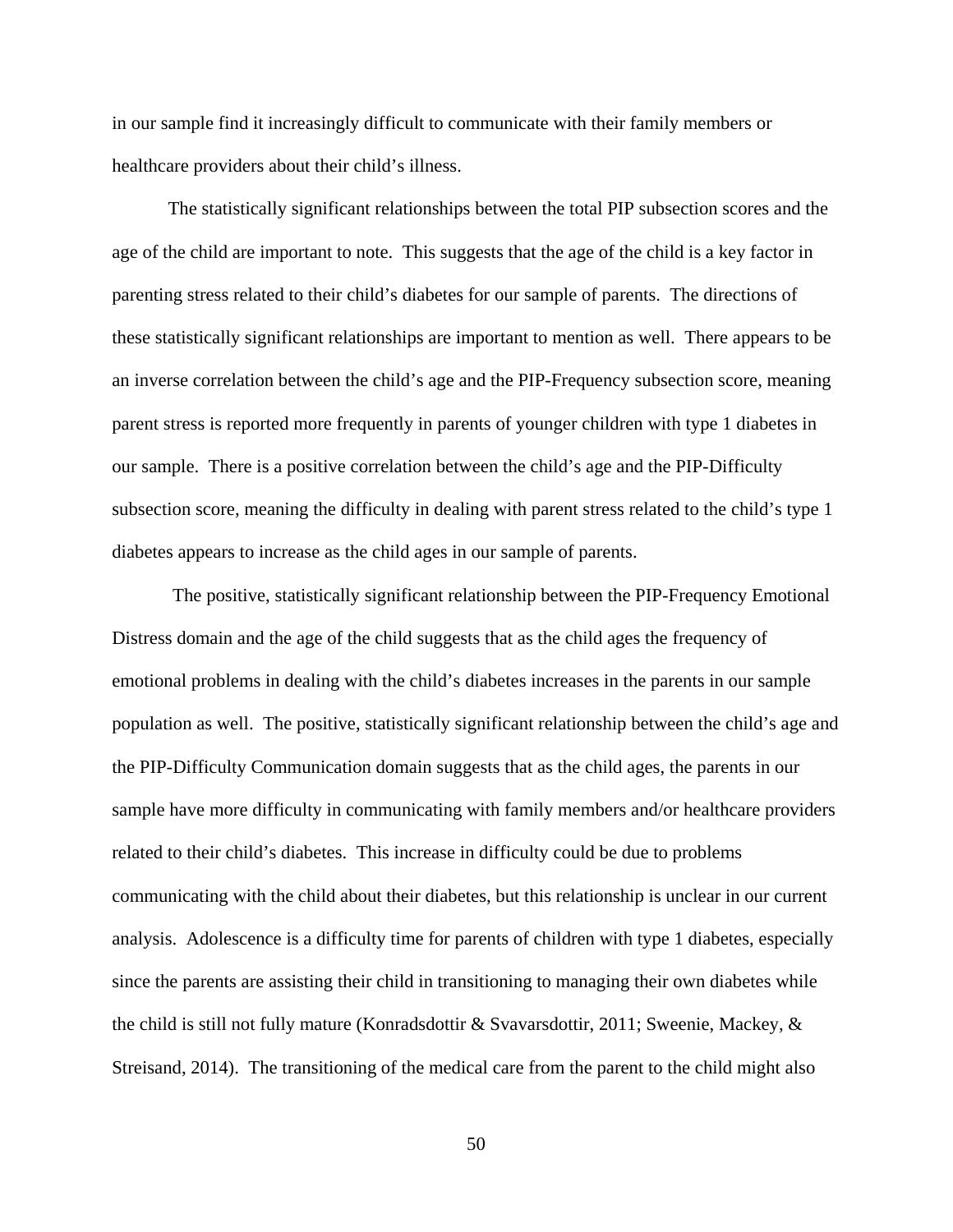explain our statistically significant findings when comparing the age of the child and the PIP-Difficulty Medical Care domain. The negative, statistically significant relationship suggests that parents of younger children in our sample have more difficulty in dealing with the stress of managing their child's diabetic medical care. This would make logical sense, because parents are more responsible for the child's medical regimen when the child is younger then when they are older and beginning to manage their own medical condition.

The remaining statistically significant relationship was discovered between the duration of the child's diabetes (in months) and the PIP-Frequency Emotional Distress domain. The direction of the relationship suggests that the parents of newly diagnosed diabetics in our sample have more frequent emotional issues in dealing with their child's diabetes. This is consistent with the current literature noting that the time after diagnosis of a child with type 1 diabetes is extremely stressful and emotional for parents, and intervention to promote coping is essential (Hoff et al., 2005; Carpentier et al., 2006; Streisand et al., 2008).

The relationships between parent sex, education level, and the PIP stress scores by subsection and domain were examined using independent t-testing. No statistically significant findings were reported, meaning no significant relationship could be found on whether the sex or education level of the parent increased their reported stress levels in our sample population. This was also the case with the geographic location of residence, as no statistically significant relationships could be found between parent-reported levels of stress and the rural/urban residence of the parents in our sample.

There may be a variety of reasons why this sample of parents did not exhibit high levels of stress. First, few of the parents' children were recently diagnosed diabetics. The child with the shortest duration of the disease had been diagnosed for two months, giving the parents some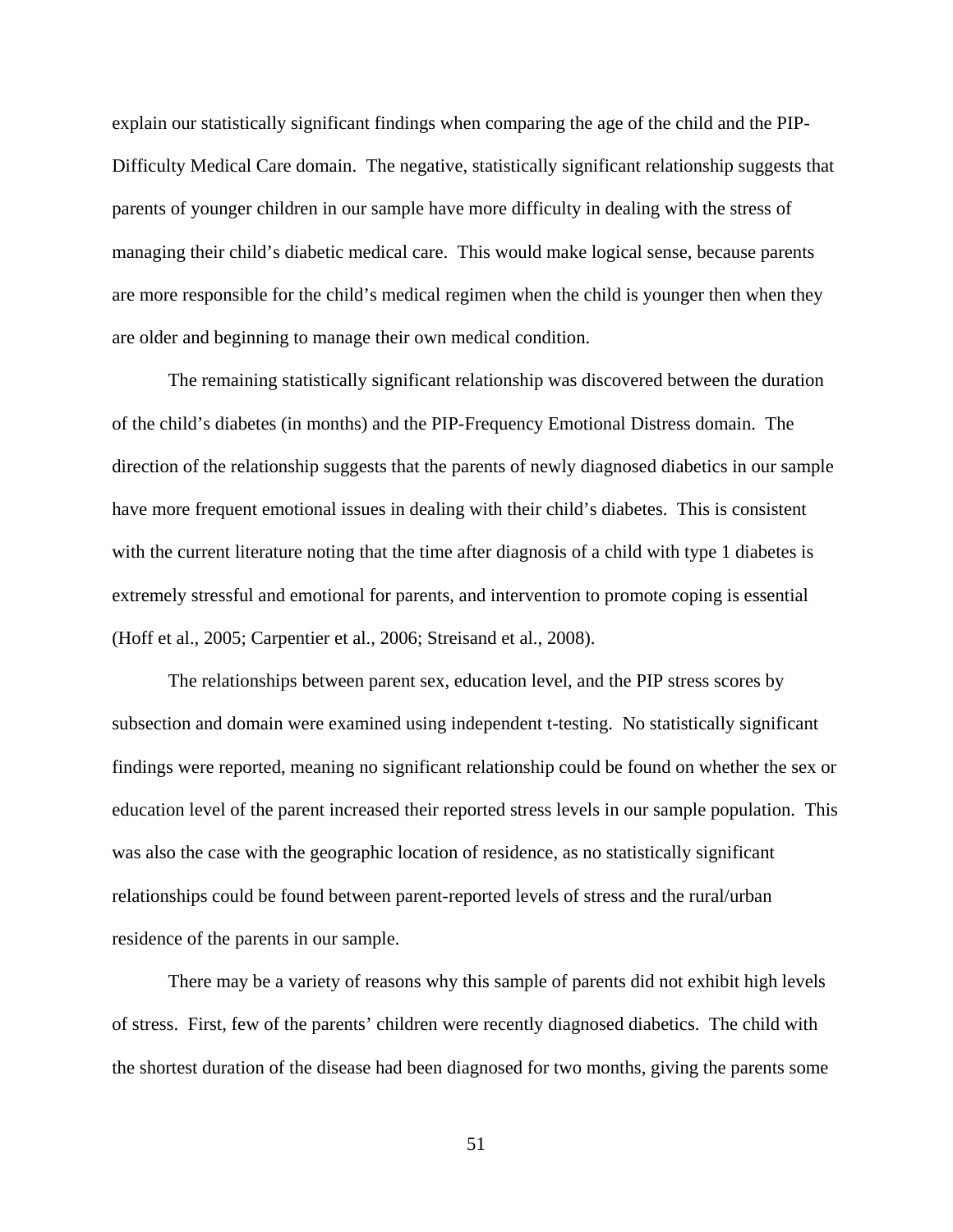time to adjust. Only four of the children of the parents in our sample had been diagnosed for less than one year. The time of adjustment for our parent population may have played a role in decreasing their overall level of stress. Previous research has demonstrated that the time period after a child has been diagnosed with type 1 diabetes provokes overwhelming amounts of stress in parents (Streisand et al., 2008). Effective interventions by diabetic educators and medical professionals can help alleviate this stress post-diagnosis (Carpentier, Mullins, Chaney, & Wagner, 2006; Streisand et al., 2008). The relative time of adjustment for our parent sample may have assisted in lowering their initial stress levels concerning their child's illness.

Second, given that many of the parents in our sample had children that had diabetes for a period of time, these parents may have developed coping strategies to reduce their stress levels to a manageable degree. Hatton et al. (1995) noted that after an initial period of anxiety and possibly depression, parents come to terms with their child's illness and the fact that it will not disappear. This "coming to terms" causes the parents to learn how to cope with their stress, usually by achieving support from medical professionals or their peers (Hoff et al., 2005; Merkel & Wright, 2012). Merkel & Wright (2012) noted that the Internet and the resources it provides might be useful tools to help parents develop social support connections in order to deal with their pediatric parenting stress associated with their child's chronic illness. The resource packet provided to parents in this study was aimed at promoting the development of these connections, if they were not already in place.

# **Limitations**

There were a number of limitations to this study. First, our sample population was relatively homogenous. All of our participants were Caucasian, most were female, and our parents were relatively well-educated. The youngest parent in our population was 27, meaning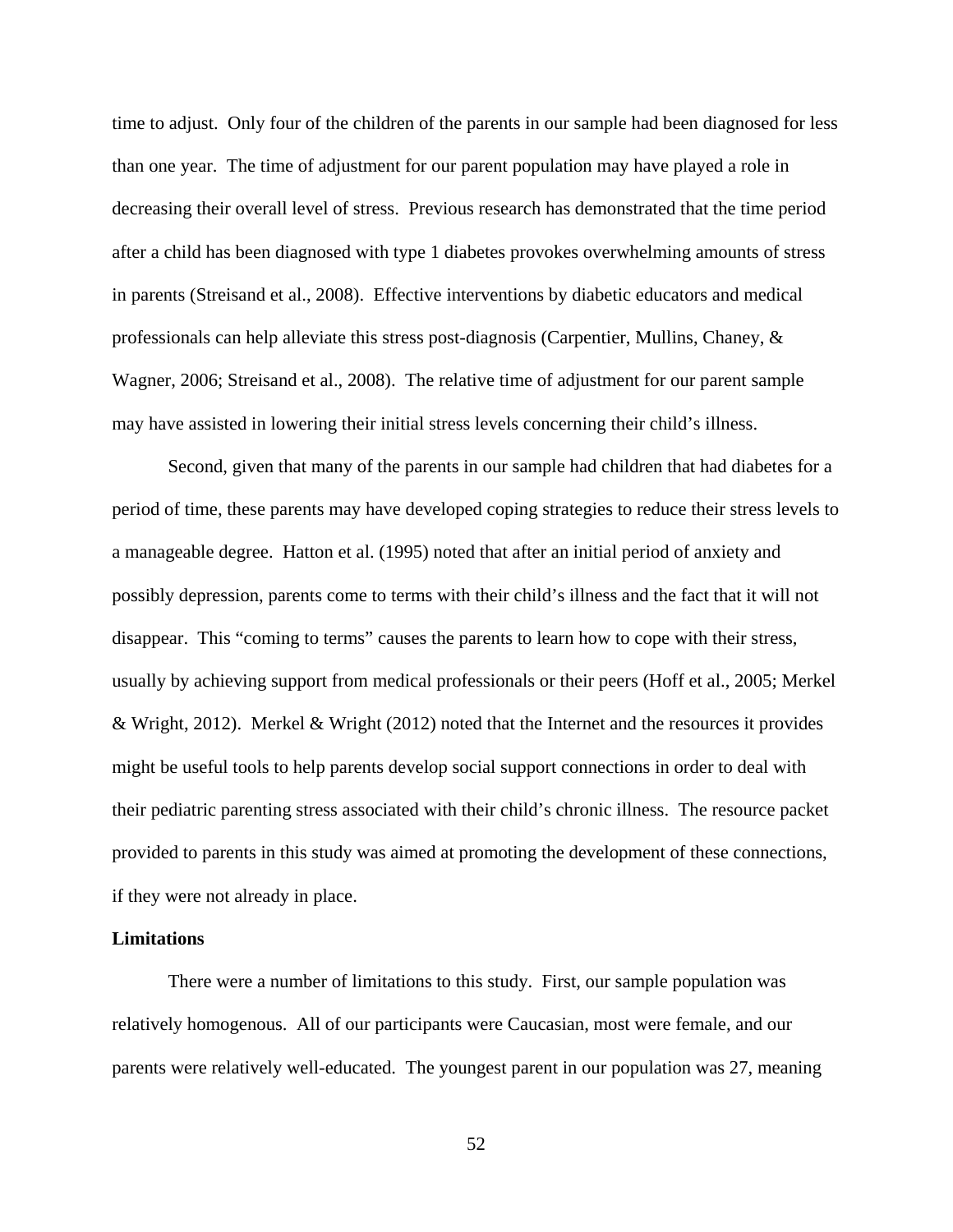most of our parent population was older. This may have affected the stress scores of our parents. Previous research has noted that parents who are younger in age, who have limited social support or financial resources, and are of "non-white" races are at a greater risk of being unable to cope with the stresses associated with a child's chronic illness (Streisand et al., 2008; Streisand et al., 2010). Parents with higher levels of education generally have less difficulty with financial resources. In the future, it would be beneficial to assess the stress levels of parents of diabetic children from different socioeconomic backgrounds. It would also be beneficial to collect more male stress scores to determine whether there is a difference in the way males and females deal with stress related to their child's chronic illness. Convenience sampling was also used to recruit our participants, which might have limited the variability in our study sample.

Second, the sample size of our population was relatively small, with only 20 parents participating in the study. The small sample size may have affected our ability to generate statistically significant relationships between the self-reported demographic variables collected and pediatric parenting stress scores. In the future, it would be important to incorporate more parents from different backgrounds into a larger sample. Important relationships between parent demographic variables and parent-reported stress may be elucidated in larger samples, which may help point out important risk factors that may place parents in danger of ineffective coping processes.

Another limitation to this study is that stress is often not a constant state. Fluctuations in stress are common. These fluctuations often can occur at certain periods in a diabetic child's lifetime, such as when the child is requiring more insulin due to growth or may be becoming cognitively aware of their diagnosis and rebelling (Hatton et al., 1995). These periods can often provoke increased levels of stress in parents, which would affect their scores on the PIP. This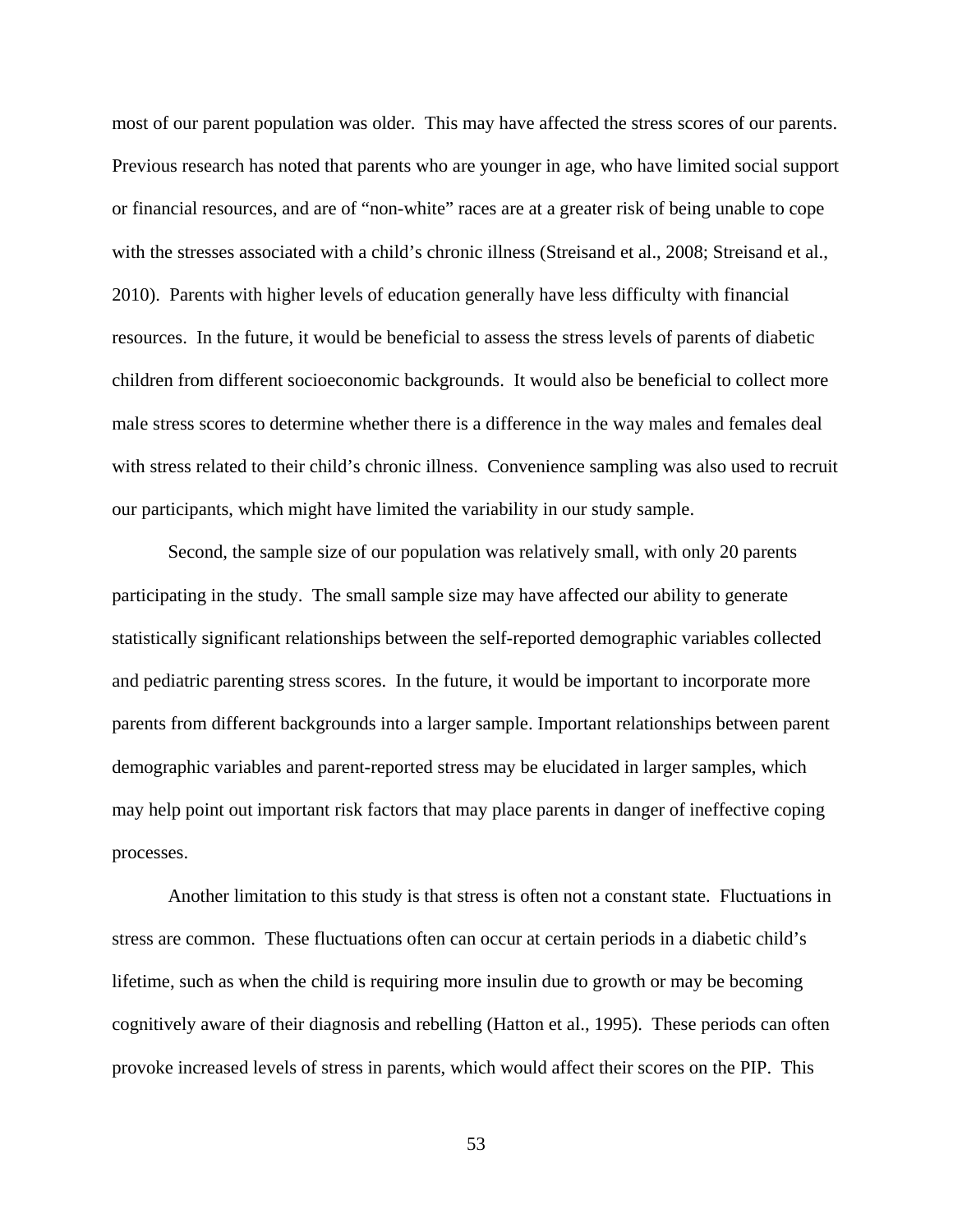study only allotted for one time point of stress measurement. In the future, it would be beneficial to follow parents over a period of time to assess their stress levels at different points in their child's chronic disease process. It also should be mentioned that the effectiveness of the resource packet provided to parents was not assessed due to the one point in time assessment of the parents' stress levels. In future studies, it would be interesting to evaluate the effectiveness of these resources six months to one year later and if the parents actually used the packets to develop support resources outside the clinic setting.

There were also some limitations with the instrument used to measure stress. To date, no clinical cutoffs are established for the PIP delineating what constitutes low, moderate, and high levels of stress. This would allow a more standardized measurement of stress across the population as opposed to developing one clinical standard per study, which was implemented in this study with our 75 percent of the maximum score per subsection cutoff. The PIP is also a self-reported instrument, which may have affected the stress scores of our study depending on whether the parents were over- or under-reporting their symptoms. Hopefully in the future, further research will continue to evaluate parents of children with type 1 diabetes using the PIP and clinical cutoffs for high levels of stress will be established. More information should also be gathered about the overall stress scores of parents of children with type 1 diabetes in general. In coping with their children's illness, this parent population may learn to tolerate a certain amount of stress and moderate levels of stress may be normative for this population. More research needs to be completed to answer this question, however.

#### **Conclusions and Recommendations**

The current literature and research emphasizes the importance as a health care provider in assessing for adequate coping in parents of children diagnosed with type 1 diabetes to prevent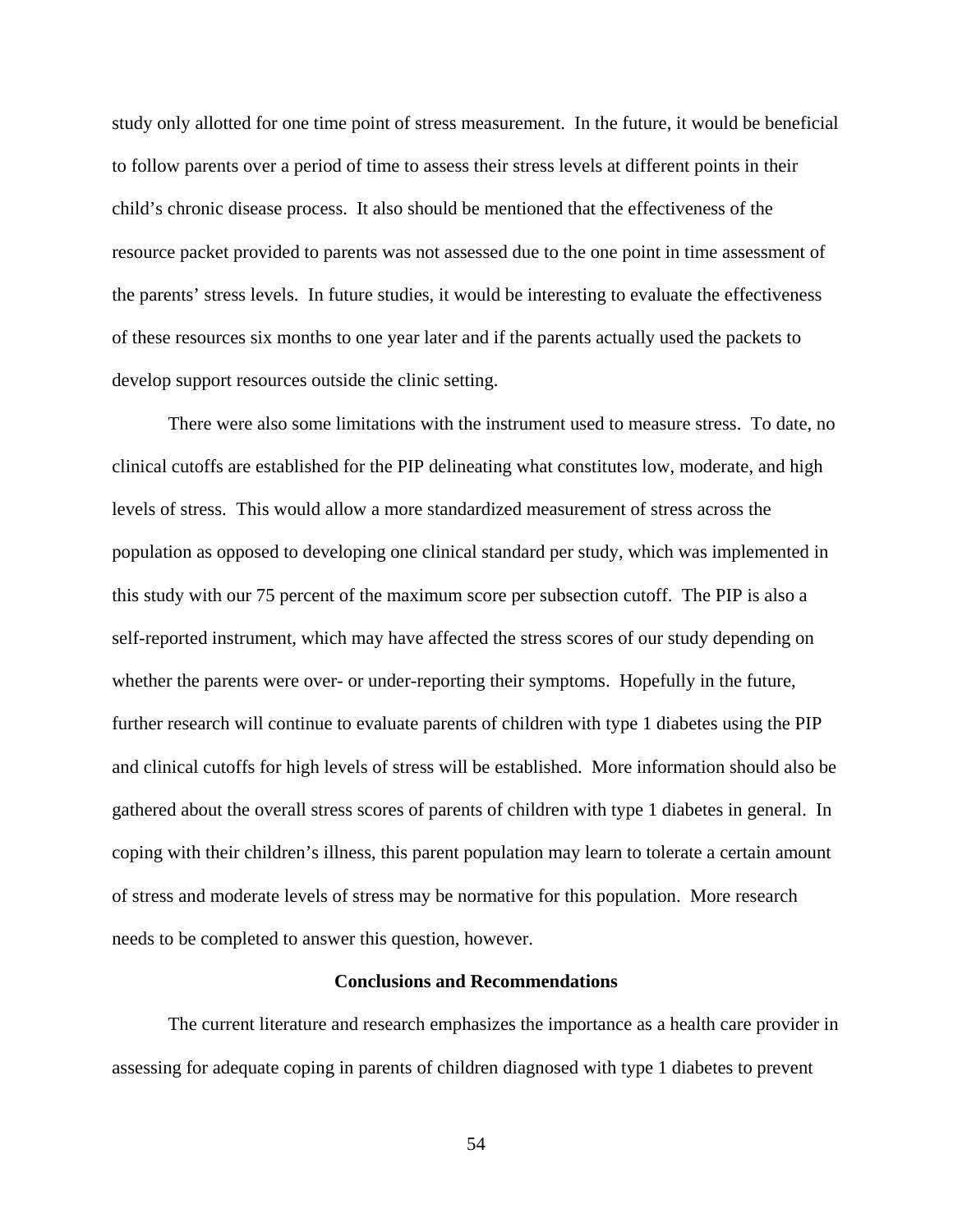further psychological problems in the parent and their family members. By assessing these parents for unresolved pediatric parenting stress related to their child's chronic illness, providers can help promote the health of the entire family unit by providing education and resources tailored to assisting parents in coping with their stress. One of the challenges presented to health care providers who recognize inadequate coping in parents due to stress is an appropriate instrument to measure stress in this population of parents. The PIP is an ideal instrument to measure pediatric parenting stress, since the instrument has been validated for use in parents of children with diabetes (Hilliard et al., 2011). Given the PIP's use in parents of children with other chronic illnesses to measure pediatric parenting stress (Alves, Guirardello, & Kurashima, 2013; Guilfoyle, Denson, Baldassano, & Hommel, 2011; Gray, Graef, Shuman, Janicke, & Hommel, 2013), pediatric providers who see children with chronic conditions should integrate this tool into their practice. The brevity of the tool makes it ideal for use in clinical settings (Gray et al., 2013), and would allow providers to monitor how parents of children with chronic illnesses are coping with their pediatric parenting stress.

Another problem that presents itself to providers is where to refer parents for psychological support who are inadequately coping with stress once this issue is identified. Lack of resources has often been determined to be a stressful factor for parents who have a child with a chronic illness (Carpentier et al., 2006). These resources include education and social support resources from family members or other social support groups. Pediatric health care providers may encounter parents in the clinical setting who are inadequately coping with stress, but may not have the time or resources to adequately assess or assist them. A stress measurement instrument and a resource packet for parents of children with type 1 diabetes may provide an effective intervention for medical providers to use when they encounter these stressed parents in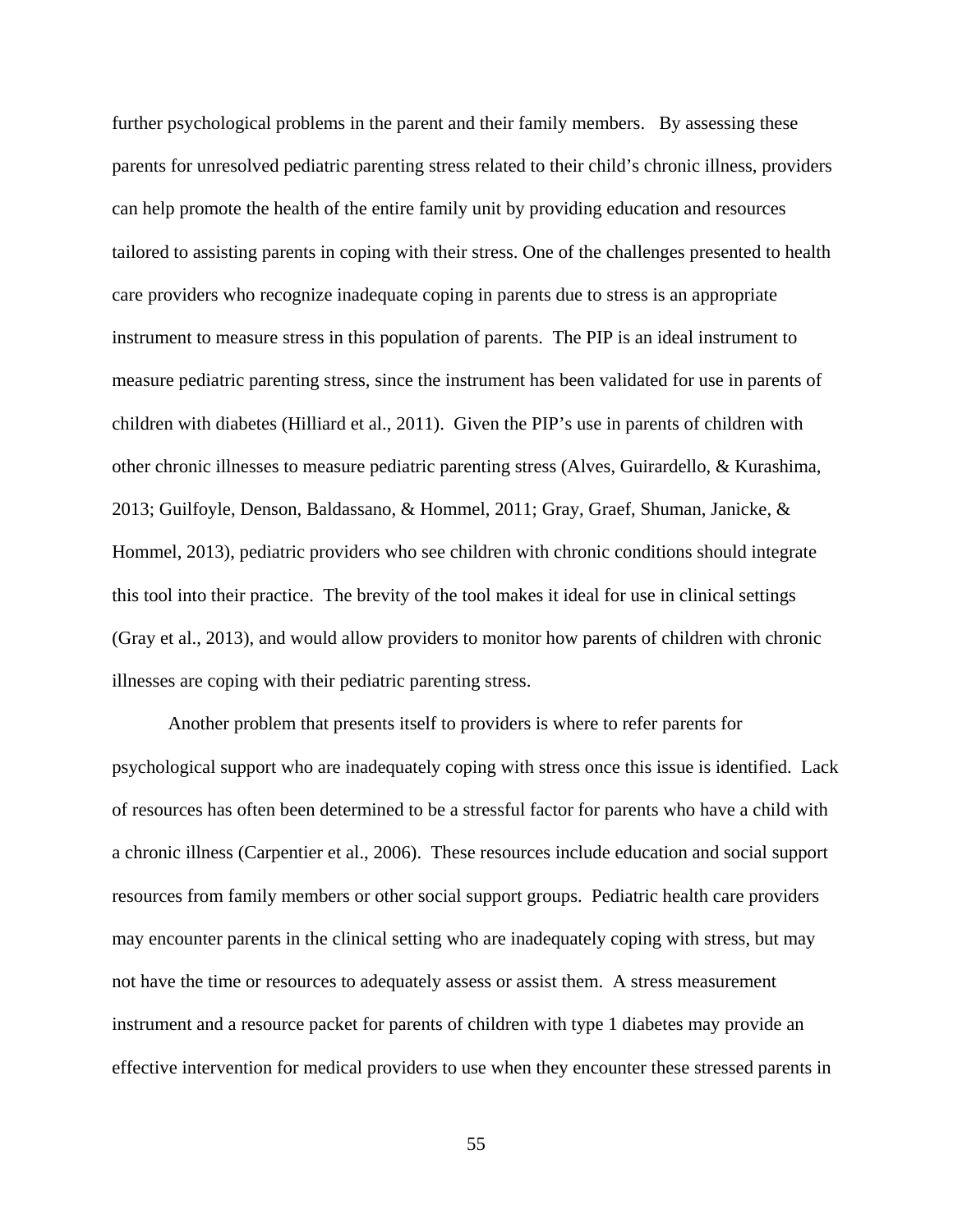the community setting. Streisand et al. (2008) stated that healthcare provider's assessment of parents' stress and coping, as well as their understanding of the diabetic disease process and management following their child's diagnosis is essential. This parental stress assessment by providers allows for recognition of inadequate coping or understanding in the parents, and gives the providers the opportunity to make appropriate referrals to mental health professionals or to provide additional diabetic education resources.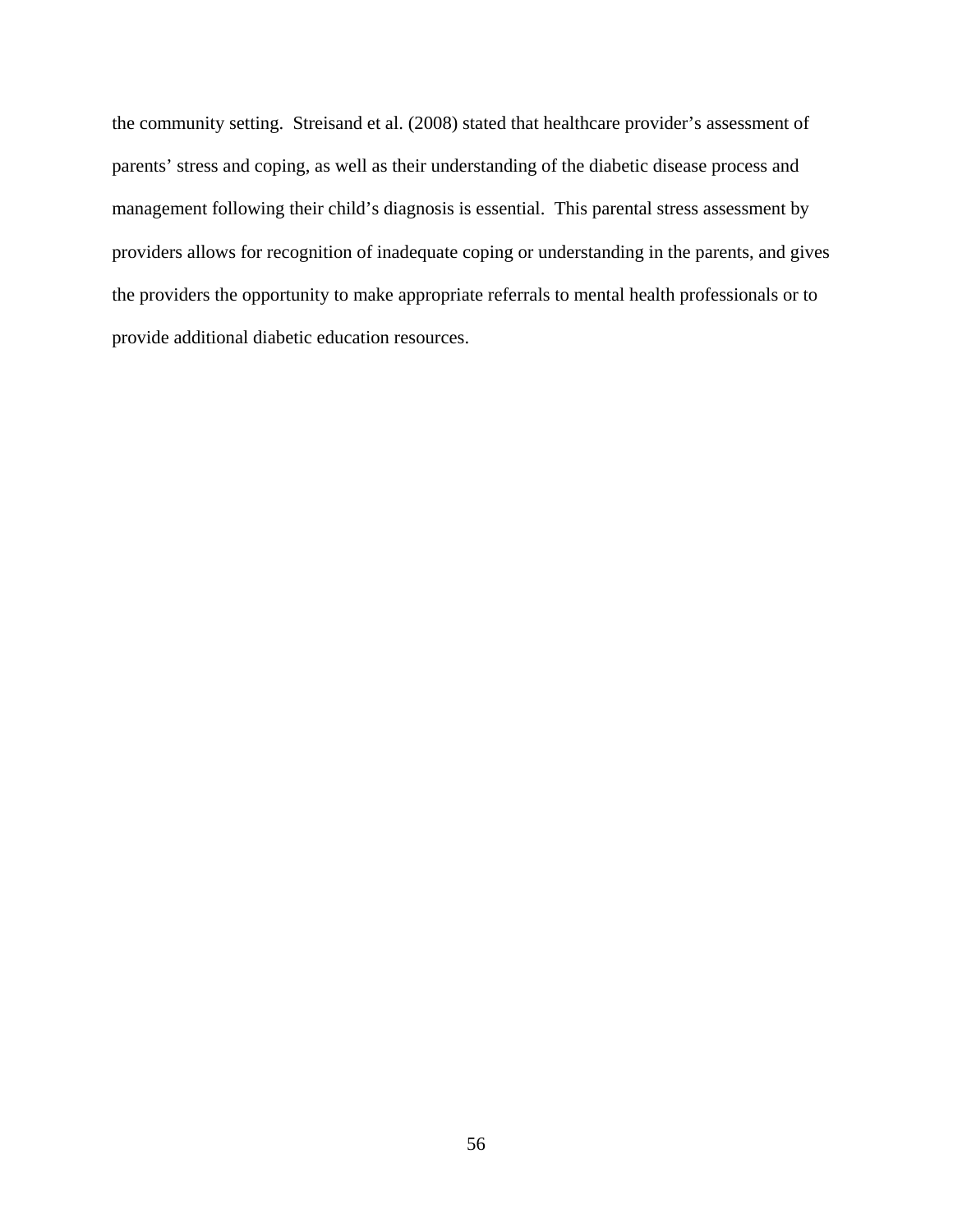| <b>Patient Number</b> | Age | <b>Sex</b>                | Level of<br><b>Education</b> | Race  | <b>County of</b><br><b>Residence</b> | Age of<br><b>Child</b> | <b>Duration of Child's</b><br><b>Diabetes</b> |
|-----------------------|-----|---------------------------|------------------------------|-------|--------------------------------------|------------------------|-----------------------------------------------|
|                       | 37  | $F_{\rm}$                 | <b>GED</b>                   | White | Greenup                              | 11                     | 3 years                                       |
| $\overline{2}$        | 42  | F                         | Post-Graduate                | White | Error (USA)                          | 12                     | 4 years                                       |
| 3                     | 35  | M                         | <b>Bachelors</b>             | White | Fayette                              | 8                      | 4 years                                       |
| $\overline{4}$        | 38  | $\boldsymbol{\mathrm{F}}$ | Graduate                     | White | Fayette                              | 10                     | 4 years                                       |
| 5                     | 37  | ${\bf F}$                 | <b>High School</b>           | White | <b>Estill</b>                        | 10                     | 2.5 years                                     |
| 6                     | 36  | $\boldsymbol{\mathrm{F}}$ | <b>Bachelors</b>             | White | Montgomery                           | 11                     | 7 years                                       |
| $\overline{7}$        | 49  | $\overline{F}$            | Graduate                     | White | Wayne                                | 11                     | 7 years                                       |
| 8                     | 33  | ${\bf F}$                 | College                      | White | Boyle                                | $\overline{7}$         | 2.5 years                                     |
| 9                     | 28  | F                         | 11th grade                   | White | Woodford                             | 10                     | 3-4 years                                     |
| 10                    | 34  | M                         | <b>Bachelors</b>             | White | Montgomery                           | 8                      | $4+ \text{ years}$                            |
| 11                    | 44  | $\mathbf{F}$              | Associate's                  | White | Anderson                             | 10                     | 3 years                                       |
| 12                    | 27  | F                         | <b>Bachelors</b>             | White | Montgomery                           | 3                      | 2 years                                       |
| 13                    | 42  | F                         | <b>High School</b>           | White | Clay                                 | 9                      | 10 months                                     |
| 14                    | 28  | F                         | <b>Bachelors</b>             | White | Jessamine                            | $\overline{4}$         | 8 months                                      |
| 15                    | 36  | $\overline{F}$            | <b>High School</b>           | White | Laurel                               | 11                     | 7 months                                      |
| 16                    | 36  | ${\bf F}$                 | Graduate                     | White | Fayette                              | 10                     | 2 months                                      |
| 17                    | 30  | F                         | <b>GED</b>                   | White | Leslie                               | $\overline{7}$         | 7 years                                       |
| 18                    | 34  | ${\bf F}$                 | College                      | White | Fayette                              | 8                      | 6 years                                       |
| 19                    | 36  | M                         | <b>High School</b>           | White | Fayette                              | 3                      | 1.5 years                                     |
| 20                    | 36  | ${\bf F}$                 | <b>High School</b>           | White | Fayette                              | 9                      | 2 years                                       |

# Table A: Table of Parent Self-Reported Demographic Data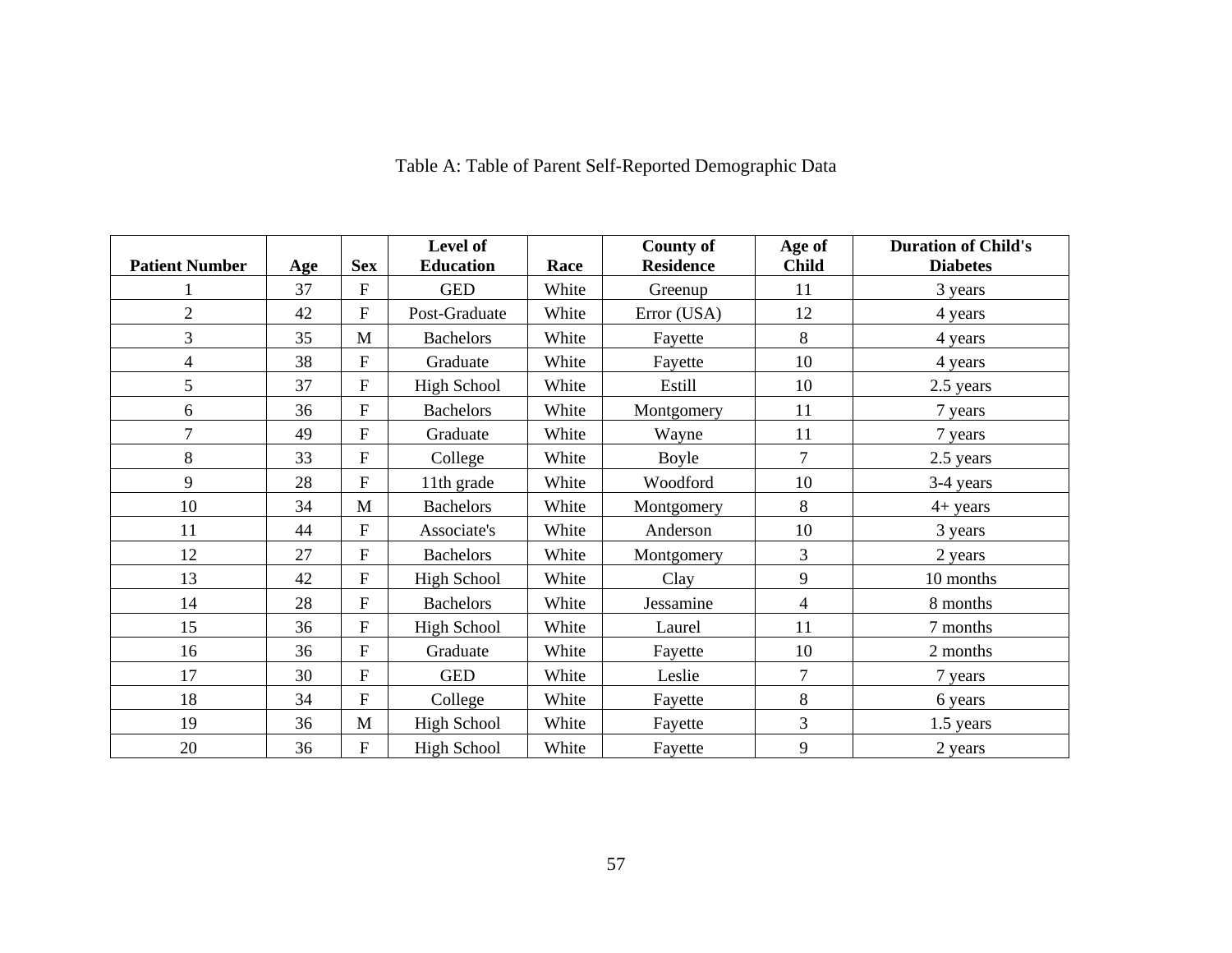| <b>Patient Number</b> | <b>Pediatric Inventory for Parents</b><br><b>Difficulty Score</b> | <b>Pediatric Inventory for Parents</b><br><b>Frequency Score</b> |  |  |  |
|-----------------------|-------------------------------------------------------------------|------------------------------------------------------------------|--|--|--|
| $\mathbf{1}$          | 137                                                               | 124                                                              |  |  |  |
| $\mathbf{2}$          | 119                                                               | 120                                                              |  |  |  |
| 3                     | 124                                                               | 158                                                              |  |  |  |
| $\overline{4}$        | 101                                                               | 113                                                              |  |  |  |
| 5                     | 128                                                               | 125                                                              |  |  |  |
| 6                     | 131                                                               | 122                                                              |  |  |  |
| $\overline{7}$        | 84                                                                | 99                                                               |  |  |  |
| 8                     | 119                                                               | 122                                                              |  |  |  |
| 9                     | 100                                                               | 93                                                               |  |  |  |
| 10                    | 80                                                                | 51                                                               |  |  |  |
| 11                    | 85                                                                | 67                                                               |  |  |  |
| 12                    | 80                                                                | 70                                                               |  |  |  |
| 13                    | 110                                                               | 90                                                               |  |  |  |
| 14                    | 132                                                               | 116                                                              |  |  |  |
| 15                    | 116                                                               | 112                                                              |  |  |  |
| 16                    | 74                                                                | 60                                                               |  |  |  |
| 17                    | 116                                                               | 65                                                               |  |  |  |
| 18                    | 136                                                               | 139                                                              |  |  |  |
| 19                    | 126                                                               | 136                                                              |  |  |  |
| 20                    | 88                                                                | 74                                                               |  |  |  |
| Average               | 109.3                                                             | 102.8                                                            |  |  |  |
|                       |                                                                   |                                                                  |  |  |  |

Table B: Pediatric Inventory for Parent Stress Scores by Participant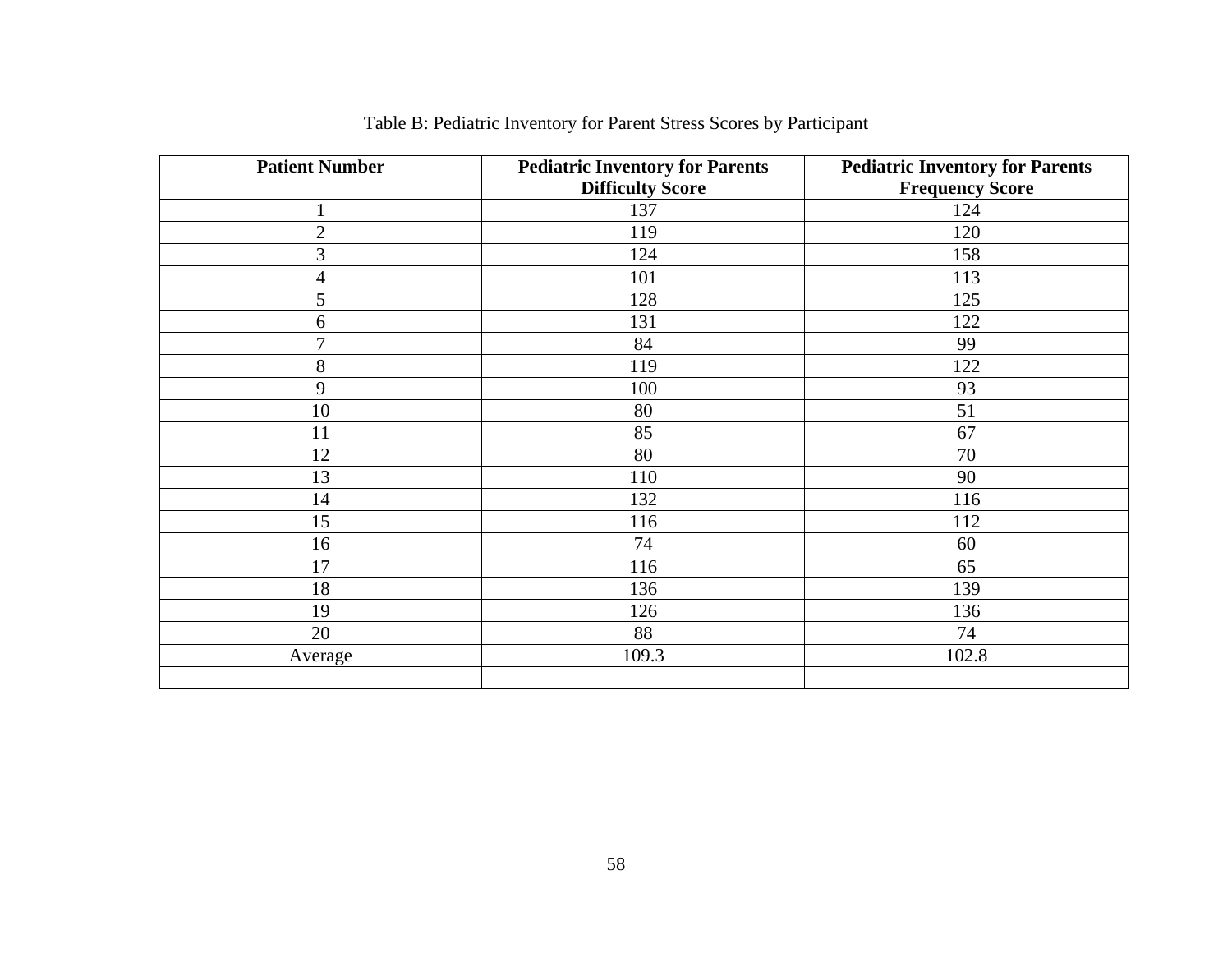

Figure A: Comparison of Pediatric Inventory for Parents Frequency and Difficulty Domain Scores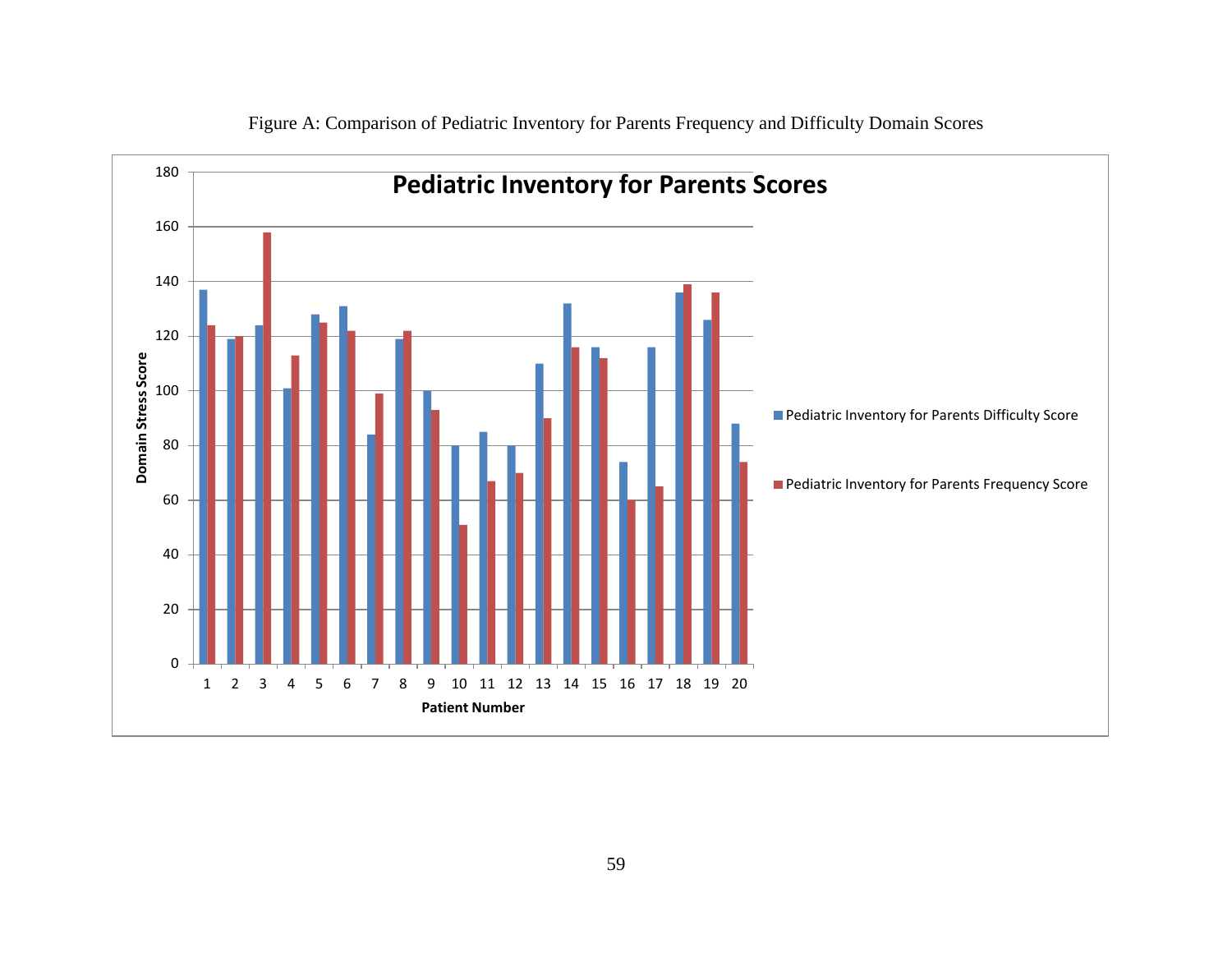|          | PIP-      | PIP-F-C  | PIP-F-    | PIP-F-    | PIP-F-   | PIP-       | PIP-D-C  | PIP-D-    | PIP-D- | PIP-D-          |
|----------|-----------|----------|-----------|-----------|----------|------------|----------|-----------|--------|-----------------|
|          | Frequency | Score    | <b>MC</b> | <b>ED</b> | RF Score | Difficulty | Score    | <b>MC</b> | ED     | <b>RF</b> Score |
|          | Score     |          | Score     | Score     |          | Score      |          | Score     | Score  |                 |
| Parent   | $-0.161$  | $-0.033$ | $-0.228$  | $-0.084$  | $-0.217$ | 0.053      | 0.027    | 0.173     | 0.132  | $-0.138$        |
| Age      |           |          |           |           |          |            |          |           |        |                 |
| Age of   | $-0.048$  | 0.058    | $-0.050$  | 0.033     | $-0.216$ | 0.011      | 0.045    | $-0.013$  | 0.139  | $-0.202$        |
| Child    |           |          |           |           |          |            |          |           |        |                 |
| Duration | 0.134     | 0.099    | 0.297     | $-0.010$  | 0.163    | 0.107      | $-0.092$ | 0.146     | 0.142  | 0.135           |
| of       |           |          |           |           |          |            |          |           |        |                 |
| Child's  |           |          |           |           |          |            |          |           |        |                 |
| Diabetes |           |          |           |           |          |            |          |           |        |                 |
| (in      |           |          |           |           |          |            |          |           |        |                 |
| months)  |           |          |           |           |          |            |          |           |        |                 |

Table C: Pearson Product Moment Correlations Between Variables Results

Key: *PIP-F-C*= PIP Frequency Communication Domain Score; *PIP-F-MC*= PIP Frequency Medical Care Domain Score; *PIP-F-ED*= PIP Emotional Distress Domain Score; *PIP-F-RF*= PIP Frequency Role Function Domain Score; *PIP-D-C*= PIP Difficulty Communication Domain Score; *PIP-D-MC*= PIP Difficulty Medical Care Domain Score; *PIP-D-ED*= PIP Difficulty Emotional Distress Domain Score; *PIP-D-RF*=PIP Difficulty Role Function Domain Score

Note: Significance at *<0.05* level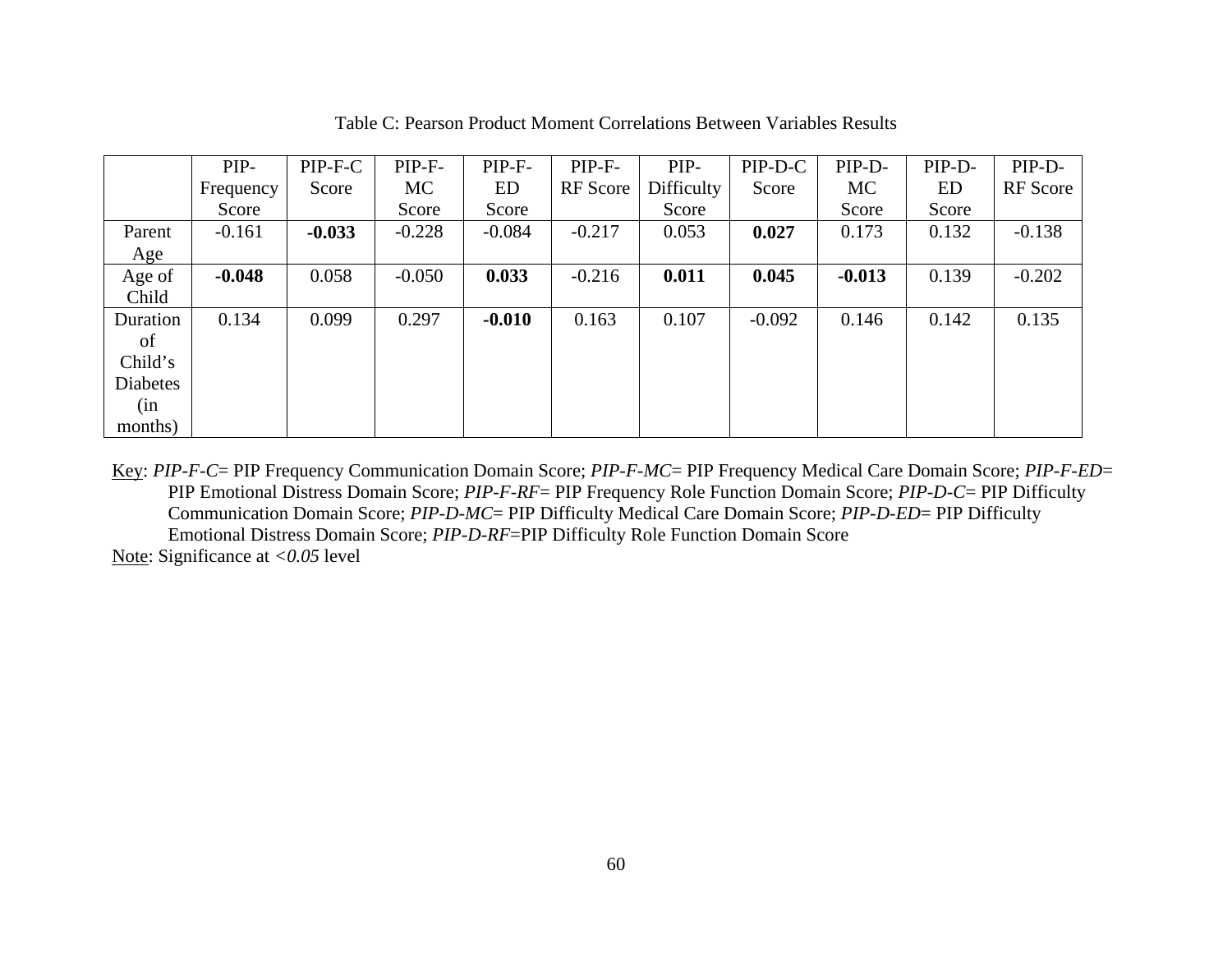|               | PIP-      | PIP-F-C                  | PIP-F- | PIP-F-                   | PIP-F- | PIP-       | PIP-D-C                  | PIP-D-    | PIP-D-                   | PIP-D- |
|---------------|-----------|--------------------------|--------|--------------------------|--------|------------|--------------------------|-----------|--------------------------|--------|
|               | Frequency | Score                    | MC     | ED                       | RF     | Difficulty | Score                    | <b>MC</b> | ED                       | RF     |
|               | Score     |                          | Score  | Score                    | Score  | Score      |                          | Score     | Score                    | Score  |
| Parent Sex    | 0.952     | 0.764                    | 0.388  | 0.802                    | 0.863  | 0.705      | 0.352                    | 0.677     | 0.809                    | 0.591  |
| (Male/Female) |           |                          |        |                          |        |            |                          |           |                          |        |
| Residence     | 0.421     | $\overline{\phantom{0}}$ | -      | $\overline{\phantom{0}}$ |        | 0.155      | $\overline{\phantom{0}}$ |           | $\overline{\phantom{a}}$ |        |
| (Rural/Urban) |           |                          |        |                          |        |            |                          |           |                          |        |
| Level of      | 0.287     | 0.116                    | 0.30   | 0.256                    | 0.663  | 0.961      | 0.489                    | 0.821     | 0.979                    | 0.57   |
| Education     |           |                          |        |                          |        |            |                          |           |                          |        |
| High School/  |           |                          |        |                          |        |            |                          |           |                          |        |
| $Post-$       |           |                          |        |                          |        |            |                          |           |                          |        |
| Secondary)    |           |                          |        |                          |        |            |                          |           |                          |        |

Table D: Independent t-Test Relationships Between Variables

Key: *PIP-F-C*= PIP Frequency Communication Domain Score; *PIP-F-MC*= PIP Frequency Medical Care Domain Score; *PIP-F-ED*= PIP Emotional Distress Domain Score; *PIP-F-RF*= PIP Frequency Role Function Domain Score; *PIP-D-C*= PIP Difficulty Communication Domain Score; *PIP-D-MC*= PIP Difficulty Medical Care Domain Score; *PIP-D-ED*= PIP Difficulty Emotional Distress Domain Score; *PIP-D-RF*=PIP Difficulty Role Function Domain Score

Note: Significance at *<0.05* level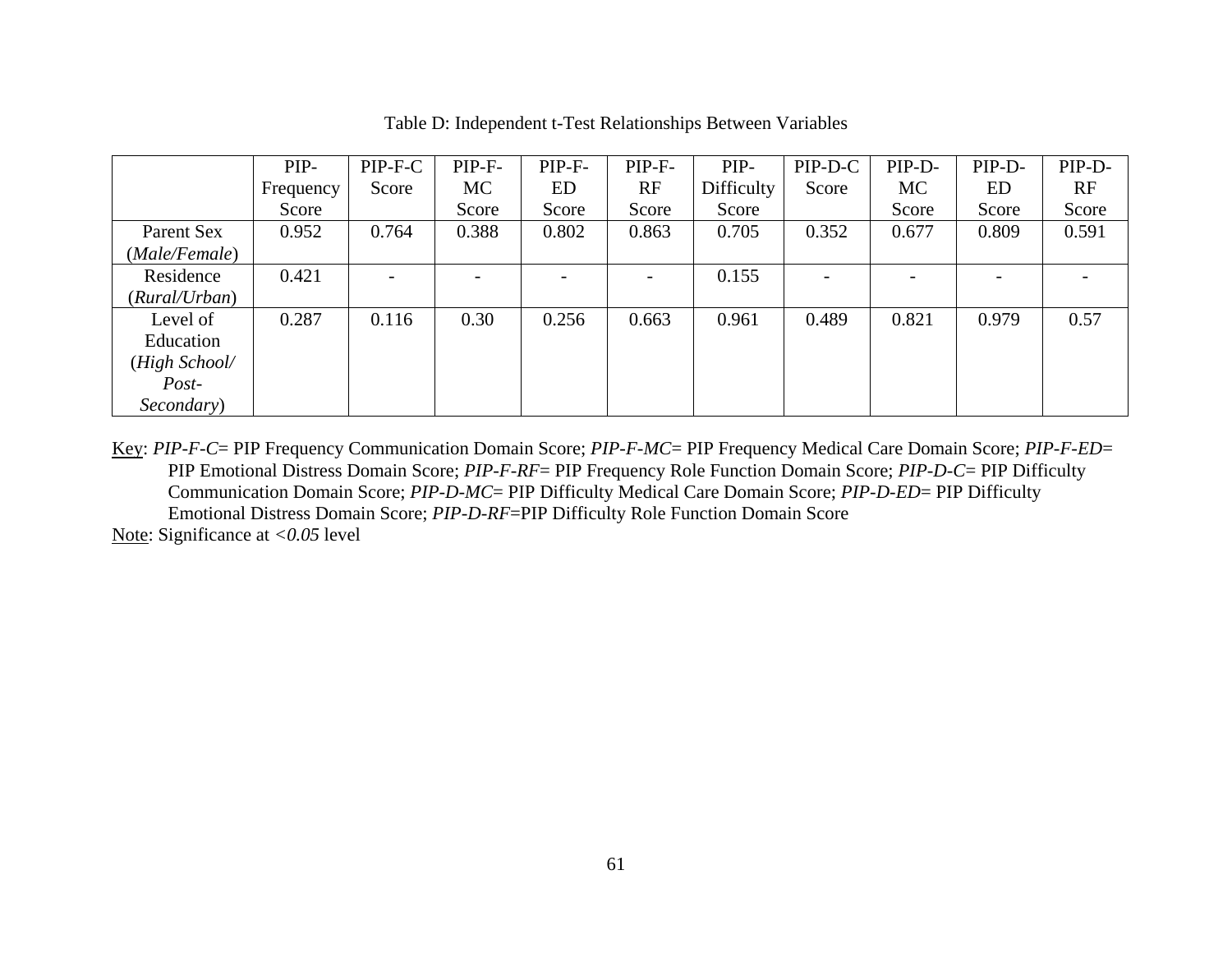# DNP Capstone Conclusion

The current literature regarding pediatric parenting stress in parents of children with chronic illnesses outlines an important need for providers in the pediatric setting to assess pediatric parenting stress levels in practice. Unresolved pediatric parenting stress can negatively impact the life of the caretaker and the chronically ill child. The Pediatric Inventory for Parents is an easy-to-use instrument that should be implemented in practice to assess pediatric parenting stress in parents of children with chronic illnesses. Healthcare providers will then be able to recognize inadequate coping with stress on the part of the parent and refer the parent and family for appropriate support.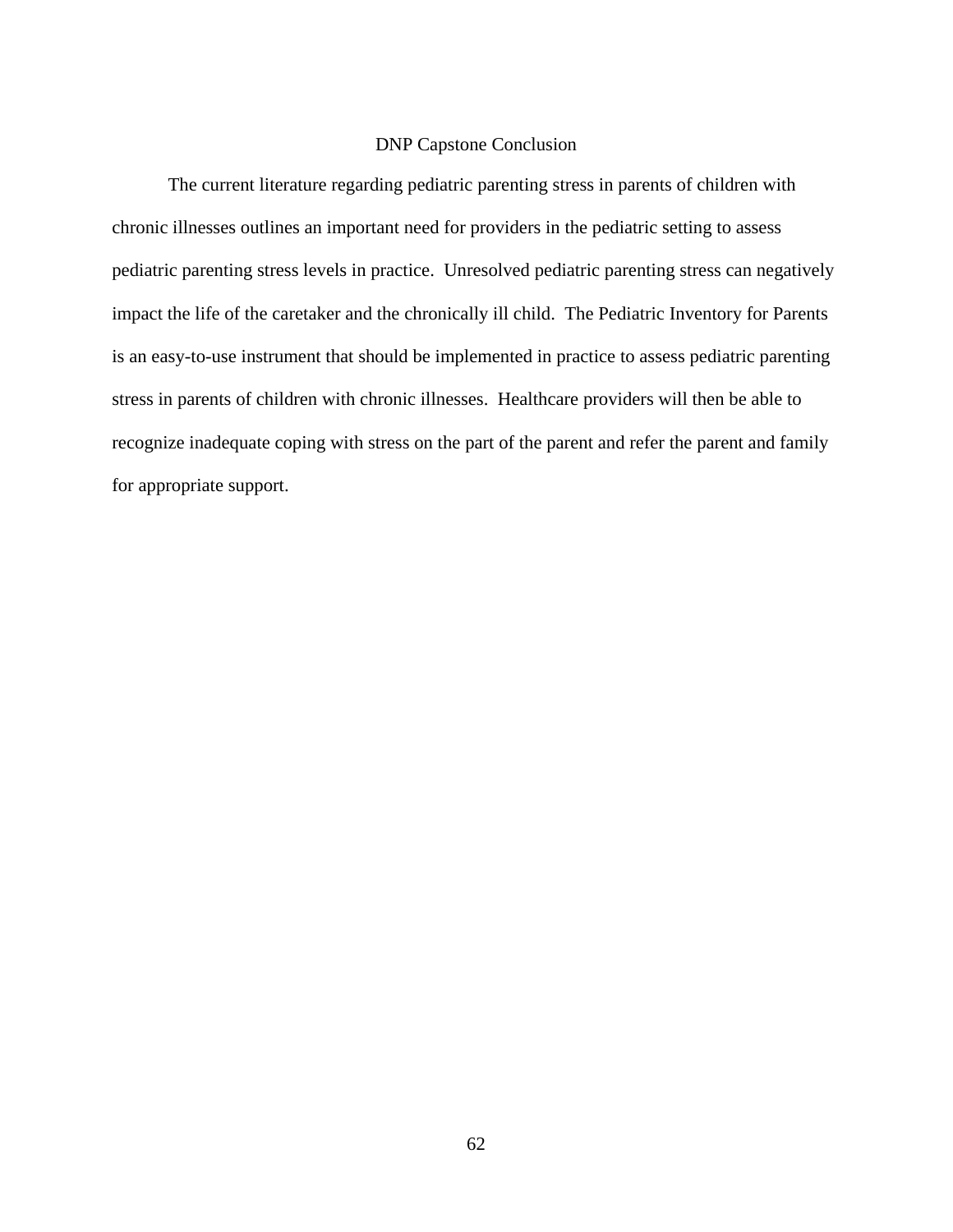## References

Alves, D.F.S., Guirardello, E.B., & Kurashima, A.Y. (2013). Stress related to care: The impact of childhood cancer on the lives of parents. *Revista Latino-Americana de Enfermagem,* 

*21*. Retrieved from http://www.ncbi.nlm.nih.gov/pubmed/23546319

- American Diabetes Association. (2014). *Type 1 diabetes*. Retrieved from http://www.diabetes.org/diabetes-basics/type-1/?loc=util-header\_type1
- American Psychiatric Association. (2013). *Diagnostic and statistical manual of mental disorders* (5th ed.). doi: http://dx.doi.org.ezproxy.uky.edu/10.1176/appi.books.9780890425596. dsm05
- American Psychological Association. (2015). *Parenting stress index.* Retrieved from http://www.apa.org/pi/about/publications/caregivers/practice-settings/assessment /tools/parenting-stress.aspx
- Boyd, M.A., & Canfield, R. (2008). Stress and mental health. In M.A. Boyd's (Ed.), *Psychiatric nursing: Contemporary practice* (pp. 220-236). Philadelphia, PA: Wolters Kluwer Health.
- Carpentier, M.Y., Mullins, L.L., Chaney, J.M., & Wagner, J.L. (2006). The relationship of illness uncertainty and attributional style to long-term psychological distress in parents of children with type 1 diabetes mellitus. *Children's Health Care, 35*, 141-154. Retrieved from http://search.ebscohost.com/login.aspx?direct=true&db=c8h&AN=2009267307 &site =ehost-live&scope=site
- Centers for Disease Control and Prevention. (2012, August 13). *Chronic disease prevention and health promotion.* Retrieved from http://www.cdc.gov/chronicdisease/overview/index .htm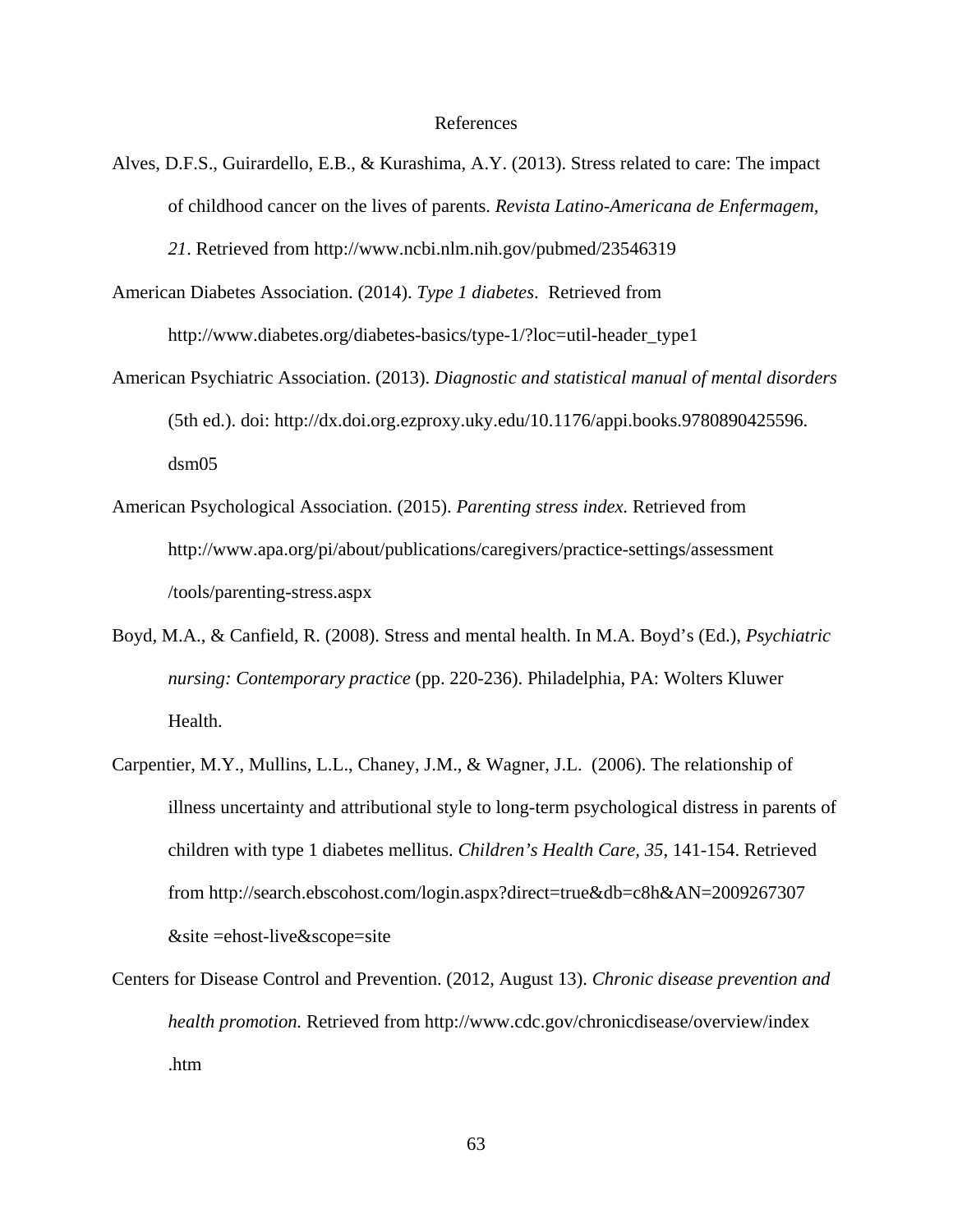- Centers for Disease Control and Prevention. (2013, March 28). *Number (in millions) of civilian, noninstitutionalized persons with diagnosed diabetes, united states, 1980-2011.* Retrieved from http://www.cdc.gov/diabetes/statistics/prev/national/figpersons.htm
- Centers for Disease Control and Prevention. (2014, December 9). *Diabetes in youth.* Retrieved from http://www.cdc.gov/diabetes/risk/age/youth.html
- Didehbani, N., Kelly, K., Austin, L., & Weichmann, A. (2011). Role of parental stress on pediatric feeding disorders. *Children's Health Care, 40*, 85-100. doi: 10.1080/02739615. 2011.564557
- Fallahpour, M.H., Benkert, T.H., Riecher-Rössler, A., Steiglitz, R. (2009). Parenting and stress experience: Psychometric review of the parenting stress index (psi) at a german sample. *Psychotherapie Psychosomatik Medizinische Psychologie, 59,* 224-233. doi: 10.1055/s-2008-1067436
- Gray, W.N., Graef, D.M., Schuman, S.S., Janicke, D.M., Hommel, K.A. (2013). Parenting stress in pediatric IBD: Relations with child psychopathology, family functioning, and disease severity. *Journal of Developmental and Behavioral Pediatrics, 34*, 237-244. doi: 10. 1097/DBP.0b013e318290568a
- Guilfoyle, S.M., Denson, L.A., Baldassano, R.N., & Hommel, K.A. (2011). Paediatric parenting stress in inflammatory bowel disease: Application of the pediatric inventory for parents. *Child: Care, health and development, 38*, 273-279. doi: 10.1111/j.1365-2214.2010.012 00.x
- Hatton, D.L., Canam, C., Thorne, S., & Hughes, A. (1995). Parents' perceptions of caring for an infant or toddler with diabetes. *Journal of Advanced Nursing, 22*, 569-577. doi: http://dx.doi.org/ 10.1046/j.1365-2648.1995.22030569.x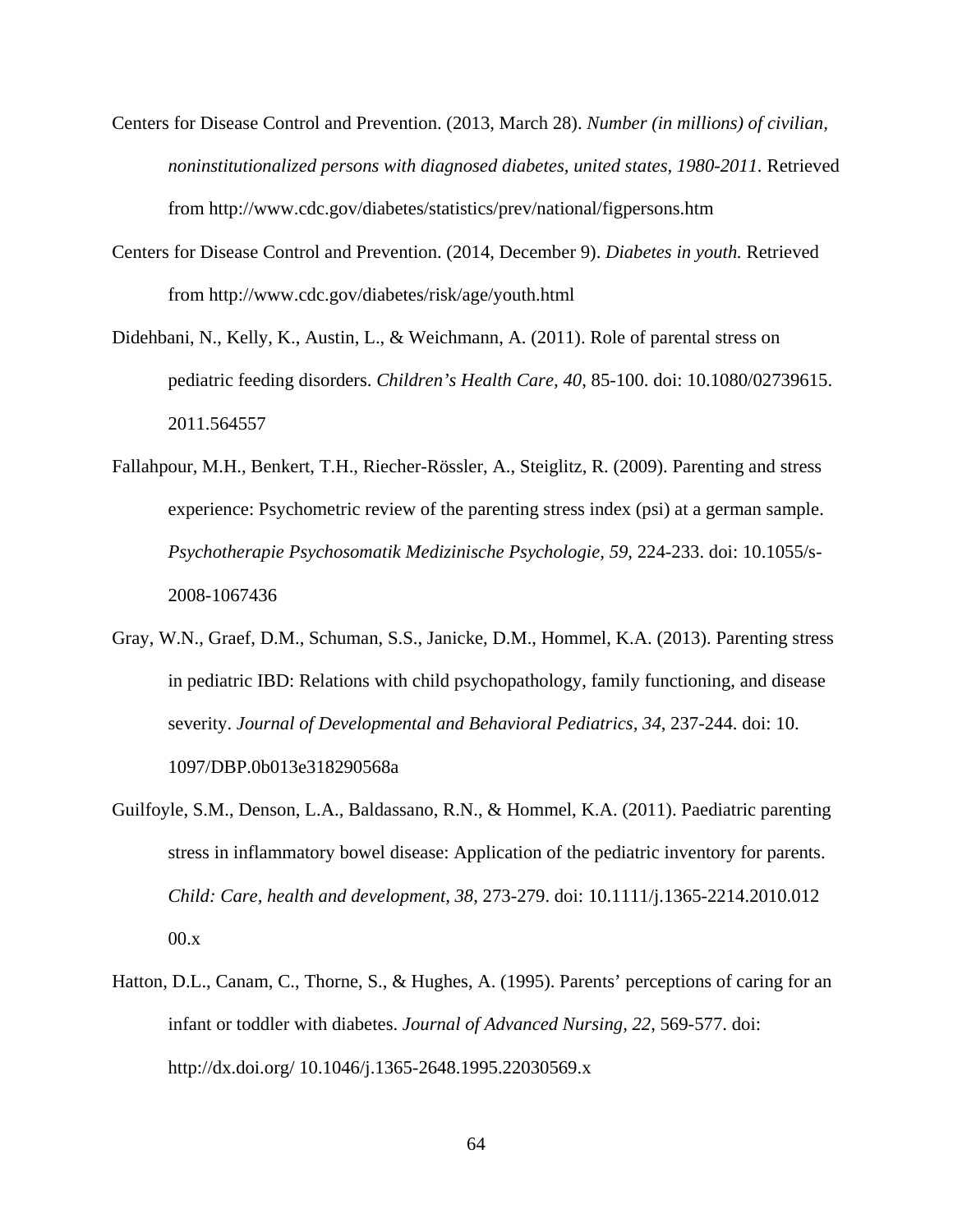- Hilliard, M.E., Monaghan, M., Cogen, F.R., & Streisand, R. (2011). Parent stress and child behaviour among young children with type 1 diabetes. *Child: Care, health and development, 37*, 224-232. doi: 10.1111/j. 1365-2214.2010.01162. x
- Hoff, A.L., Mullins, L.L., Gillaspy, S.R., Page, M.C., Van Pelt, J.C., & Chaney, J.M. (2005). An intervention to decrease uncertainty and distress among parents of children newly diagnosed with diabetes: A pilot study. *Families, Systems, & Health, 23,* 329-342. doi: 10.1037/1091-7527.23.3.329
- Jones, R.E., McCance, K.L., & Huether, S.E. (2010). Alterations of hormonal regulation. In K.L. McCance, S.E. Huether, V.L. Brashers, & N.S. Rote (Eds.), *Pathophysiology: The biologic basis for disease in adults and children* (6th ed.) (pp: 727-780). Maryland Heights, MO: Mosby Elsevier.
- Juvenile Diabetes Research Foundation. (2015). *Type 1 diabetes facts.* Retrieved from http://jdrf.org/about-jdrf/fact-sheets/type-1-diabetes-facts/
- Konradsdottir, E., & Svavarsdottir, E.K. (2011). How effective is a short-term educational and support intervention for families of an adolescent with type 1 diabetes? *Journal for Specialists in Pediatric Nursing, 16,* 295-304. doi: 10.1111/j.1744-6155.2011.00297x
- Lewin, A.B., Storch, E.A., Silverstein, J.H., Baumeister, A.L., Strawser, M.S., & Geffken, G.R. (2005). Validation of the pediatric inventory for parents in mothers of children with type 1 diabetes: An examination of parenting stress, anxiety, and childhood psychopathology. *Families, Systems, & Health, 23,* 56-65. doi: 10.1037/1091-7527 23.1.56
- Merkel, R.M., & Wright, T. (2012). Parental self-efficacy and online support among parents of children diagnosed with type 1 diabetes mellitus. *Pediatric Nursing, 38*, 303-308.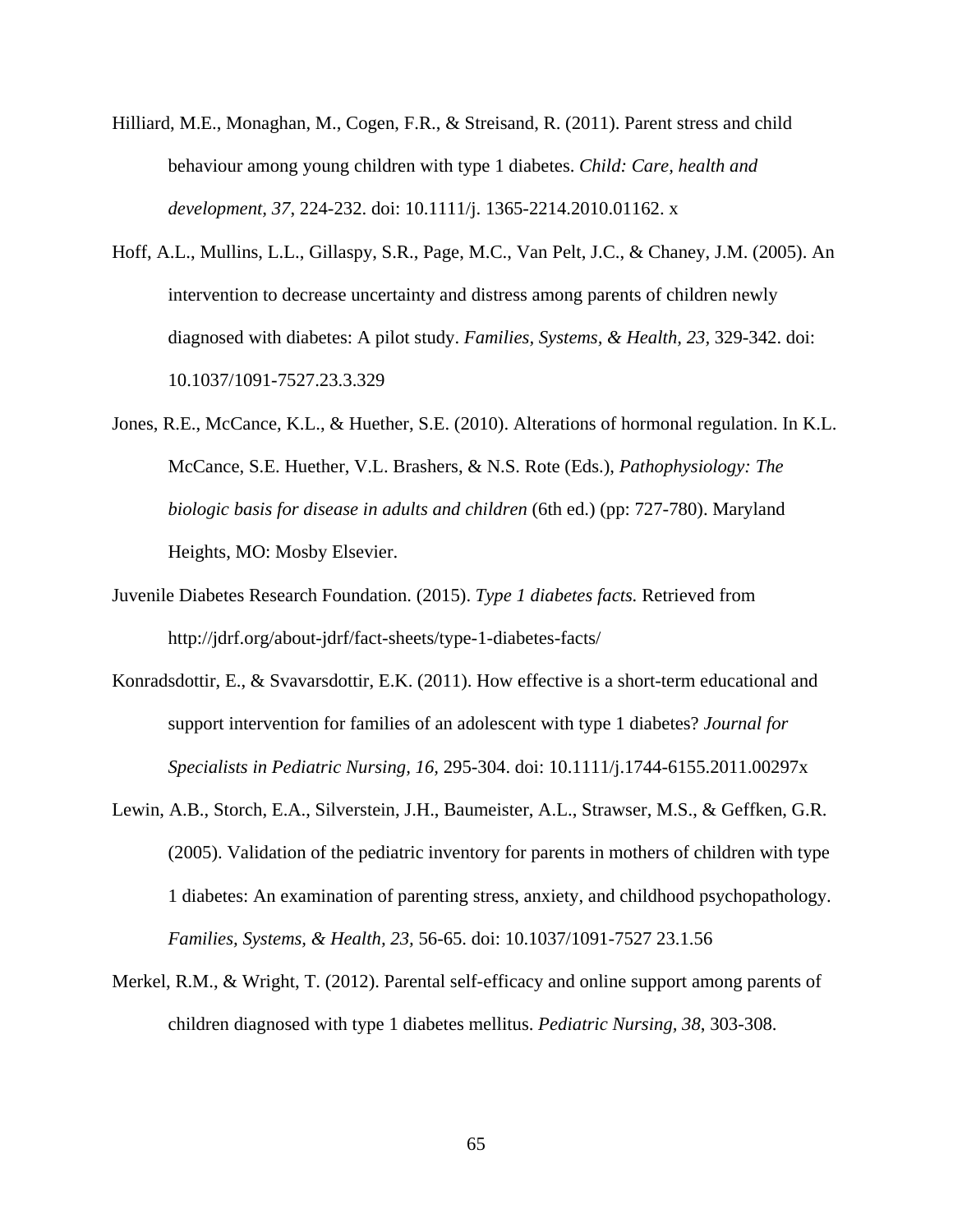Retrieved from http://search.ebscohost.com/login.aspx?direct=true&db=c8h&AN =2011778649& site=ehostlive& scope=site

- Mitchell, S.J., Hilliard, M.E., Mednick, L., Henderson, C., Cogen, F.R., & Streisand, R. (2009). Stress among fathers of young children with type 1 diabetes. *Families, Systems, & Health, 27,* 314-324. doi: 10.1037/a0018191
- Moreira, H., Frontini, R., Bullinger, M., & Canavarro, M.C. (2014). Family cohesion and healthrelated quality of life of children with type 1 diabetes: The mediating role of parental adjustment. *Journal of Child and Family Studies, 23,* 347-359. doi: 10.1007/s10826-013- 9758-6
- Mullins, L.L., Fuemmeler, B.F., Hoff, A., Chaney, J.M., Van Pelt, J., & Ewing, C.A. (2004). The relationship of parental overprotection and perceived child vulnerability to depressive symptomotology in children with type 1 diabetes mellitus: The moderating influence of parenting stress. *Children's Health Care, 33*, 21-34. Retrieved from http://search.ebscohost.com/login.aspx?direct=true&db=c8h&AN=2004121839&site= ehost-live&scope=site
- Myers, T. (Ed.). (2006). *Mosby's dictionary of medicine, nursing & health professions* (7th ed.). St. Louis, MO: Mosby Elsevier.
- National Diabetes Statistics Report, 2014. (2014, June 10). *Statistics about diabetes.* Retrieved from http://www.diabetes.org/diabetes-basics/statistics/?loc=hpnews\_diabetes-statisticsjun2014
- Patton, S.R., Dolan, L.M., Smith, L.B., Thomas, I.H., & Powers, S.W. (2011). Pediatric parenting stress and its relation to depressive symptoms and fear of hypoglycemia in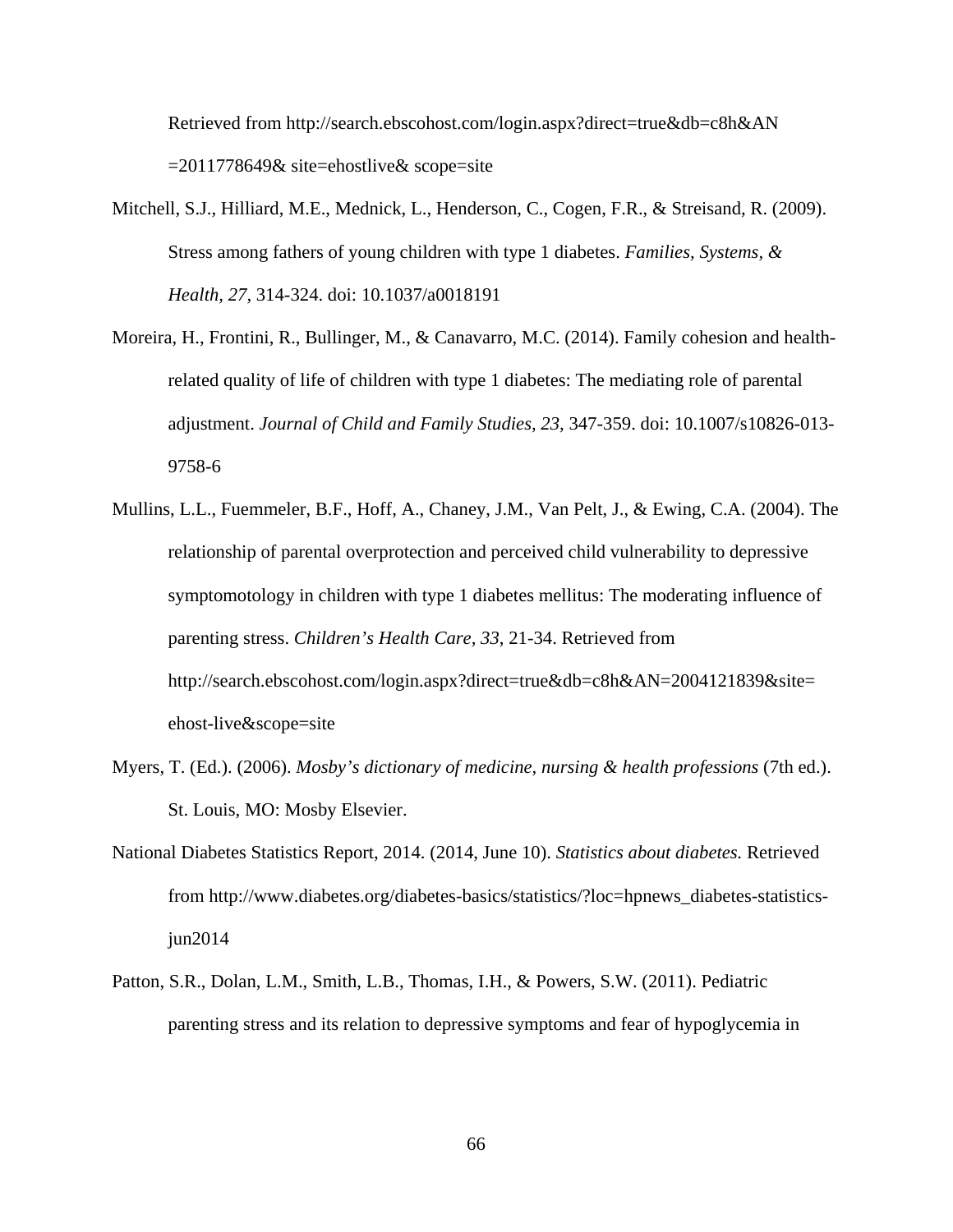parents of young children with type 1 diabetes mellitus. *Journal of Clinical Psychology in Medical Settings, 18,* 345-352. doi:10.1007/s10880-011-9256-1

- Schneiderman, N., Ironson, G., & Siegel, S.D. (2005). Stress and health: Psychological, behavioral, and biological determinants. *Annual Review of Clinical Psychology, 1,* 607- 628. doi:10.1146/annurev.clinpsy.1.102803.144141
- Streisand, R., Braniecki, S., Tercyak, K.P., & Kazak, A.E. (2001). Childhood illness-related parenting stress: The pediatric inventory for parents. *Journal of Pediatric Psychology, 26*, 155-162. Retrieved from http://jpepsy.oxfordjournals.org/content/26/3/155.long
- Streisand, R., Kazak, A.E., & Tercyak, K.P. (2003). Pediatric-specific parenting stress and family functioning in parents of children treated for cancer. *Children's Health Care, 32,*  245-256. Retrieved from http://search.ebscohost.com.ezproxy.uky.edu/login.aspx?direct =true&db=c8h&AN=2004039471&site=ehost-live&scope=site
- Streisand, R., Mackey, E.R., Elliot, B.M., Mednick, L., Slaughter, I.M., Turek, J., & Austin, A. (2008). Parental anxiety and depression associated with caring for a child with newly diagnosed type 1 diabetes: Opportunities for education and counseling. *Patient Education and Counseling, 73,* 333-338. doi: 10.1016/j.pec.2008.06.014
- Streisand, R., Mackey, E.R., & Herge, W. (2010). Associations of parent coping, stress, and well-being in mothers of children with diabetes: Examination of data from a national sample. *Maternal and Child Health Journal, 14,* 612-617. doi: 10.1007/s10995-009- 0497-7
- Streisand, R., Swift, E., Wickmark, T., Chen, R., & Homes, C.S. (2005). Pediatric parenting stress among parents of children with type 1 diabetes: The role of self-efficacy,